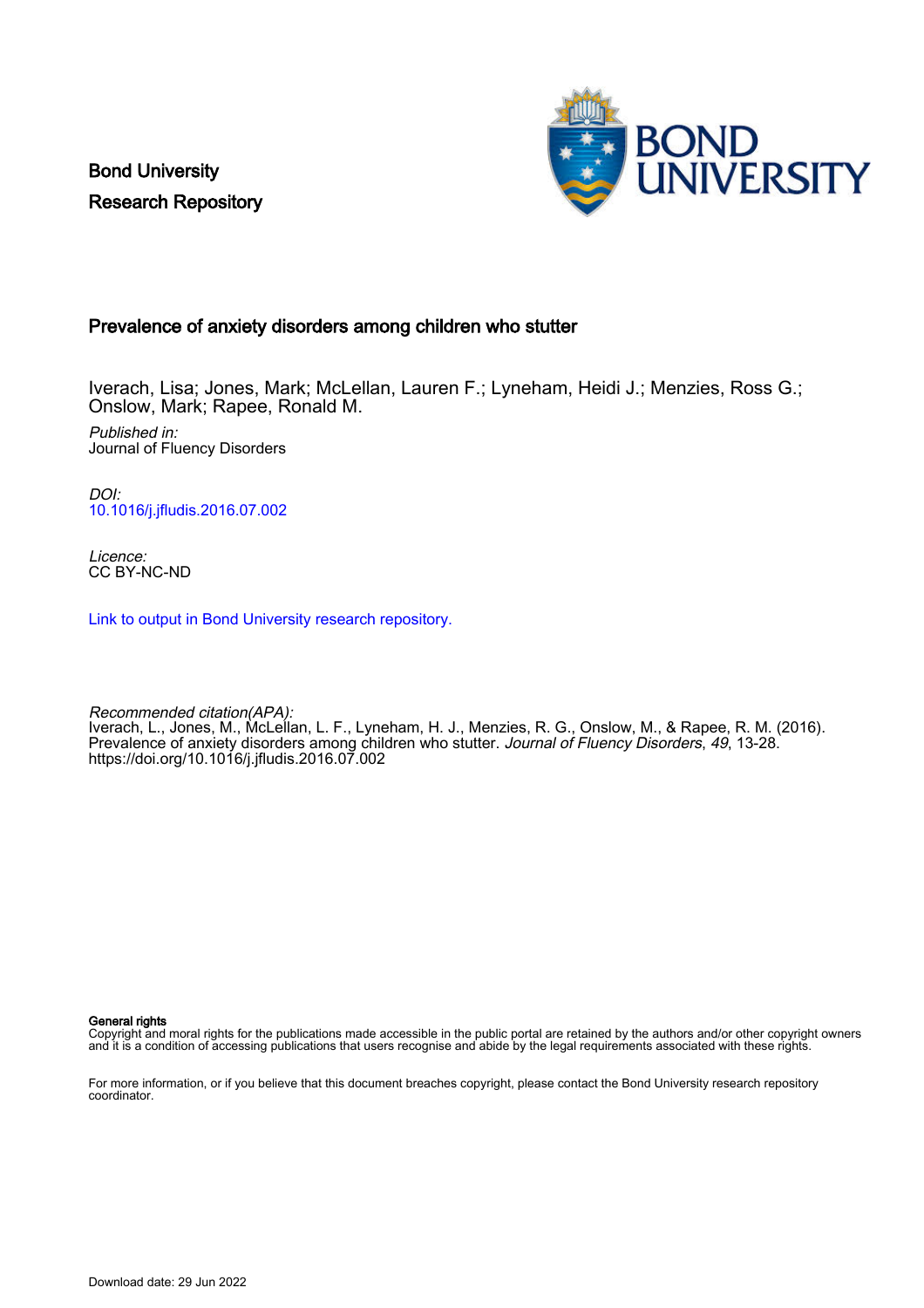## ANXIETY DISORDERS AMONG STUTTERING CHILDREN 1

## **Prevalence of anxiety disorders among children who stutter**

Lisa Iverach<sup>a,c\*</sup>, Mark Jones<sup>b</sup>, Lauren F. McLellan<sup>a</sup>, Heidi J. Lyneham<sup>a</sup>, Ross G. Menzies<sup>c</sup>, Mark Onslow<sup>c</sup>, Ronald M. Rapee<sup>a</sup>

<sup>a</sup> Centre for Emotional Health, Department of Psychology, Macquarie University, North Ryde NSW 2109, Australia, Phone: +61 2 9850 8052, Fax: +61 2 9850 8062, Email: lisa.iverach@sydney.edu.au (L. Iverach), lauren.mclellan@mq.edu.au (L. F. McLellan), heidi.lyneham@mq.edu.au (H. J. Lyneham), ron.rapee@mq.edu.au (R. M. Rapee).

- <sup>b</sup> School of Public Health, University of Queensland, Level 2, Public Health Building, Herston Road, Herston QLD 4006, Australia. Phone: +61 7 3365 5345, Fax: +61 7 3365 5442, Email: m.jones@sph.uq.edu.au (M. Jones).
- c Australian Stuttering Research Centre, The University of Sydney, PO Box 170, Lidcombe NSW 1825, Australia. Phone: +61 2 9351 9061, Fax: +61 2 9351 9054, Email: lisa.iverach@sydney.edu.au (L. Iverach), ross.menzies@sydney.edu.au (R. G. Menzies), mark.onslow@sydney.edu.au (M. Onslow).

\* *Corresponding Author:* Professor Mark Onslow, ASRC Faculty of Health Sciences, The University of Sydney, PO Box 170, Lidcombe, NSW 1825, AUSTRALIA Phone: 61-2-9351 9061, Fax: 61-2-9351 9392, email: mark.onslow@sydney.edu.au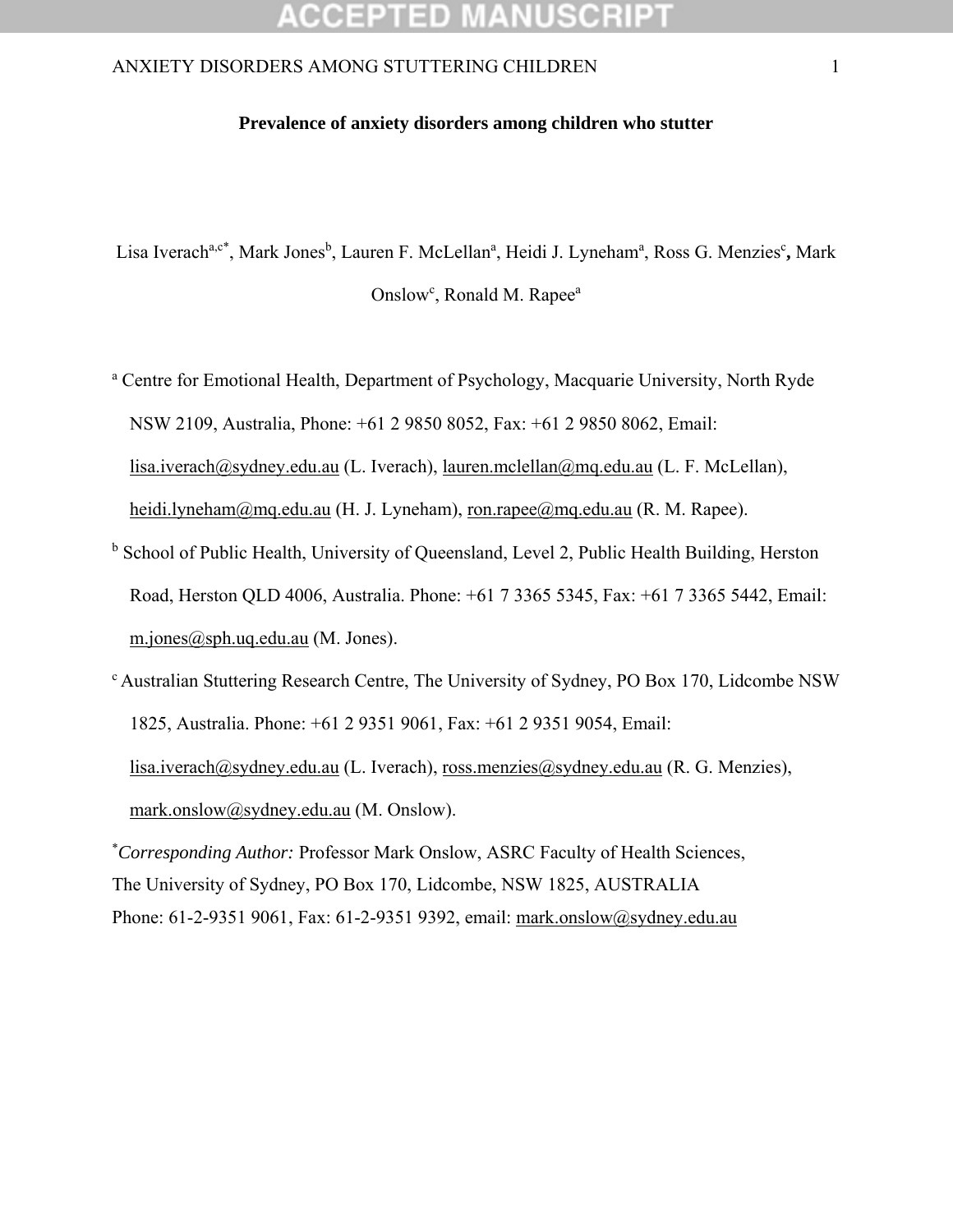### **Highlights**

- Stuttering is a speech disorder that hampers communication in social situations
- Roughly 22–60% of adults who stutter meet criteria for social anxiety disorder
- No studies have evaluated the rate of anxiety disorders among stuttering children
- Stuttering children demonstrated a significantly higher rate of anxiety disorders
- Of note, 24% of stuttering children met criteria for social anxiety disorder

## **Abstract**

*Purpose*: Stuttering during adulthood is associated with a heightened rate of anxiety disorders, especially social anxiety disorder. Given the early onset of both anxiety and stuttering, this comorbidity could be present among stuttering children.

*Method*: Participants were 75 stuttering children 7–12 years and 150 matched non-stuttering control children. Multinomial and binary logistic regression models were used to estimate odds ratios for anxiety disorders, and two-sample *t*-tests compared scores on measures of anxiety and psycho-social difficulties.

*Results*: Compared to non-stuttering controls, the stuttering group had six-fold increased odds for social anxiety disorder, seven-fold increased odds for subclinical generalized anxiety disorder, and four-fold increased odds for any anxiety disorder.

*Conclusion*: These results show that, as is the case during adulthood, stuttering during childhood is associated with a significantly heightened rate of anxiety disorders. Future research is needed to determine the impact of those disorders on speech treatment outcomes.

*Keywords:* Anxiety disorders; Social anxiety disorder; Diagnosis; Stuttering.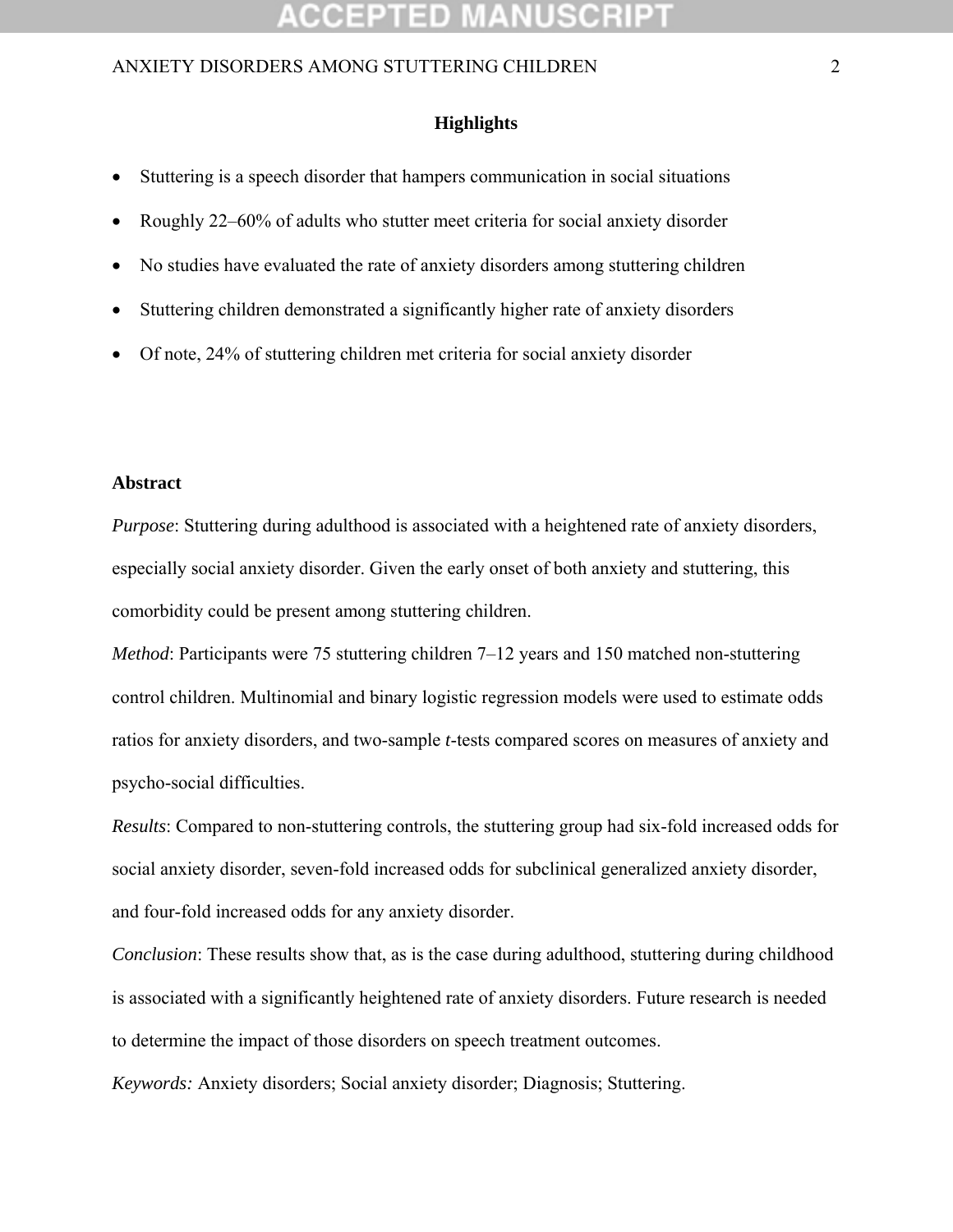### ANXIETY DISORDERS AMONG STUTTERING CHILDREN 3

## **1. Prevalence of anxiety disorders among children who stutter**

For some children who stutter, the negative social consequences of stuttering can begin as early as the preschool years, and continue across the lifespan. Non-stuttering preschool children have been found to negatively evaluate stuttering (Ezrati-Vinacour, Platzky, & Yairi, 2001) and may sometimes ignore, interrupt, mock, and walk away from stuttering children (Langevin, Packman, & Onslow, 2009). The communication difficulties and negative consequences of stuttering experienced by some children who stutter typically intensify during the school years, due to the increased importance of communication in social and classroom settings. Stuttering children have been rated as less popular, less likely to be considered leaders, and more likely to be considered bully victims, than their non-stuttering peers (Davis, Howell, & Cooke, 2002). Several studies have also confirmed that stuttering adolescents report a significantly higher rate of bullying than non-stuttering controls (Blood & Blood, 2004, 2007; Blood et al., 2011).

Although negative consequences to stuttering may not occur for all children who stutter, these experiences have the capacity to adversely impact communication competence, selfesteem, social development, and even romantic attractiveness (Blood et al., 2011; Erickson & Block, 2013; Van Borsel, Brepoels, & De Coene, 2011). By adulthood, stuttering is often associated with escalating social and psychological difficulties, including negative listener reactions and stereotypes, educational and occupational disadvantages, lowered quality of life, fear of social harm, avoidance of social situations, and debilitating levels of anxiety (Blumgart, Tran, & Craig, 2010; Craig, Blumgart, & Tran, 2009; Cream, Onslow, Packman, & Llewellyn, 2003).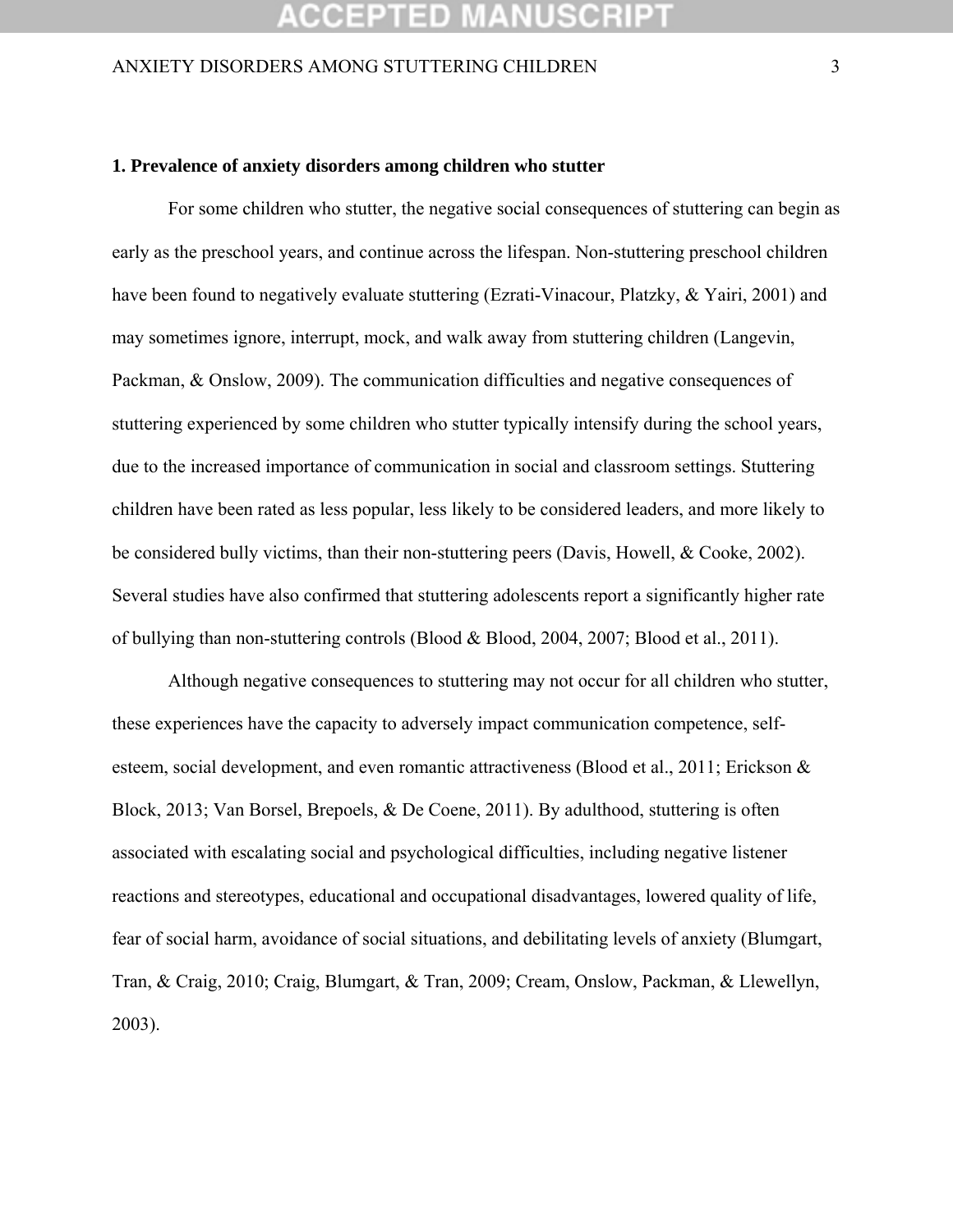## **1.1. Anxiety and stuttering**

Anxiety is one of the most frequently observed and extensively studied consequences of stuttering. Associations between stuttering and anxiety are not surprising when considering the importance of speech to daily functioning and social wellbeing. Despite widespread associations between stuttering and anxiety, studies investigating this relationship have not always provided clear and convincing evidence (Iverach, Menzies, O'Brian, Packman, & Onslow, 2011). Reviews of this literature have highlighted several methodological limitations thought to contribute to the ambiguous nature of research findings regarding anxiety in both children and adults who stutter, including small sample sizes and use of general measures of anxiety that do not adequately evaluate the unique social fears associated with stuttering (Iverach et al., 2011, Smith, Iverach, O'Brian, Kefalianos, & Reilly, 2014).

More recently, findings regarding the presence of anxiety among adults who stutter have become less equivocal. This may be underpinned by advances in the assessment of anxiety among adults who stutter, including recruitment of larger samples sizes, application of measures designed specifically to assess symptoms of social anxiety, and use of structured diagnostic assessments to evaluate the clinical presence of anxiety disorders such as social anxiety disorder (Iverach & Rapee, 2014). It is plausible that these advances in the assessment of anxiety among adults who stutter may also be of benefit to children who stutter.

### **1.2. Social anxiety disorder**

Social anxiety disorder is a chronic and debilitating anxiety disorder characterized by intense fear of social or performance-based situations where evaluation by others is possible (American Psychiatric Association, 2013). ). Individuals with social anxiety disorder typically report a profound fear of negative evaluation by others, and experience considerable distress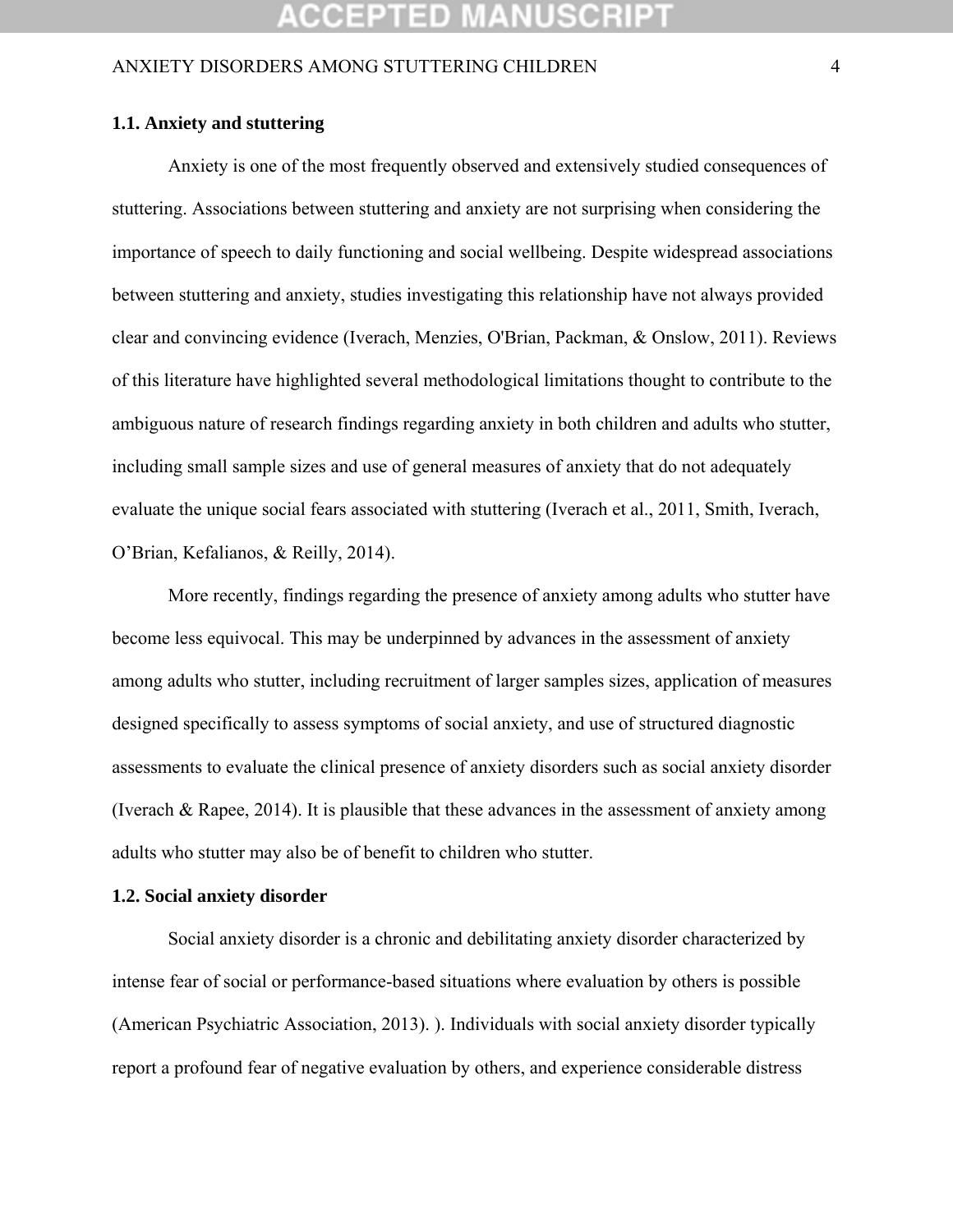## ANXIETY DISORDERS AMONG STUTTERING CHILDREN 5

across a wide range of social situations. Social anxiety disorder is one of the most common mental disorders, with a lifetime prevalence of 8–13% (Kessler et al., 2005; Ruscio et al., 2008). Onset typically occurs between 8–15 years of age (Beidel & Turner, 1998; Schneier, Johnson, Hornig, Liebowitz, & Weissman, 1992), when vulnerability to social embarrassment is heightened, and social relationships are growing in significance (Ollendick & Hirshfeld-Becker, 2002). The disorder is typically associated with significant life interference and distress, reduced occupational and educational achievement, lower socioeconomic status, and high rates of comorbidity with other mental disorders such as depression and substance use (Slade et al., 2009; Stein & Keen, 2000).

Structured diagnostic interviews are regarded as the gold standard for evaluating the clinical presence of anxiety disorders such as social anxiety disorder (Gunn et al., 2014). While self-report measures of anxiety typically provide a reliable and time-efficient method for evaluating the presence and severity of anxiety symptoms, they are not capable of diagnosing the clinical presence of anxiety disorders or providing detailed clinical information. Structured diagnostic interviews, on the other hand, provide a comprehensive, detailed, and often lengthy assessment of anxiety symptoms and associated life interference based on the diagnostic criteria set forth by the Diagnostic and Statistical Manual of Mental Disorders (DSM-IV; American Psychiatric Association [APA], 2000; DSM-5, American Psychiatric Association, 2013). Structured diagnostic interviews are often supplemented with child and parent report measures of anxiety symptoms in order to yield a comprehensive, multi-method, multi-informant evaluation of diagnostic information and associated symptoms.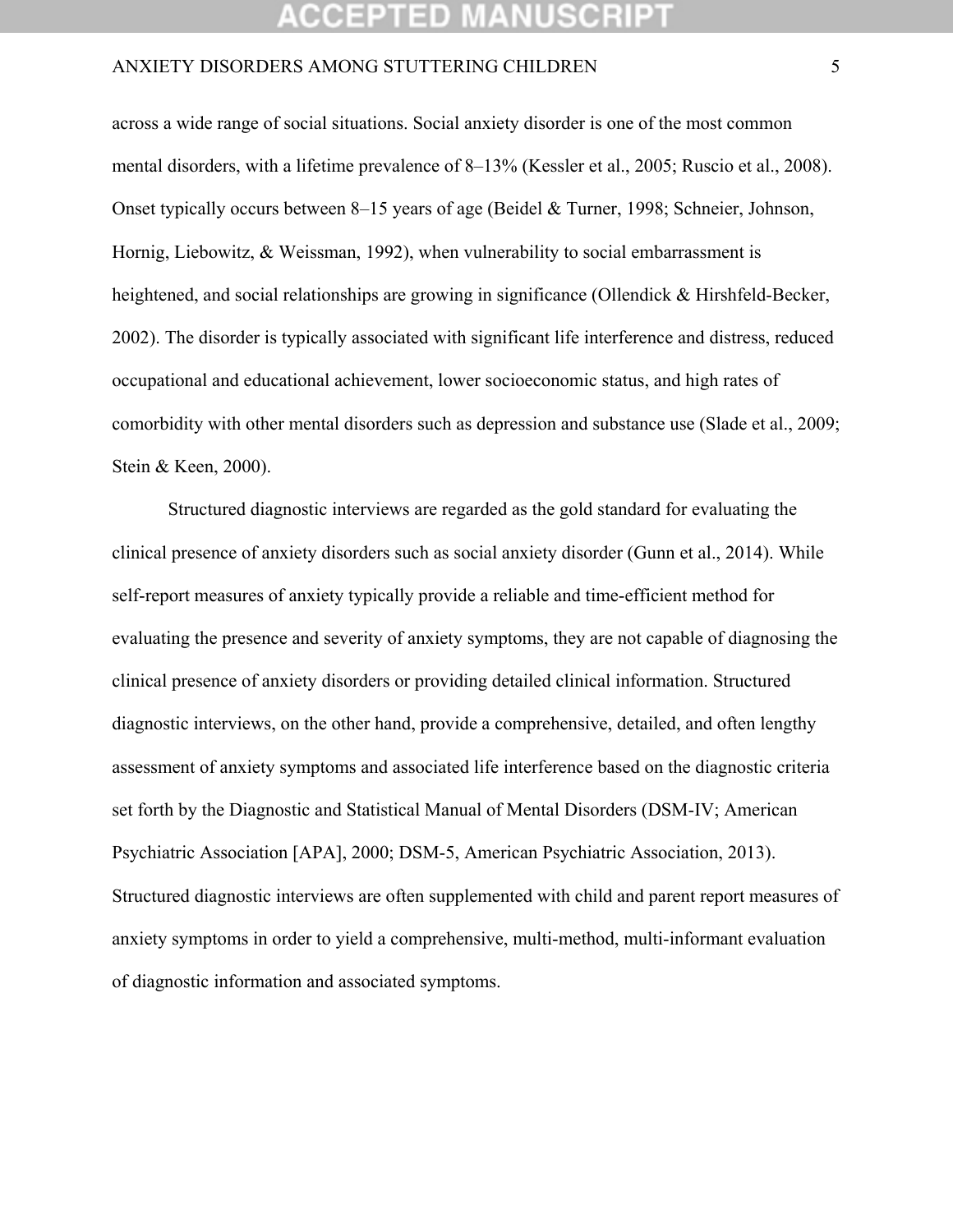### ANXIETY DISORDERS AMONG STUTTERING CHILDREN 6

### **1.3. Social anxiety disorder in adolescents and adults who stutter**

As noted above, the use of structured diagnostic interviews to determine the clinical presence of anxiety disorders in adults who stutter has yielded convincing evidence of a relationship between stuttering and anxiety (Iverach & Rapee, 2014). In these studies, approximately 22–60% of adults who stutter were found to meet criteria for a diagnosis of social anxiety disorder (Blumgart et al., 2010; Iverach & Rapee, 2014; Menzies et al., 2008; Stein, Baird, & Walker, 1996). For instance, in a large sample of adults seeking speech treatment for stuttering, the 12-month prevalence for social anxiety disorder was 22%, which represented a 34 fold greater likelihood of social anxiety disorder than among a sample of age and gendermatched controls (Iverach, O'Brian, et al., 2009). Similarly, using a screening instrument, Blumgart and colleagues (2010) reported a significantly increased risk for social anxiety disorder among 50 adults who stutter when compared to controls, indicating a spot prevalence of at least 40% for adults who stutter.

More recently, Gunn and colleagues (2014) reported on the use of a structured diagnostic interview to diagnose mental disorders among adolescent seeking treatment for stuttering. Although this study did not use a control group, adolescents who stutter were found to demonstrate a higher rate of anxiety disorders, including social anxiety disorder, than rates for non-stuttering adolescents from the general community.

### **1.4. Anxiety in children who stutter**

As outlined above, there are numerous reasons why children who stutter may experience heightened social anxiety. According to a developmental psychopathology perspective, multiple pathways to the acquisition of social anxiety disorder exist (Kearney, 2005; Kimbrel, 2008; Ollendick & Hirshfeld-Becker, 2002), and typically occur within particular periods or stages of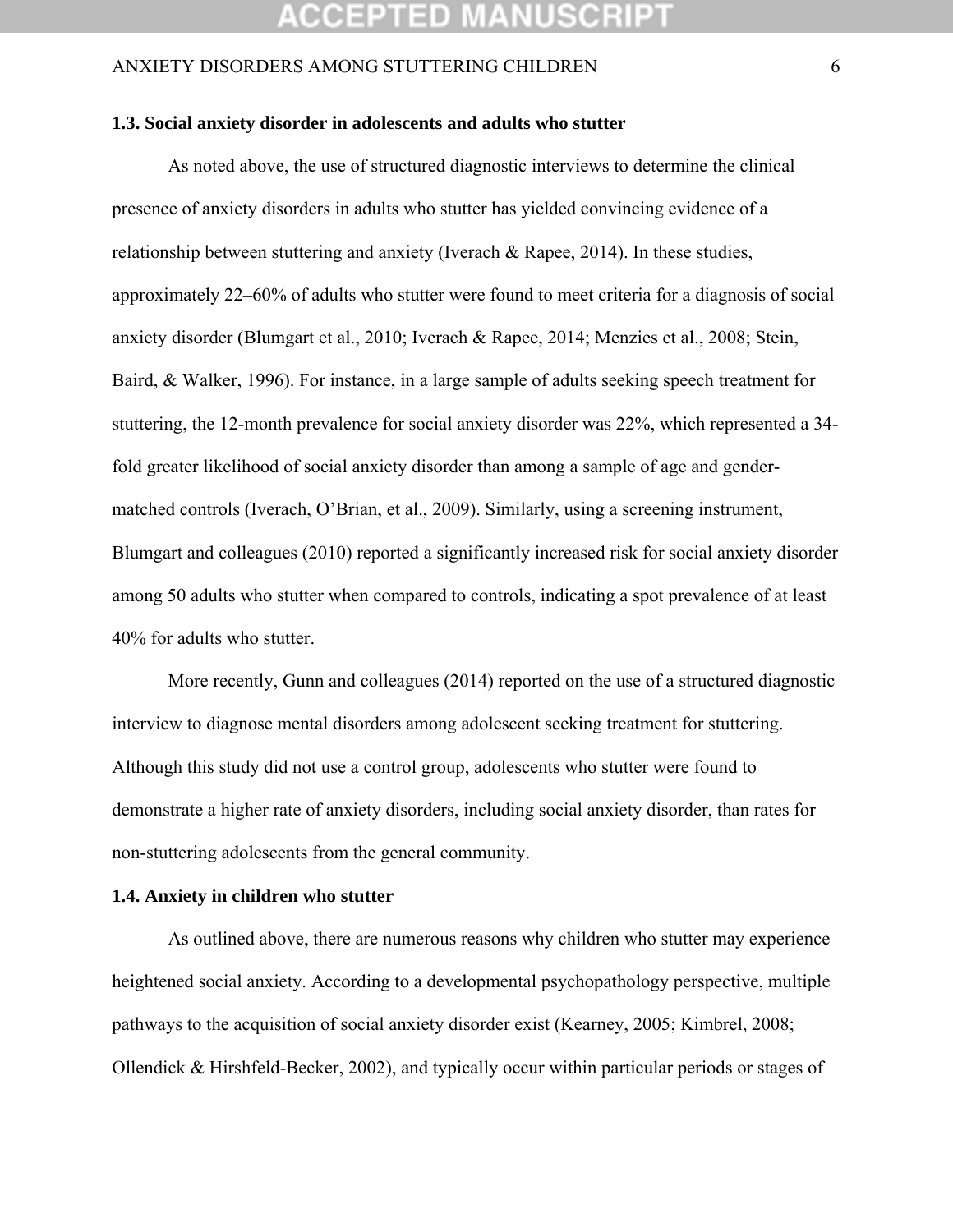## ANXIETY DISORDERS AMONG STUTTERING CHILDREN 7

development, such as childhood or adolescence (Alfano, Beidel, & Turner, 2006; Morris, 2001). Etiological models in the field of developmental and clinical psychology have highlighted a range of biological, psychological, and social risk factors implicated in the origins of social anxiety disorder for non-stuttering individuals, including genetic and physiological predispositions, temperamental traits (e.g., behavioral inhibition), and environmental influences such as adverse life events and traumatic social events (Higa-McMillan & Ebesutani, 2011; Hofmann & Barlow, 2002; Kearney, 2005; Kimbrel, 2008; Morris, 2001; Rapee & Spence, 2004).

Several of these etiological factors may also apply to children who stutter, particularly those pertaining to peer relationships and negative social events. For instance, several models have proposed that socially anxious children may be more likely to encounter negative peer experiences, such as rejection, exclusion, and teasing (Kearney, 2005; Morris, 2001; Rapee & Spence, 2004), which may reduce opportunities for peer interaction, limit acquisition of ageappropriate social skills, and subsequently increase risk for social anxiety disorder (Morris, 2001; Rapee & Spence, 2004). Although very little is known about the role of risk factors in the development of social anxiety disorder among children who stutter, it is likely that once the propensity to appraise social-evaluative situations as threatening has been acquired, specific cognitive and behavioral processes occur before, during, and after social-evaluative situations, which increase the likelihood of social fears persisting over time. Understanding these factors has the potential to contribute valuable knowledge regarding the clinical management of children who stutter.

Despite this, studies investigating the presence of anxiety in children who stutter have yielded equivocal findings (Smith et al., 2014). In particular, a small number of studies have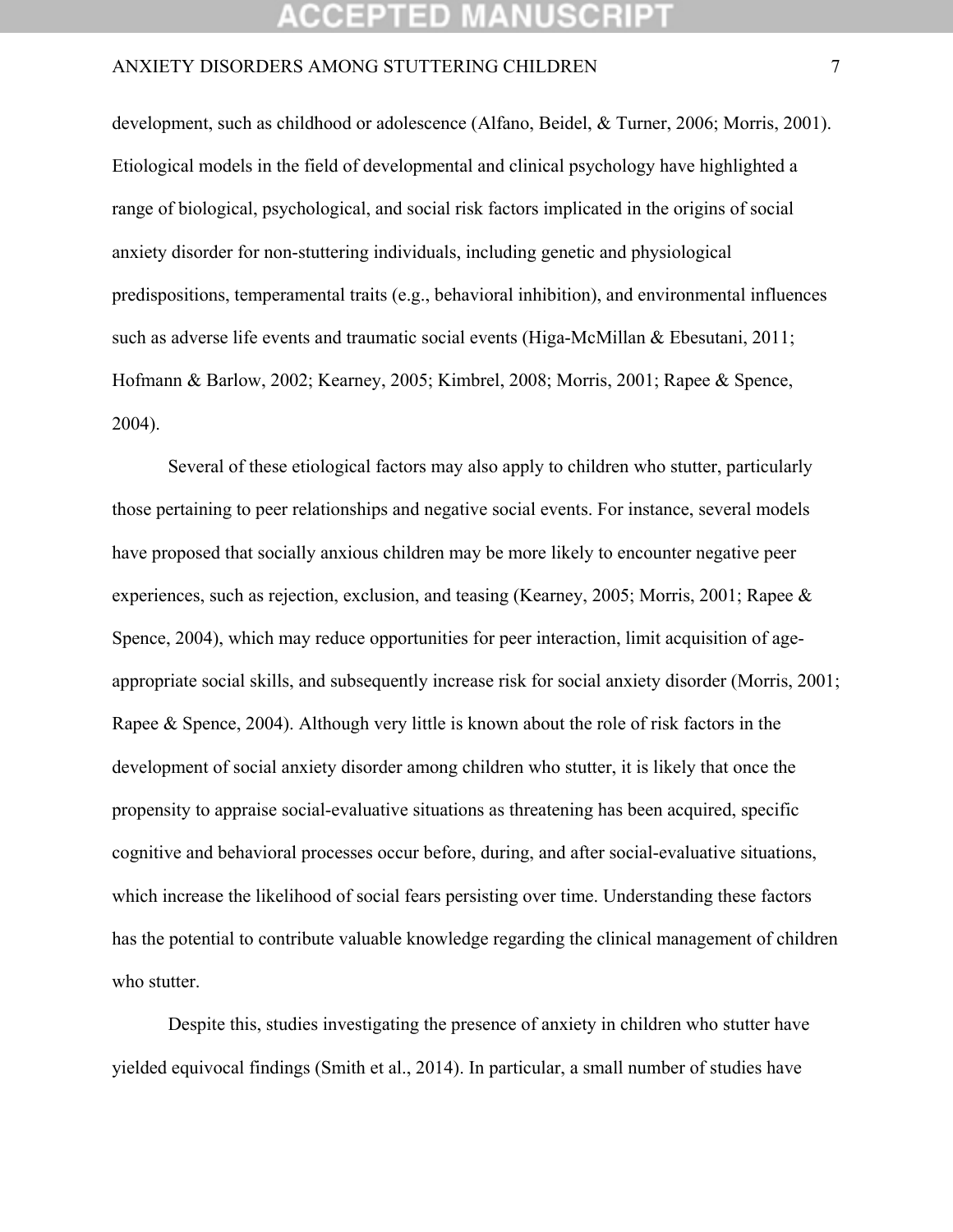## ANXIETY DISORDERS AMONG STUTTERING CHILDREN 8

reported significantly higher anxiety symptoms in stuttering children or adolescents when compared to controls (Blood & Blood, 2007; Blood, Blood, Tellis, & Gabel, 2001; Davis, Shisca, & Howell, 2007; Mulcahy, Hennessey, Beilby, & Byrnes, 2008), yet several other studies have failed to find such an effect (Andrews & Harris, 1964; Craig & Hancock, 1996; Craig et al., 1996; Hancock et al., 1998; Messenger, Packman, Onslow, Menzies, & O'Brian, 2015; Ortega & Ambrose, 2011; van der Merwe, Robb, Lewis, & Ormond, 2011). In a review of findings to date, Smith and colleagues (2014) concluded that the onset and status of anxiety in children who stutter is unclear. The inconclusive and inconsistent nature of past research findings was attributed to several methodological limitations, including small sample sizes, the grouping together of stuttering children and adolescents, and lack of sensitivity of anxiety measures to adequately evaluate speech-related anxiety (e.g., state/trait anxiety measures; Smith et al., 2014). The conclusions drawn by Smith and colleagues (2014) are similar to previous evaluations of the literature regarding adults who stutter prior to the use of structured diagnostic interviews (Iverach et al., 2011; Menzies, Onslow, & Packman, 1999).

## **1.4. Purpose of the present study**

Despite growing evidence of a heightened rate of social anxiety disorder among adolescents and adults who stutter when using structured diagnostic interviews, no previous studies have comprehensively evaluated the presence of anxiety disorders among a large sample of stuttering children using a structured diagnostic interview. Given the early onset of anxiety disorders in non-stuttering populations and the negative social consequences of stuttering from an early age, it is imperative to determine the rate of anxiety disorders among stuttering children. If stuttering children experience a heightened rate of anxiety disorders, the provision of assessment and treatment practices to deal with this anxiety is critical. Therefore, the purpose of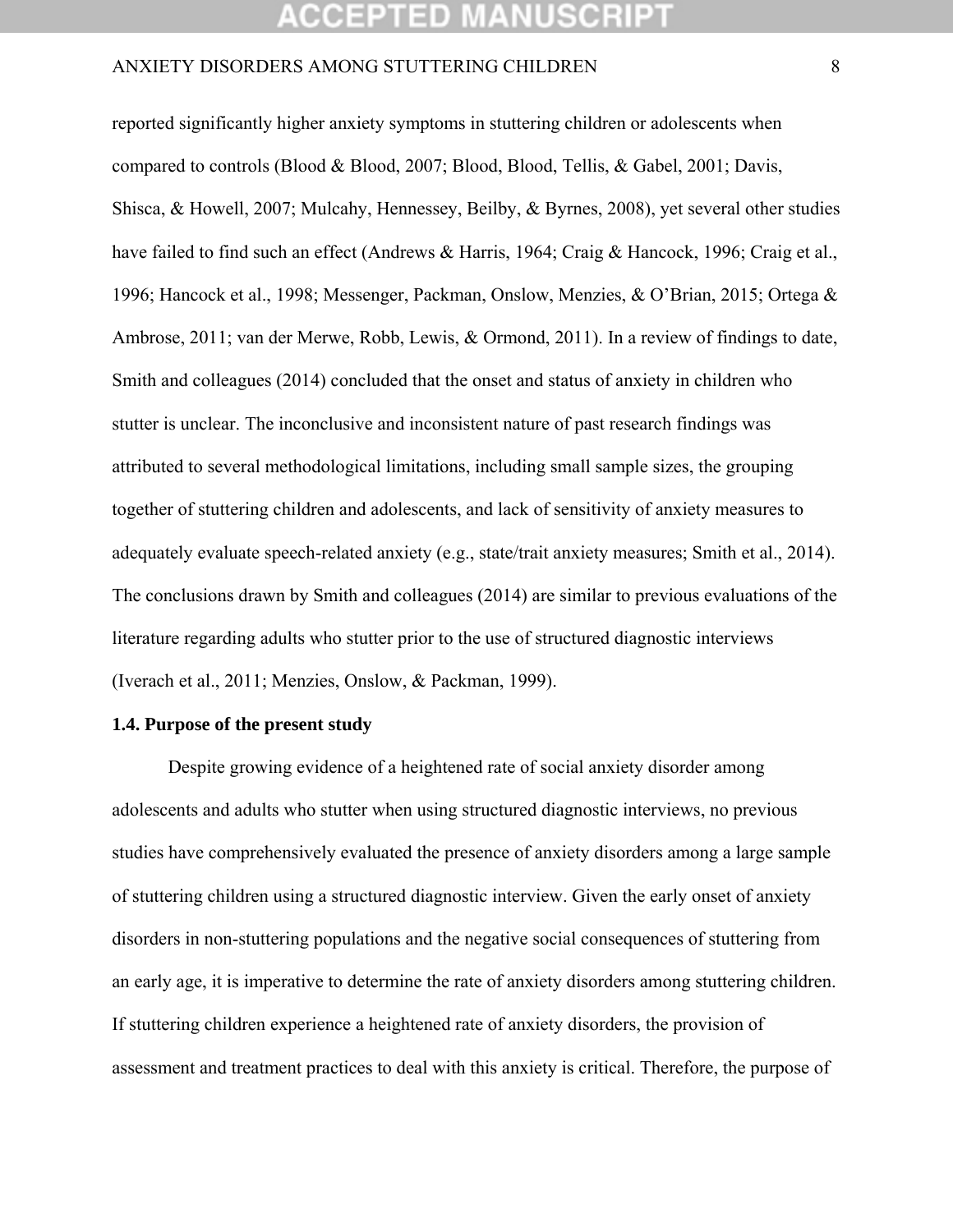## ANXIETY DISORDERS AMONG STUTTERING CHILDREN 9

the present study was to investigate the relationship between stuttering and anxiety in a sample of stuttering children, with the following aims: (1) determine the rate of anxiety disorders among stuttering children, in comparison to non-stuttering control children from the general community; (2) evaluate symptoms of anxiety, mood, emotional and behavioral problems, and experiences of bullying, for stuttering children and non-stuttering controls, based on child and parent report.

### **2. Method**

### **2.1. Participants**

Participants were children who stutter, and non-stuttering control children. Eligibility criteria for inclusion in the study were: (1) 7–12 years of age, and (2) functional written and spoken English. In addition, children who stutter were included in the study when the presence of stuttering was confirmed by a speech-language pathologist. Non-stuttering control children were included when there was no evidence of stuttering based on parent report.

## *2.1.1. Confirmation of Stuttering*

In order to confirm a diagnosis of stuttering for children in the stuttering group, parents provided one of the following: (1) consent for the researchers to contact the child's speechlanguage pathologist to obtain written confirmation that a diagnosis of stuttering had been made within the previous 12 months, OR (2) a 10-minute recording of the child speaking at home, which was evaluated by a speech-language pathologist, OR  $(3)$  consent for their child to complete a 10-minute phone call with a speech-language pathologist. A diagnosis of stuttering was made when unambiguous stuttering was present either within the clinic, within a 10-minute speech recording, or over the telephone, with no minimum criteria for percentage of syllables stuttered. Unambiguous stuttering was defined using Bloodstein's perceptual, pragmatic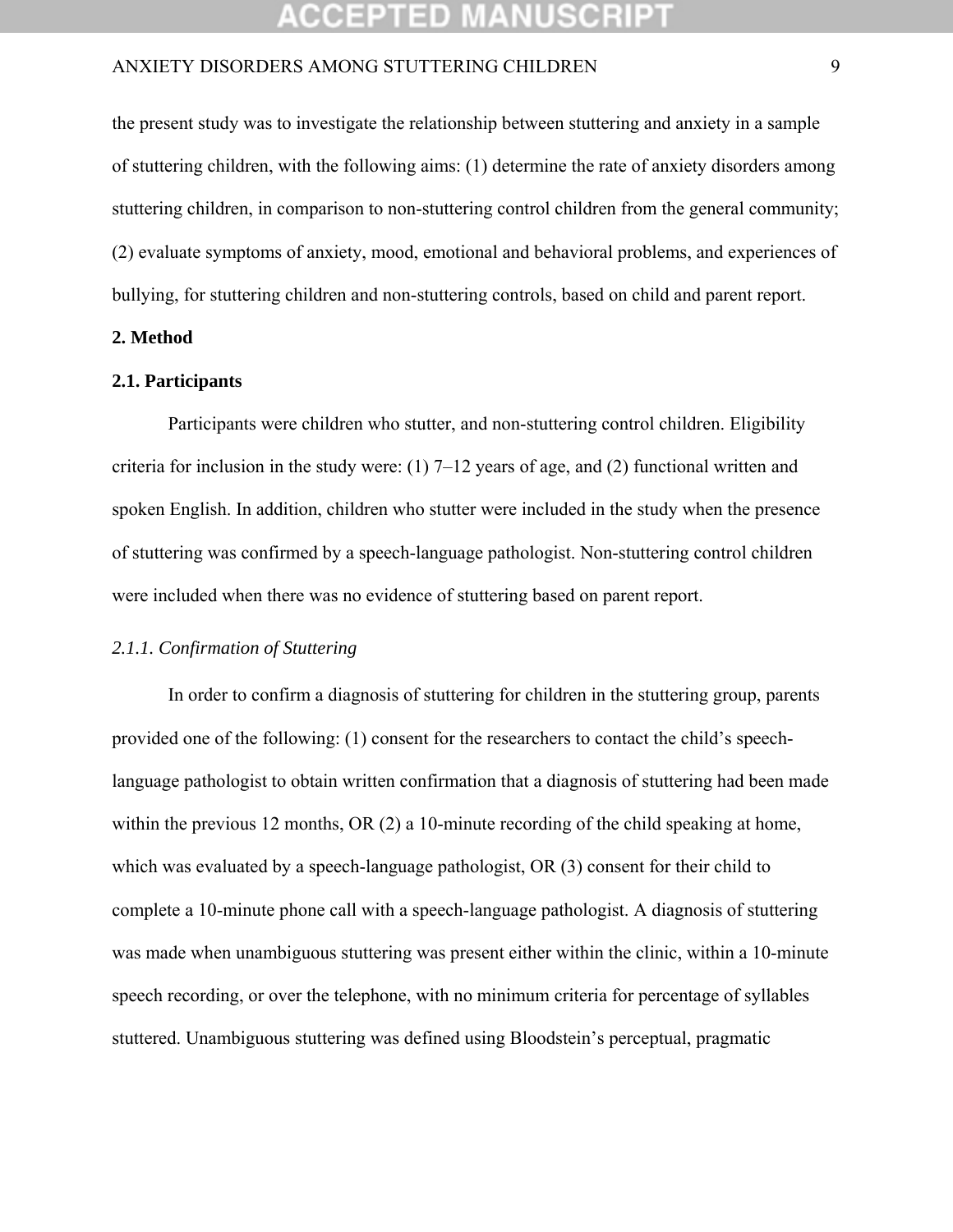## ANXIETY DISORDERS AMONG STUTTERING CHILDREN 10

definition (Bloodstein & Bernstein Ratner, 2008). If the parent was unable to provide details to confirm their child's stuttering, the child was unable to participate in the study.

### *2.1.2. Stuttering Group*

Participants were 75 stuttering children from around Australia, including 63 boys  $(84.0\%)$  and 12 girls  $(16.0\%)$ , ranging in age from  $7-12$  years (mean = 8.7 years,  $SD = 1.50$ ). Participants were drawn from private and public speech pathology clinics (*n* = 59, 78.7%), and from the general community by means of advertisements in major newspapers, television news, social media, school newsletters, and through word-of-mouth  $(n = 16, 21.3\%)$ .

Mean age of stuttering onset was 3.6 years  $(SD = 1.7)$ , range  $= 1-8$  years). In the majority of cases, stuttering onset reportedly occurred gradually over several weeks or months (72.0%, *n*  $=$  54) rather than suddenly over a few days (28.0%,  $n = 21$ ), and a reported family history of stuttering was present  $(56.0\%, n = 42)$ . Eighty percent of stuttering children were currently seeing a speech-language pathologist for stuttering treatment  $(n = 60)$ , and the majority had sought previous treatment for stuttering (78.7%, *n* = 59). Stuttering severity, as rated by each child and parent together, was rated as mild  $(31\%, n = 23)$ , moderate  $(52\%, n = 39)$ , or severe  $(17\%, n = 13)$ . Based on parent-child report, mean typical stuttering severity was  $3.2$  (*SD* = 1.4, range  $= 0-7$ ) and mean worst stuttering severity was  $4.6$  (*SD* = 1.8, range  $= 0-9$ ), rated on the scale from 0 ("*No stuttering*") to 9 ("*Extremely severe stuttering*"). Based on parent-child report, mean speech satisfaction was 5.8 ( $SD = 2.2$ , range  $= 1-9$ ), rated on the scale ranging from 1 ("*Extremely unhappy/unsatisfied*") to 9 ("*Extremely happy/satisfied*").

### *3.1.3. Control Group*

Non-stuttering control children were drawn from the Australian general community through university advertisements  $(36.0\%, n = 54)$ , word-of-mouth  $(42.0\%, n = 63)$ , or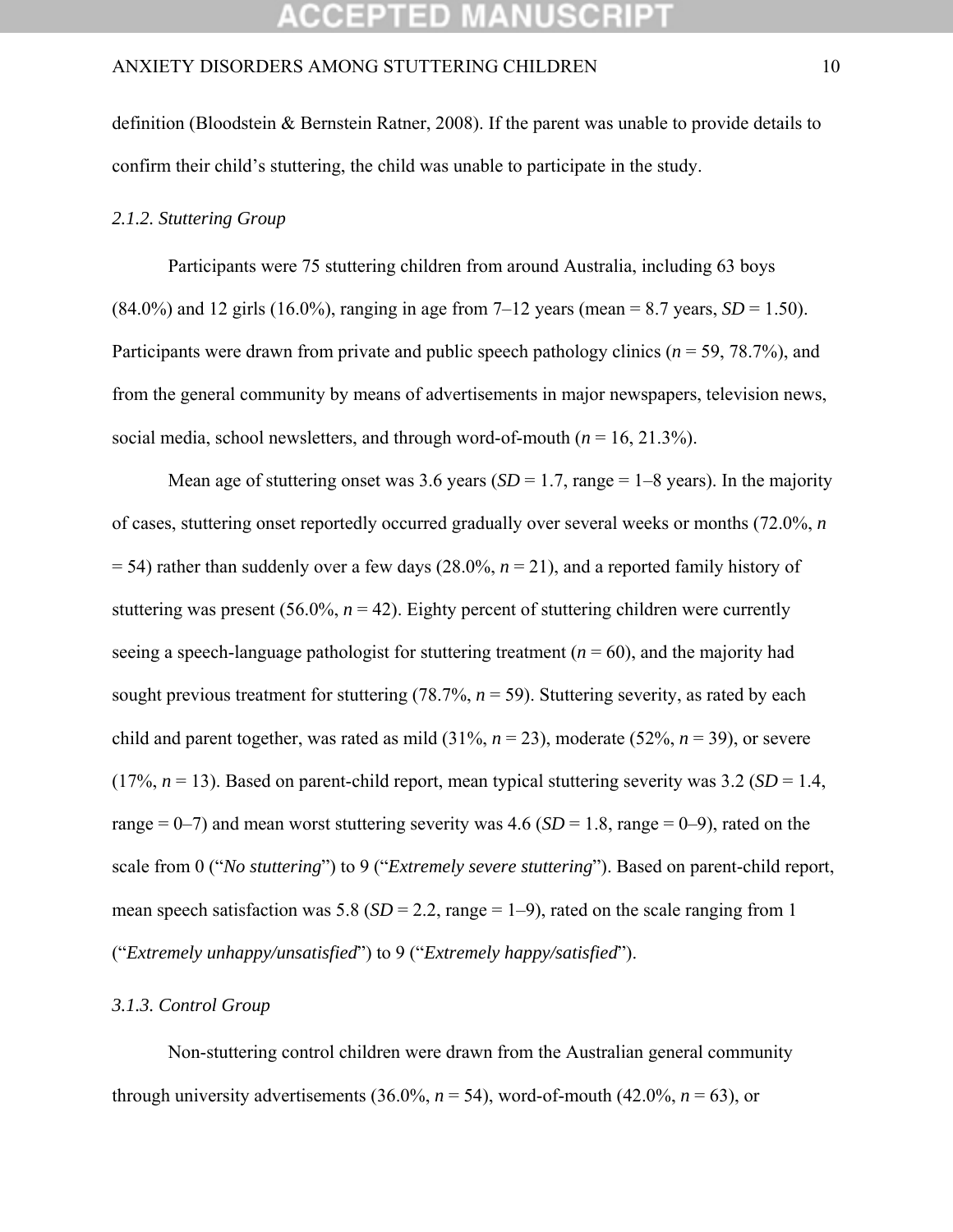### ANXIETY DISORDERS AMONG STUTTERING CHILDREN 11

advertisements placed in newspapers, magazines, school newsletters, or social media (22.0%, *n* = 33). Two controls were matched by gender to each child in the stuttering group, resulting in a sample of 150 children, including 126 boys  $(84.0\%)$  and 24 girls  $(16.0\%)$ , ranging in age from 7– 12 years (mean =  $8.9$  years; *SD* = 1.30).

## *3.1.3. Demographic characteristics*

Child, parent, and family-related demographic variables for stuttering children and nonstuttering controls are reported in Tables 1 and 2. Parents of non-stuttering children reported a significantly higher level of education than parents of stuttering children; Primary caregiver: *t*  $(128.5) = -3.19$ ,  $p = 0.002$ ; Secondary caregiver:  $t(127.7) = -3.00$ ,  $p = 0.004$ ; with equal variances not assumed based on Levene's test for equality of variances. No other significant differences in demographic variables were found between groups. As shown in Table 1, less than 10% of participants reported the presence of past or current speech-language disorders, or current psychiatric disorders. However, no children in the control group reported the past or current presence of stuttering. Approximately one-third of stuttering and control participants had sought referral, assessment or treatment for mental health in the past. These participants were retained in the analysis in order to maintain a sample representative of the wider population of school-age children.

## Insert Tables 1 and 2

### *2.1.2. Ethical approval*

The study was approved by Macquarie University's Human Research Ethics Committee, and the Human Research Ethics Committees overseeing relevant sites, including The University of Sydney, South Western Sydney Local Health District, and New South Wales Department of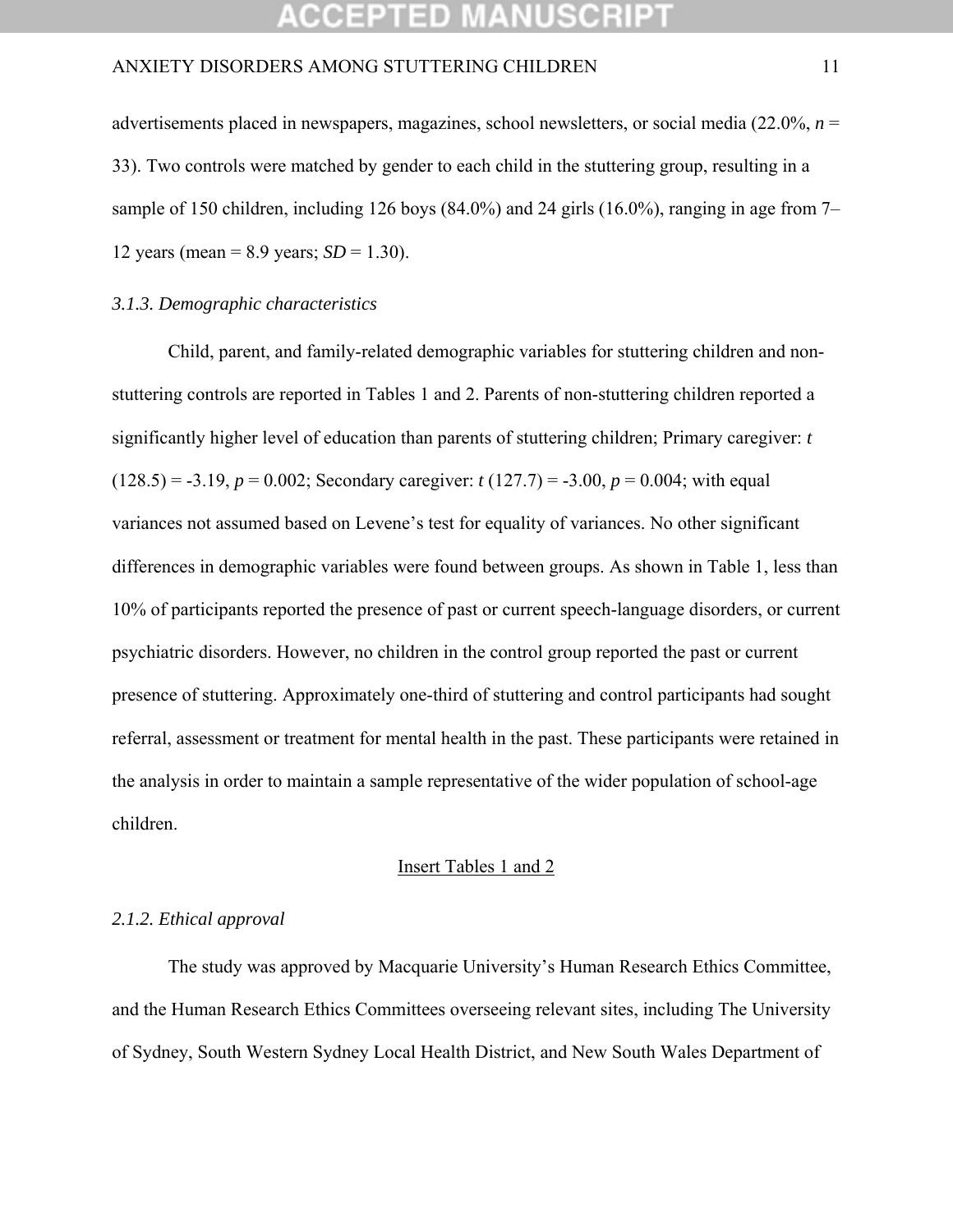## ANXIETY DISORDERS AMONG STUTTERING CHILDREN 12

Education. Informed consent was obtained from all parents of stuttering children and parents of non-stuttering controls.

## **2.2. Measures and Online Anxiety Diagnostic Assessment**

Parents and children completed an online survey which included: (1) demographic questions for the parent, (2) stuttering-related questions for children and parents from the stuttering group only, (3) an online child anxiety diagnostic assessment (Youth Online Diagnostic Assessment, YODA; Lyneham et al., 2015) completed by parents, (4) child report symptom measures of anxiety, mood, behavioral and emotional problems, and experiences of bullying, and (5) parent report symptom measures of child anxiety, and behavioral and emotional problems.

## *2.2.1. Stuttering Questionnaire*

Parents of children in the stuttering group were asked to provide detailed information about their child's stuttering, including onset, severity, past/current speech treatment, and family history. Children in the stuttering group were asked to work together with their primary caregiver to decide upon their: (1) typical and worst stuttering severity across eight speaking situations, rated on a scale ranging from 0 ("*no stuttering*") to 9 ("*extremely severe stuttering*"); (2) current speech satisfaction, rated on a scale ranging from 1 ("*extremely unhappy/unsatisfied*") to 9 ("*extremely happy/satisfied*").

### *2.2.2. Youth Online Diagnostic Assessment (YODA; Lyneham et al., 2015; McLellan et al., 2016)*

The YODA was developed at the Centre for Emotional Health, Macquarie University, to assess and diagnose anxiety disorders in children and adolescents (5–17 years), according to the Diagnostic and Statistical Manual of Mental Disorders, Fourth Edition (DSM-IV; American Psychiatric Association, 2000). The assessment evaluates the presence of the main anxiety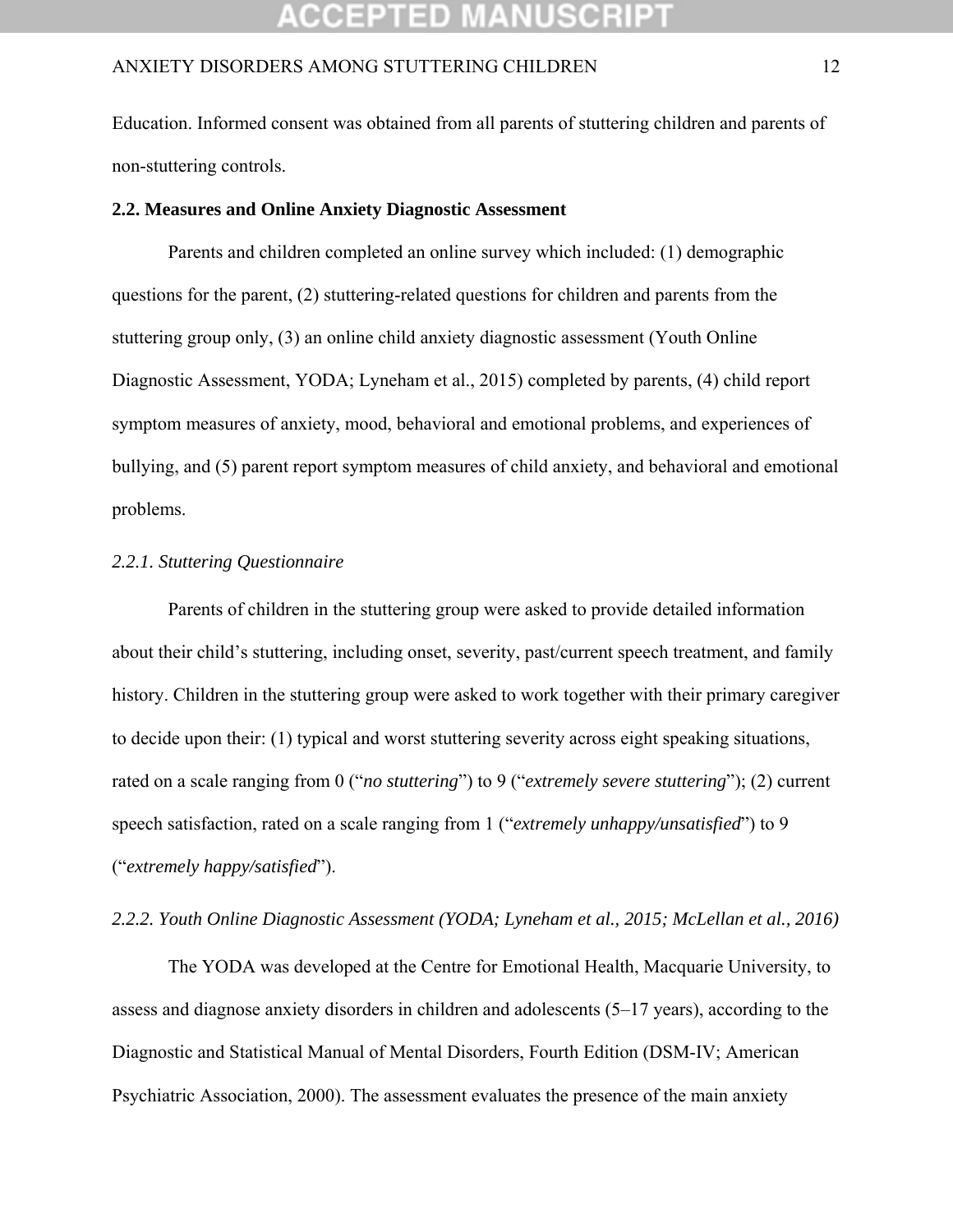### ANXIETY DISORDERS AMONG STUTTERING CHILDREN 13

disorders (separation anxiety disorder, social anxiety disorder, generalized anxiety disorder, obsessive-compulsive disorder), and common specific phobias that reflect the five DSM-IV subtypes (animals, insects, heights, storms, water, the dark, blood/injections/injury, enclosed spaces, transport, doctors, vomiting, loud noises, and costumed characters). Posttraumatic stress disorder and panic/agoraphobia are not included in the assessment due to an insufficient number of children under 12 years of age presenting with these disorders.

The YODA is completed by the child's parent using a computer with internet access. Screening questions lead each diagnostic category, with negative responses to screening initiating an automated skip of the remaining questions for that disorder. Therefore, if the child does not meet screening criteria for a particular diagnostic category, the full assessment for that category is not administered. In addition, the number of items administered across the full assessment will vary depending on responses to questions with automated skip rules. The assessment includes three main types of questions: (1) rating the frequency of specific symptoms characteristic of a given disorder; (2) rating the extent of impact and interference attributed to the characteristic symptoms; and (3) brief open-ended written responses describing specific examples of the child's problem and its interference. Computer programming allows for the assessment to be personalized, with the child's name and appropriate pronouns used throughout (e.g., "*Currently, does [child's preferred name] get distressed when [he/she] needs to separate from particular family members or home?*"). Parent completion times typically range from 7–10 minutes for non-clinical cases, and 20–90 minutes for clinical cases.

## *2.2.2.1. Symptom, duration, and interference questions*

Each diagnostic section contains screening questions and questions about symptoms, duration, and interference. Screening questions include closed questions with yes/no responses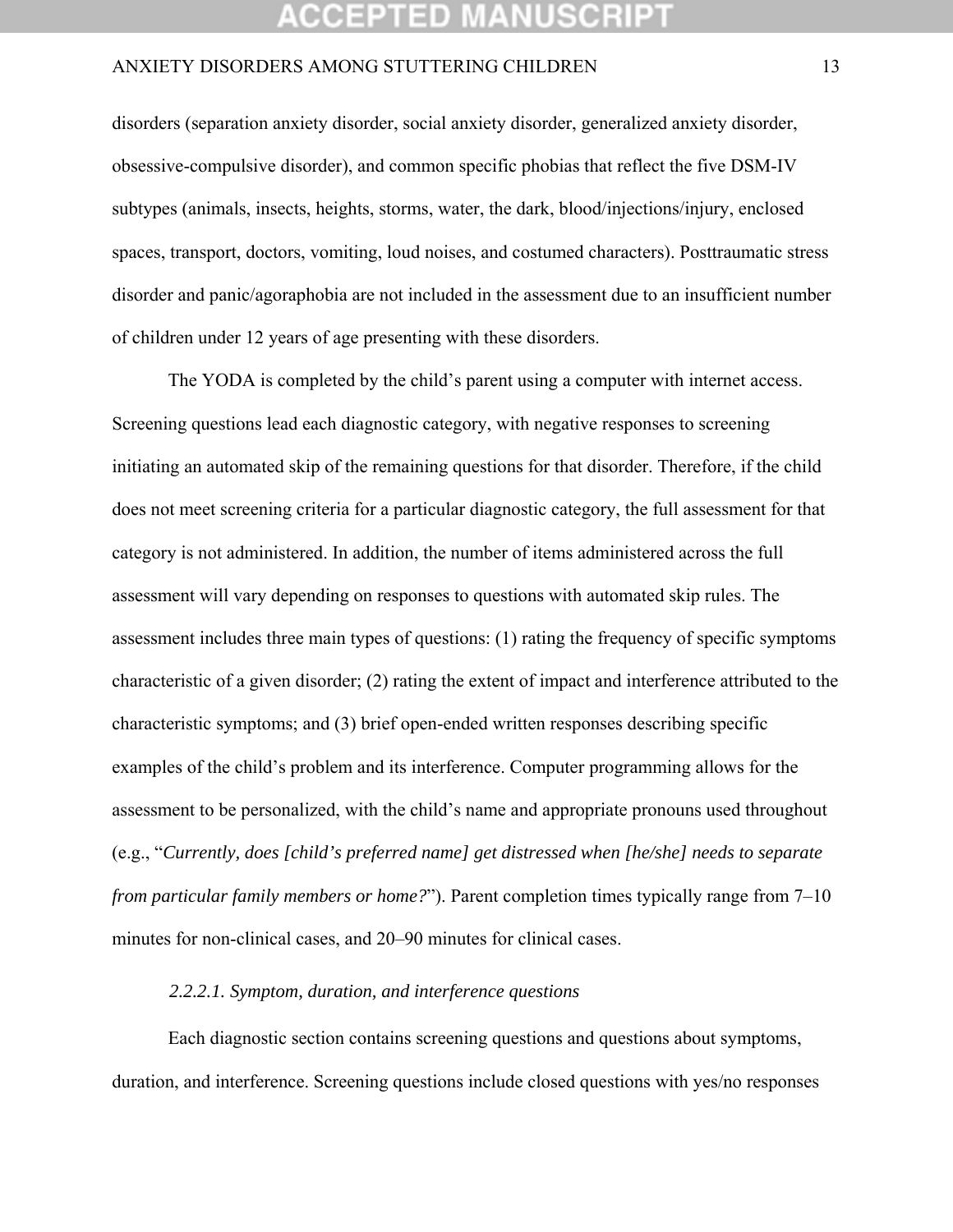### ANXIETY DISORDERS AMONG STUTTERING CHILDREN 14

(e.g., "*Currently, does [child's name] avoid or get distressed in social situations such as meeting new people, joining in group activities or performing in front of others?*"). Symptom questions for separation anxiety disorder, social phobia, and generalized anxiety disorder (e.g., "*Currently, which of the following situations would [child's name] avoid (if possible) or find very distressing?*"), are rated as follows: Never a problem/worry, About the same as other children the child's age, A little more than other children the child's age, A lot more than other children the child's age. Symptom questions for obsessive-compulsive disorder (unwanted repetitive thoughts, behaviors) are rated as follows: Don't know, Not at all, A little, A lot.

Duration questions request information about how long symptoms have been present. Duration for separation anxiety disorder and social phobia is rated on a scale ranging from: Less than 1 month, 1–3 months, 3–6 months, More than 6 months. Duration for generalized anxiety disorder, obsessive-compulsive disorder, and the specific phobias, is rated as follows: Less than 3 months, 3–6 months, More than 6 months. Interference questions request information about how anxiety symptoms may be interfering with functioning: "*Fears and worries can interfere with a child's life. For example a particular fear or worry may stop a child from doing things that are important or enjoyable, may cause interruptions to daily activities, may make a child really upset or distressed, or may upset or make life difficult for family, friends or teachers. Please write examples of how [child name]'s distress and avoidance of social/performance situations has interfered in [his/her] life during a recent, typical week?*" Interference questions are rated as follows: Not at all, A little, Some, Quite a bit, A lot.

At the end of the assessment, the parent is shown the following question: "*Listed below are the areas that you have identified as being difficult for your child. Which of these areas is currently the most problematic?*" Based on symptom severity and interference scores relating to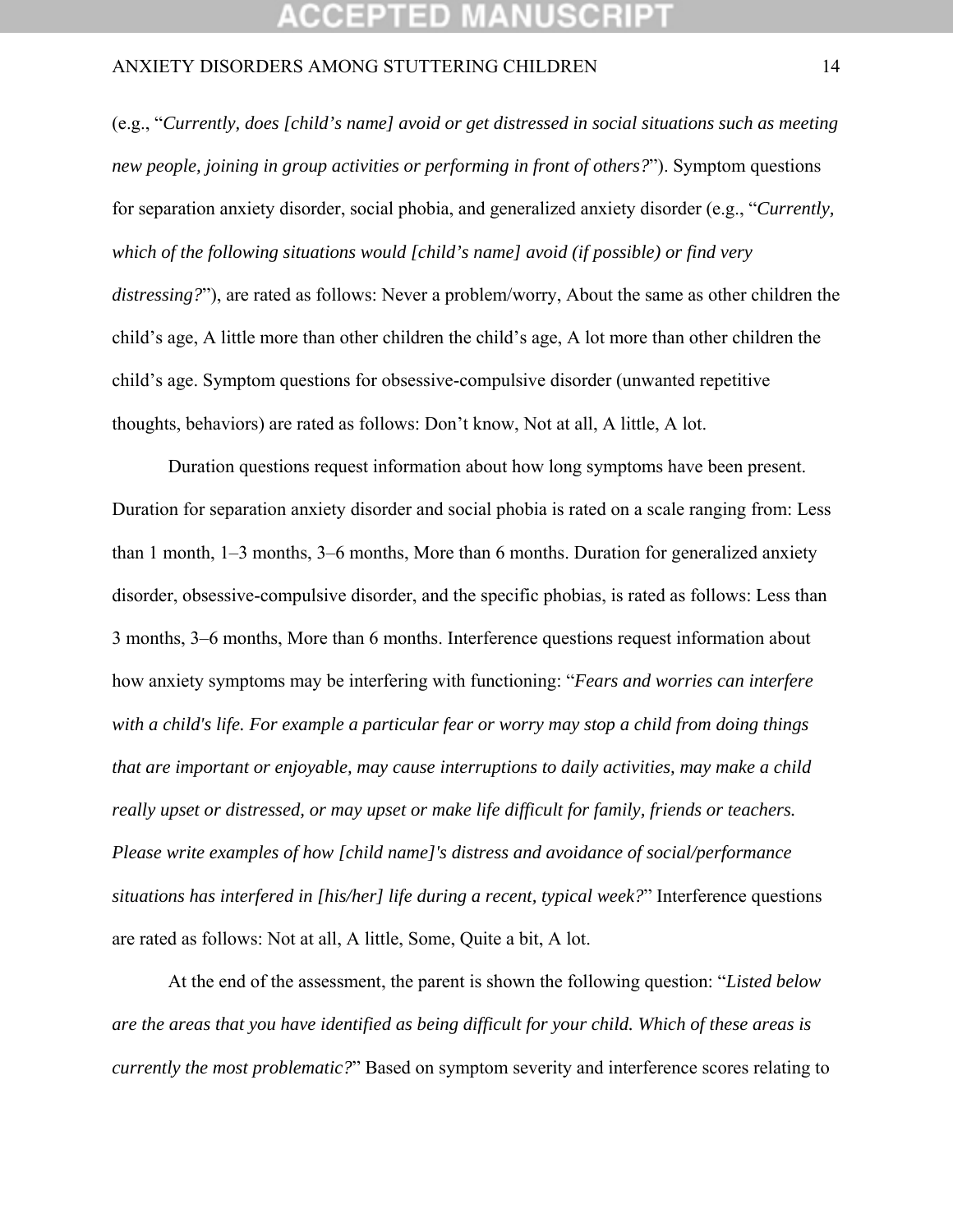## ANXIETY DISORDERS AMONG STUTTERING CHILDREN 15

DSM diagnostic criteria, the YODA algorithm assigns the following diagnostic decision per disorder:  $0 = No$  disorder,  $1 = Clinical/meets$  diagnostic criteria.

## *2.2.2.2. Scoring and evaluation*

A clinical psychologist, trained in the diagnostic criteria and experienced in the assessment and treatment of child anxiety, subsequently reviews and evaluates the open-ended descriptive responses for each participant and the computer-scored diagnostic decision to determine the final result for each diagnostic category. Using clinical judgment based on DSM criteria, the clinical psychologist is able to subsume diagnoses where reported difficulties overlap substantially, and override responses to closed questions in cases where written responses to open-ended questions clearly contradict the closed question response. This is particularly important in cases where a parent provides low symptom severity and/or interference scores, yet provides a written description outlining significant symptom severity and interference.

The clinical psychologist is also able to diagnose Anxiety Disorder Not Otherwise Specified (ADNOS) where specific diagnostic criteria are not met but symptoms are clinically distressing and/or interfering, and benchmark interference ratings against standard exemplars. Based on this evaluation, the clinical psychologist assigns each diagnosis a rating of  $0 = No$ disorder,  $1 =$  Subclinical,  $2 =$  Clinical/meets diagnostic criteria. The subclinical category refers to cases where some, but not all, diagnostic criteria are met. Overall, the clinical psychologist uses the same clinical judgment that is applied when conducting face-to-face diagnostic assessments with parents. Therefore, the only difference between the YODA and face-to-face diagnostic assessments is that clinical questions and parent responses for the YODA are delivered in writing via computer.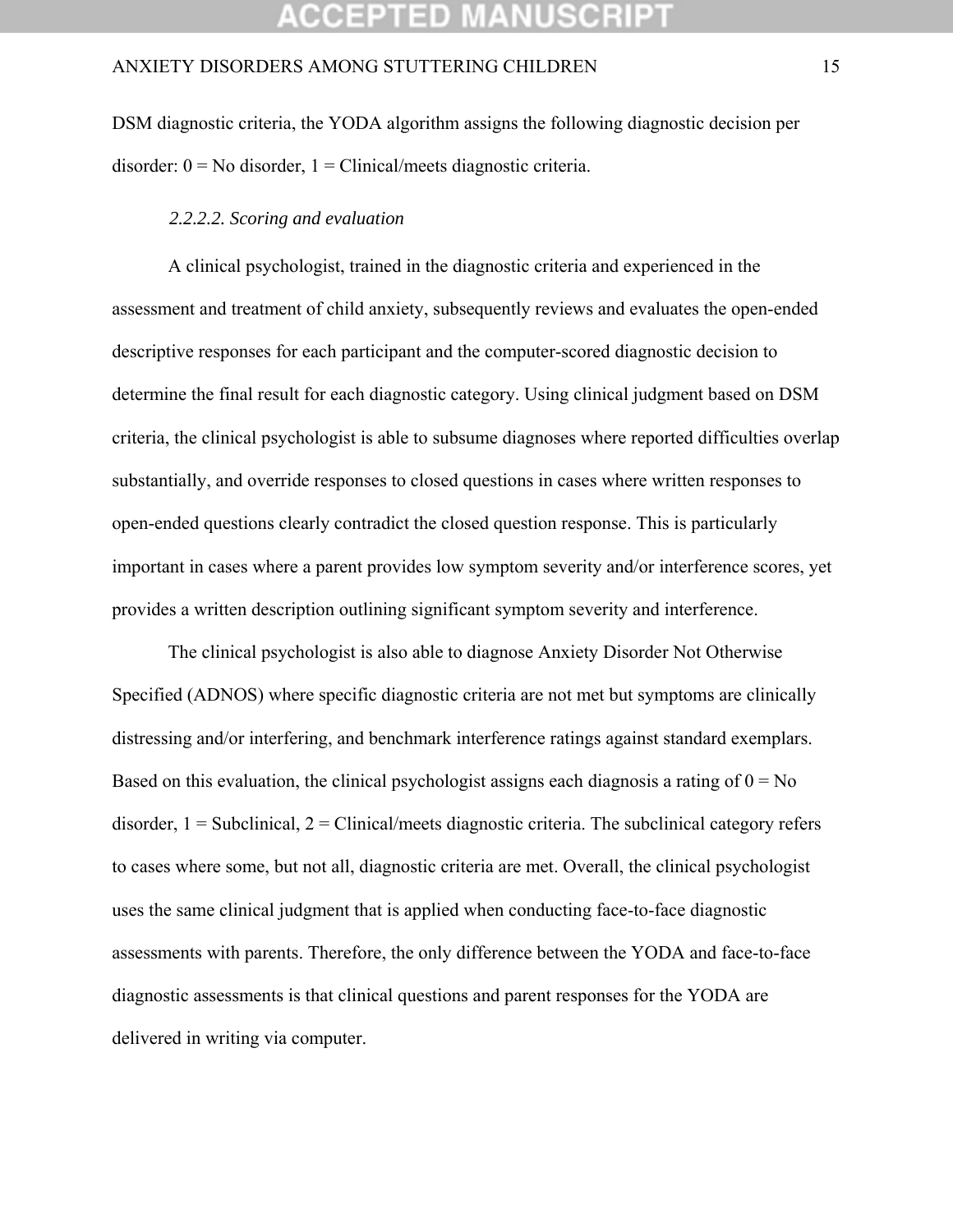## COEPTED

## ANXIETY DISORDERS AMONG STUTTERING CHILDREN 16

For the purposes of the present study, the clinical psychologist was blinded to group membership. That is, it was not known whether the child was from the stuttering or control group.

### *2.2.2.3. Diagnosis of social anxiety disorder*

Although the clinical psychologist was blinded to group membership, roughly onequarter of parents provided written responses during the YODA which stated that their child stuttered  $(n = 26, 34.7\%)$ . In light of growing evidence of clinically significant levels of social anxiety among adults who stutter, the recently released DSM-5 now specifies that a diagnosis of social anxiety can be made in cases where another condition—such as stuttering—is present, provided that the fear or anxiety is out of proportion with what would normally be felt (APA, 2013). That is, the individual's estimate of threat, and their anxiety in response to this perceived threat, is considered to significantly exceed any evidence of actual threat. Therefore, for the purposes of the present study, the DSM-IV social anxiety disorder criterion was amended to allow a diagnosis of social anxiety disorder in cases where the child's fear or anxiety was out of proportion with what would normally be expected. This approach to the DSM-IV diagnosis of social anxiety disorder in stuttering has been used in past research with adults who stutter (e.g., Stein et al., 1996), and requires the expert clinical judgment of a psychologist.

## *2.2.2.4. Validity and Reliability*

The YODA was developed by clinical psychologists and researchers from the Centre for Emotional Health, Macquarie University, based closely on DSM diagnostic criteria and on existing structured diagnostic interviews. The YODA has been administered to hundreds of parents of anxious and non-anxious children as part of research trials and treatment programs being conducted through the Centre, and validity data are currently being prepared for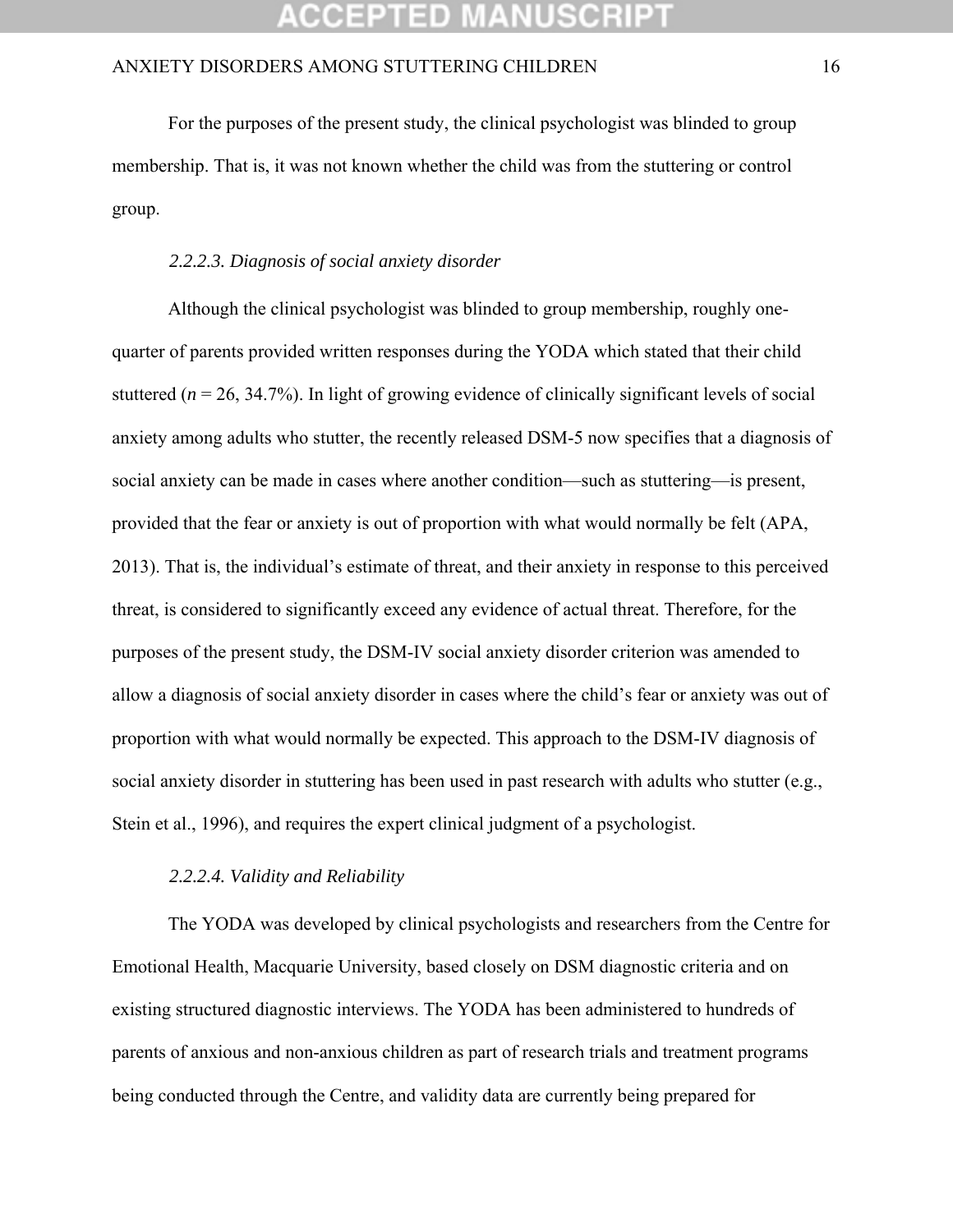## ANXIETY DISORDERS AMONG STUTTERING CHILDREN 17

publication (McLellan et al., 2016). Given that the YODA is based on computer algorithms designed to evaluate DSM diagnostic criteria, with evaluation by a clinical psychologist, it is highly likely to reflect DSM diagnoses, thus confirming face validity. When conducting structured diagnostic interviews, research has shown that obtaining parent-report only is an acceptable approach, with child-report making no discernible difference to final diagnoses (Lyneham, Abbott, & Rapee, 2007).

*Inter-rater reliability*. Following the clinical psychologist's review and assignment of final diagnoses for all participants, a second (senior) clinical psychologist reviewed 20% of the online assessments for the stuttering  $(n = 15)$  and control groups  $(n = 30)$  in order to determine inter-rater reliability. Perfect agreement between the first and second clinician was found for separation anxiety disorder and generalized anxiety disorder (Kappa = 1.00, *p* < .001), and almost perfect agreement was found for social anxiety disorder (Kappa =  $0.846$ ,  $p < .001$ ). Of the 45 participants evaluated by both clinicians, none were diagnosed with obsessive compulsive disorder or ADNOS, thus Kappa was not calculated. In addition, Kappa was not calculated for the specific phobias due to an insufficient number of clinical diagnoses. In particular, only  $1-2$ diagnoses were made for each of the following phobias: insects, dark, animals, loud noises, and heights; and no participants were diagnosed with specific phobias relating to storms, water, enclosed spaces, doctors, vomit, costumed characters, and transport.

# *2.2.3. Spence Children's Anxiety Scale, Child and Parent Report (SCAS-C, Nauta et al., 2004; SCAS-P, Spence, 1998)*

The 44-item SCAS evaluates the severity of anxiety symptoms in children, and is completed by both the child (SCAS-C) and the child's primary caregiver (SCAS-P). The scale assesses six domains of anxiety in line with DSM-IV anxiety disorder dimensions, including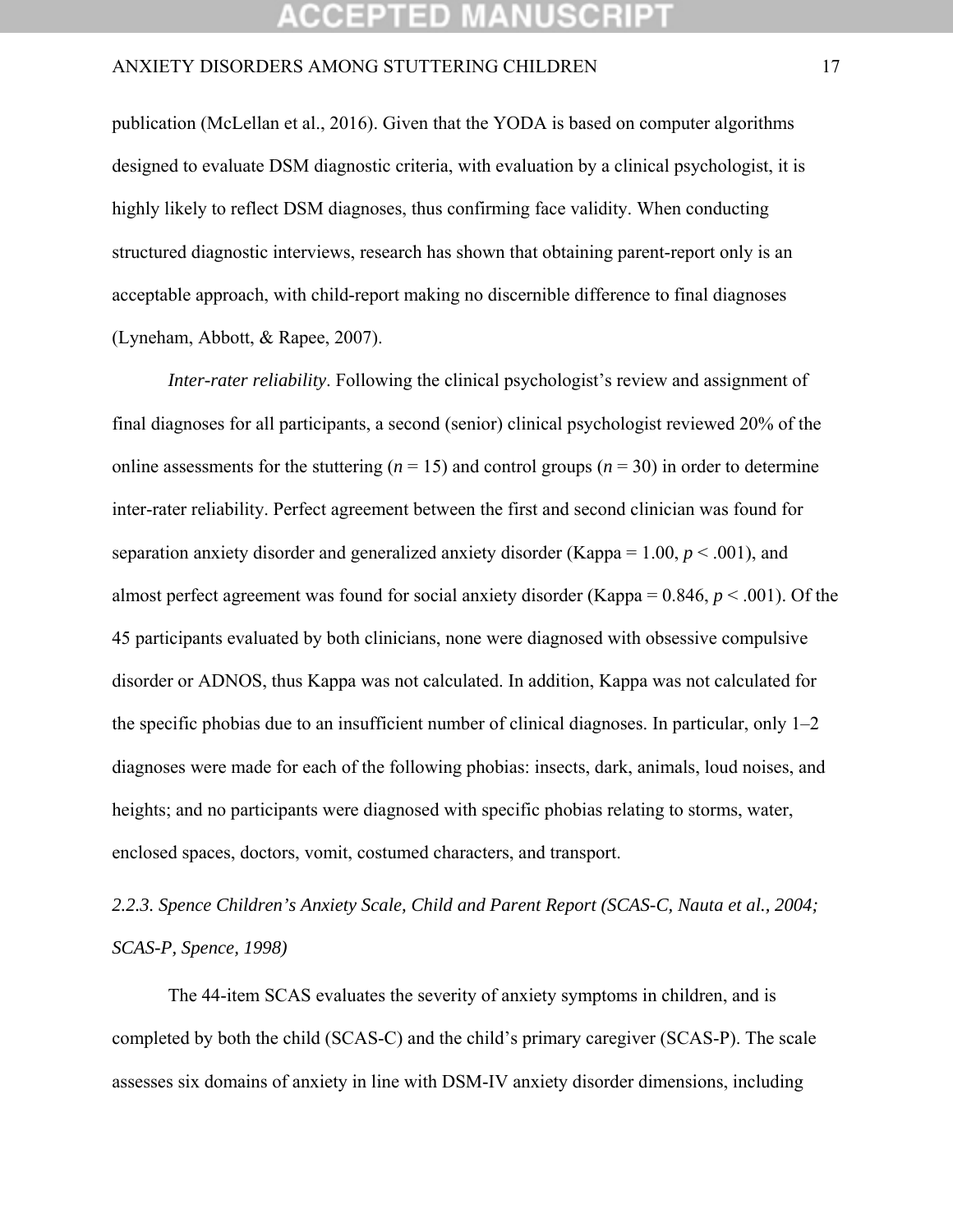## ANXIETY DISORDERS AMONG STUTTERING CHILDREN 18

generalized anxiety, panic/agoraphobia, social phobia, separation anxiety, obsessive-compulsive disorder and physical injury fears. The SCAS comprises 38 anxiety symptom items, and six positive 'filler items' to reduce negative response bias, which are completed using a four-point scale ranging from 0 ("*never*") to 3 ("*always*"). Sub-scale scores are computed by summing items for the six anxiety domains, and the 38 anxiety symptom items are summed to yield a maximum possible total score of 114. The SCAS is used widely in child anxiety research and has excellent psychometric properties (Nauta et al., 2004; Spence, Barrett, & Turner, 2003).

*2.2.4. Strengths and Difficulties Questionnaire, Parent Report (SDQ; Goodman, 1997, 2001)* 

The SDQ is a brief behavioral screening questionnaire designed to evaluate emotional and behavioral problems in children. Parents complete the SDQ by indicating how applicable 25 attributes are to their child, using a three-point scale ranging from 1 ("*not true*") to 3 ("*certainly true*"). Items load onto five scales: emotional symptoms, conduct problems, hyperactivity/inattention, peer relationship problems, and pro-social behavior. A Total Difficulties score is derived from the sum of all scales except the pro-social behavior scale, and ranges from 0–40. The Internalizing score is derived from the sum of the emotional and peer problems scales, and evaluates problems directed towards/within the self (i.e., internalized negative emotions); the Externalizing score is derived from the sum of the conduct problems and hyperactivity/inattention scales, and evaluates problems directed towards the external environment (i.e., conflicts with others) (Goodman, Lamping, & Ploubidis, 2010). Internalizing and Externalizing scores range from 0–20 respectively. The SDQ is used extensively in child mental health research, and has good psychometric properties (Hawes & Dadds, 2004).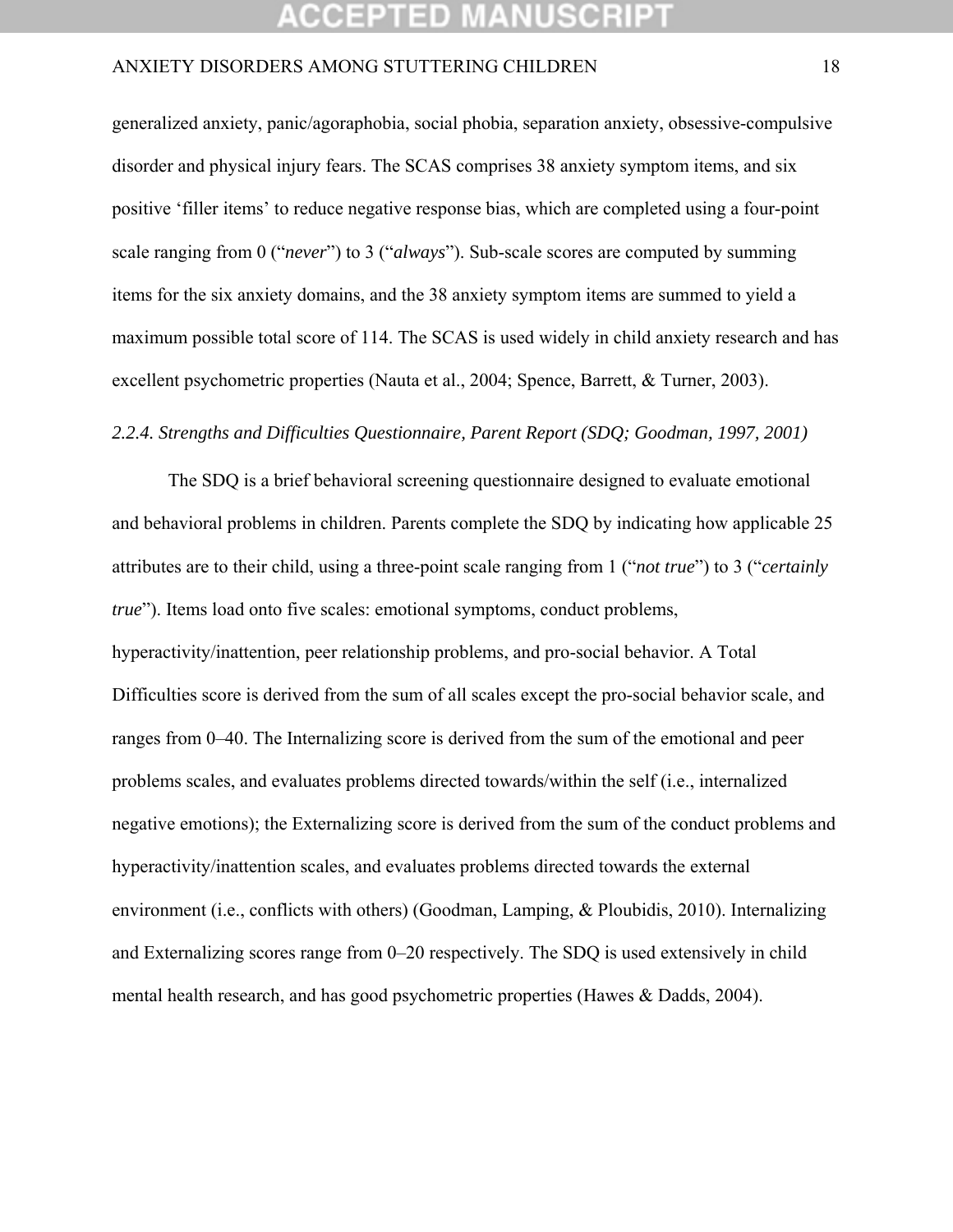## ANXIETY DISORDERS AMONG STUTTERING CHILDREN 19

### *2.2.5. Short Mood and Feelings Questionnaire, Child Report (SMFQ; Angold et al., 1995)*

The SMFQ is a brief screening instrument designed to evaluate depressive symptomatology in children. It consists of 13 items referring to cognitive and affective symptoms that the child may have experienced in the past two weeks. Items are rated on a 3 point scale ranging from 0 ("*Not True*") to 2 ("*True*"), and summed to yield a Total score ranging from 0–26. The SMFQ is widely used in child mental health research and has good psychometric properties (Rhew et al., 2010).

## *2.2.6. Personal Experiences Checklist, Child Report (PECK) (Hunt, Peters, & Rapee, 2012)*

The PECK evaluates personal experiences of being bullied in children and young people. The PECK comprises 32 items that cover a broad range of bullying behaviors. Items are rated on a five-point scale ranging from 0 ("*never*") to 4 ("*every day*"), and load onto four scales: relational-verbal bullying, cyber bullying, physical bullying, and bullying based on culture. A total score is computed by summing responses to all 32 items, with higher scores indicating a greater frequency of being bullied. Preliminary findings have confirmed the psychometric properties of the PECK (Hunt et al., 2012).

## *2.2.7. Rationale for selected measures*

The YODA is a structured diagnostic interview designed to evaluate the presence of anxiety disorders in children, based on parent report. The YODA was chosen as the primary (categorical) outcome measure in the present study to evaluate possible differences in the rate of anxiety disorders for children who stutter and non-stuttering controls. In clinical psychology, it is common for structured diagnostic assessments to be supplemented with a range of multiinformant symptom measures. This allows for a more comprehensive evaluation of diagnostic information and associated symptoms based on both child and parent report. It also provides a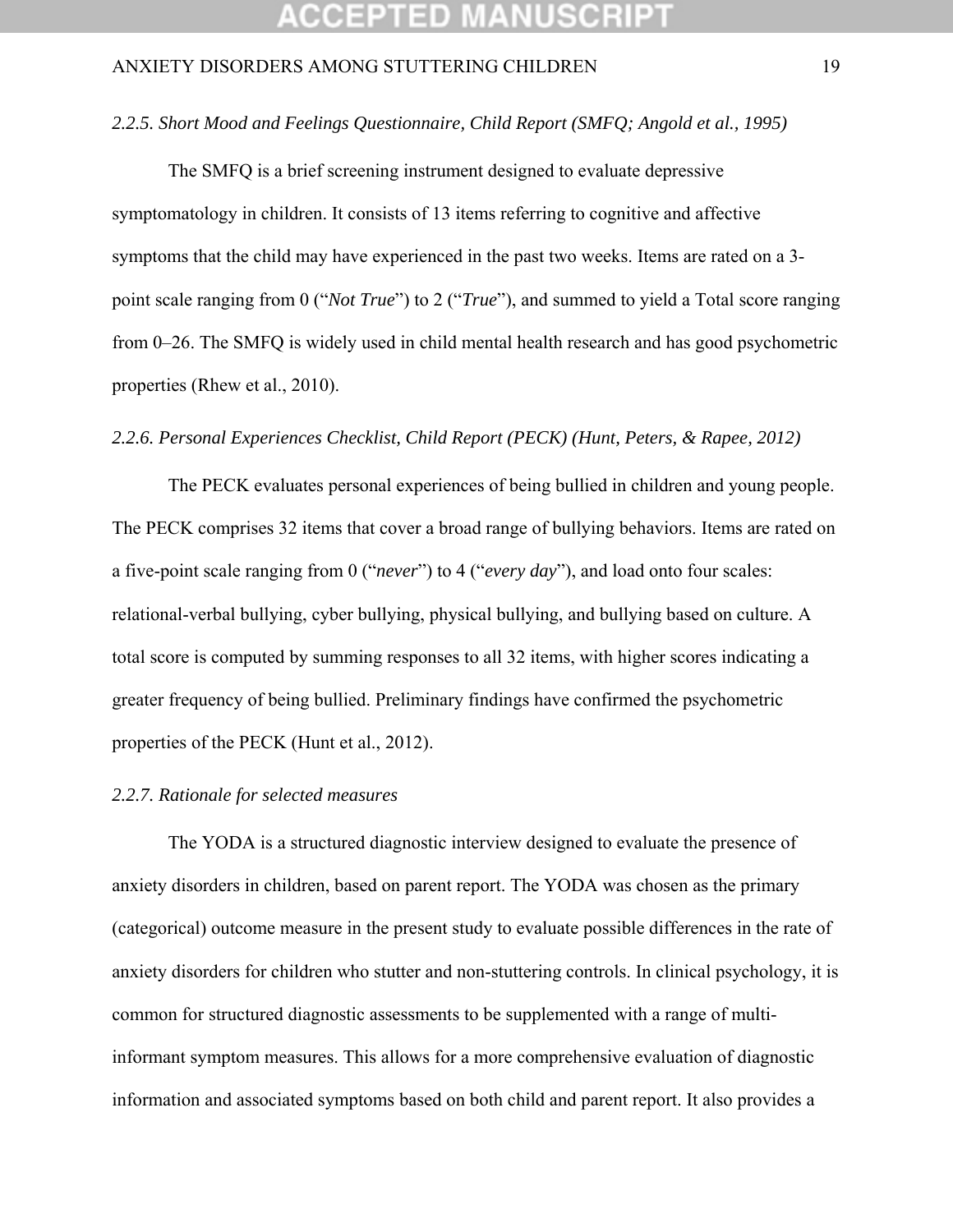## ANXIETY DISORDERS AMONG STUTTERING CHILDREN 20

means for comparing or confirming diagnostic information with symptom-related reports. Therefore, additional parent and child report measures were chosen as secondary (continuous) outcome measures to evaluate symptoms of anxiety (SCAS), mood (SMFQ), emotional and behavioral problems (SDQ), and experiences of bullying (PECK).

## **2.3. Procedure**

Parents of stuttering children and non-stuttering controls contacted the researchers by phone or email to register interest in the study. Parents were screened by phone to determine their child's eligibility to participate. When children met all eligibility criteria for inclusion in the study, the child's parent was emailed a personalized web link to access the online survey. Participating families received weekly email reminders to prompt completion of the survey within a 4-week period. All parents who were sent the web link completed the online survey within the specified time frame, except for one parent from the stuttering group who completed all child/parent report measures and 90% of the YODA and then could not be contacted. Data from this parent-child pair was deemed acceptable for inclusion in the present study given that all child/parent report measures and nearly all questions for the YODA had been completed.

The study took approximately 60–90 minutes to complete, and could be completed in stages if necessary. Parents were instructed to remain present while their child completed the child report measures, and to offer help if required without influencing the child's responses. Upon completion of the study, families in the stuttering group were posted a \$75 grocery voucher, and families in the control group were posted a \$50 grocery voucher. Families in the stuttering group received a larger incentive due to the additional screening requirements prior to participation (i.e., confirmation of stuttering), and the additional stuttering-related questions included in the online survey. In order to reimburse speech-language pathologists for the time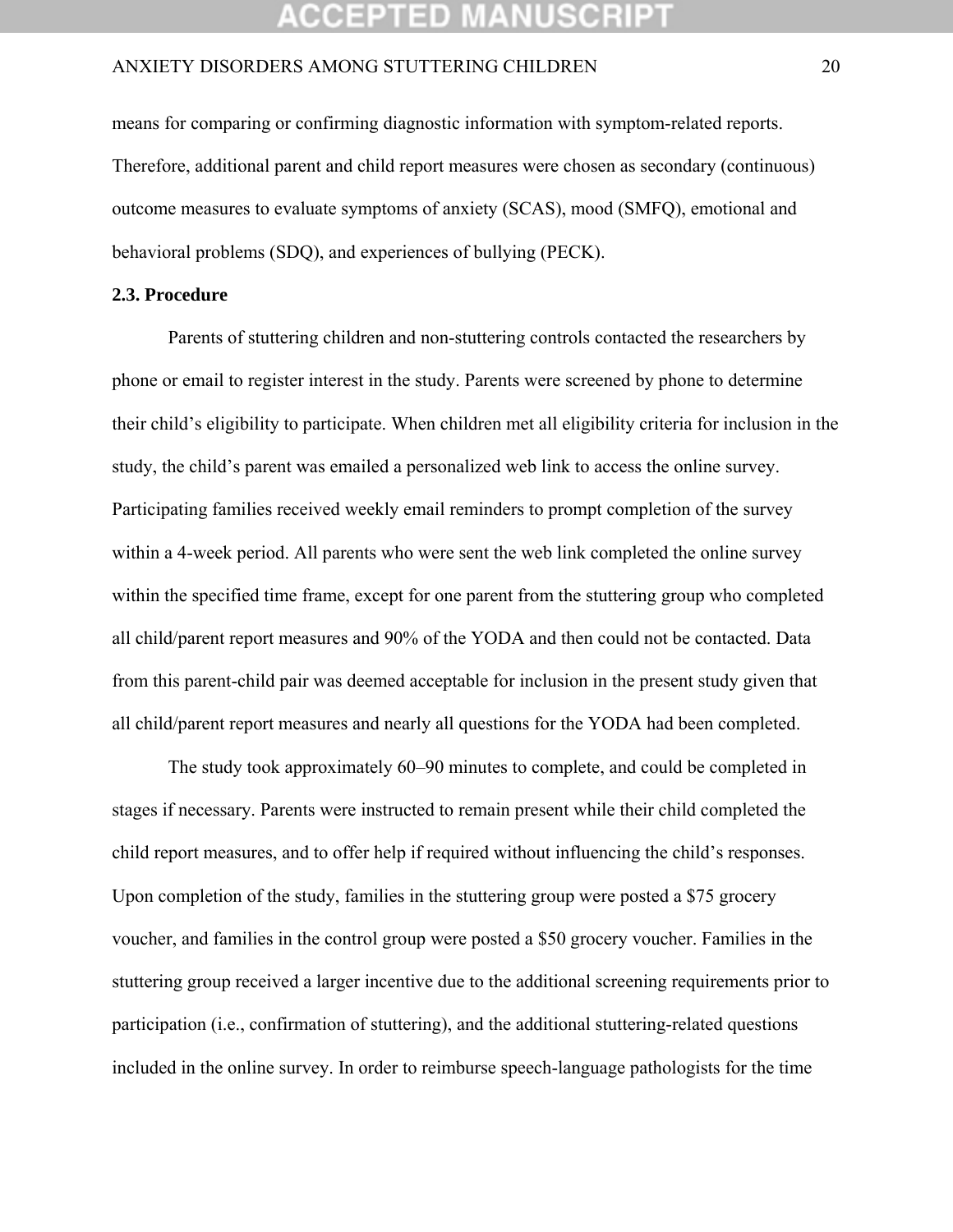## ANXIETY DISORDERS AMONG STUTTERING CHILDREN 21

required to confirm the presence of stuttering of participating children, they were posted a \$20 grocery voucher when they provided written confirmation of stuttering for a child participating in the study. To ensure that the \$20 grocery voucher did not provide any incentive to confirm the presence of stuttering, speech-language pathologist were advised that they would receive the gift voucher regardless of whether the child in question was stuttering or not.

## **2.4. Data analysis**

Multinomial and binary logistic regression models were used to estimate odds ratios, 95% confidence intervals and *p*-values for the primary outcome. The primary outcome was the prevalence of anxiety disorders for stuttering children and controls when adjusting for gender, with sufficient numbers to obtain valid estimates. These analyses included subclinical and clinical diagnoses for: (1) the main anxiety disorders (separation anxiety disorder, social anxiety disorder, generalized anxiety disorder, obsessive-compulsive disorder, ADNOS); (2) any anxiety disorder, and (3) any specific phobia (animals, insects, heights, storms, water, the dark, blood/injections/injury, enclosed spaces, transport, doctors, vomiting, loud noise, and costumed characters). Multinomial logistic regression models were used for analyses of three categorical outcomes: clinical, sub-clinical, and non-clinical (no diagnosis).

Although the original aim of the study was to recruit 100 children who stutter and 100 non-stuttering controls, recruitment of children who stutter was slower than recruitment of nonstuttering controls. Therefore, a power calculation was conducted to determine the number of stuttering and non-stuttering children that would be required to provide sufficient power to detect differences between groups. Based on the recruitment of 75 stuttering children and 150 controls, there was 80% power to detect 2.75 increased odds of having an anxiety disorder with a 5% level of significance. A Bonferroni adjusted alpha of .007 was used to account for the seven total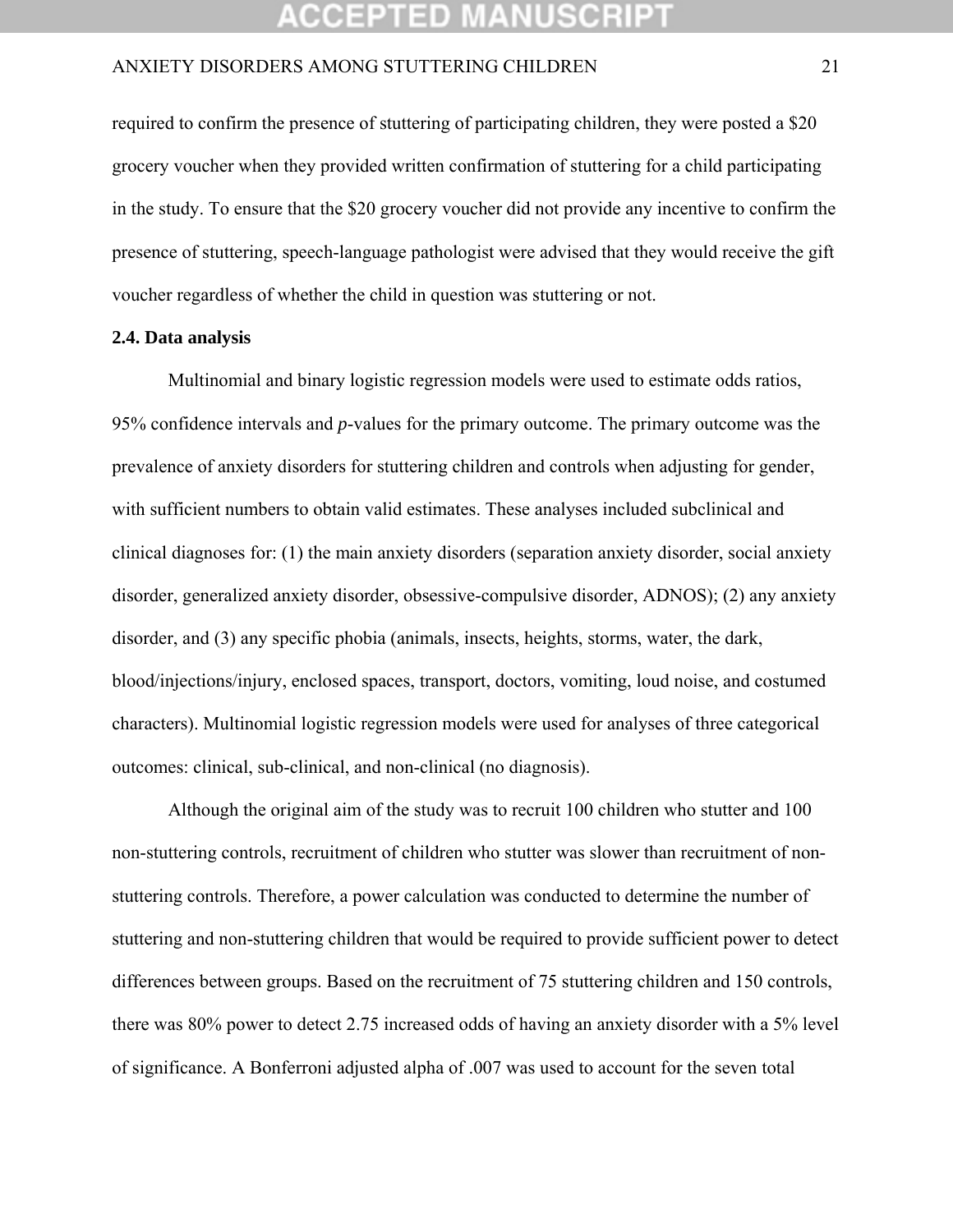## **CCEPTED**

## ANXIETY DISORDERS AMONG STUTTERING CHILDREN 22

planned comparisons between groups (separation anxiety disorder, social anxiety disorder, generalized anxiety disorder, obsessive-compulsive disorder, ADNOS, any anxiety disorder, any specific phobia).

For the secondary outcomes, 2-sample *t*-tests were used to compare continuous scores on child and parent report measures (SCAS, SDQ, SMFQ, and PECK) for the stuttering and control groups. A Bonferroni adjusted alpha of .003 was used to account for the 15 planned comparisons between groups (SCAS subscale and total scores; SDQ internalizing, externalizing, and total scores; SMFQ total score; and PECK subscale and total scores).

### **3. Results**

## **3.1. Anxiety disorders**

Table 3 reports the prevalence of anxiety disorders for 75 stuttering children and 150 non-stuttering controls, including both clinical and subclinical diagnoses. Subclinical diagnoses refer to cases where some, but not all, diagnostic criteria for a specific disorder were met. Gender was entered as a covariate in all regression models. Given that the age range for participants in this study was relatively narrow (i.e., 7–12 years), and no significant difference in age was found between groups, age was not included as a covariate in these models. Further, in light of finding that parents of control children reported higher parental education than parents of stuttering children, two binary regression models were conducted to determine whether parental education predicted the presence of any clinical or subclinical anxiety disorder. Parental education was not a significant predictor in either of these models, which by definition confirms that it is not a confounding variable in the relationship between stuttering and anxiety disorders. Therefore, it was not included as a covariate in any additional models.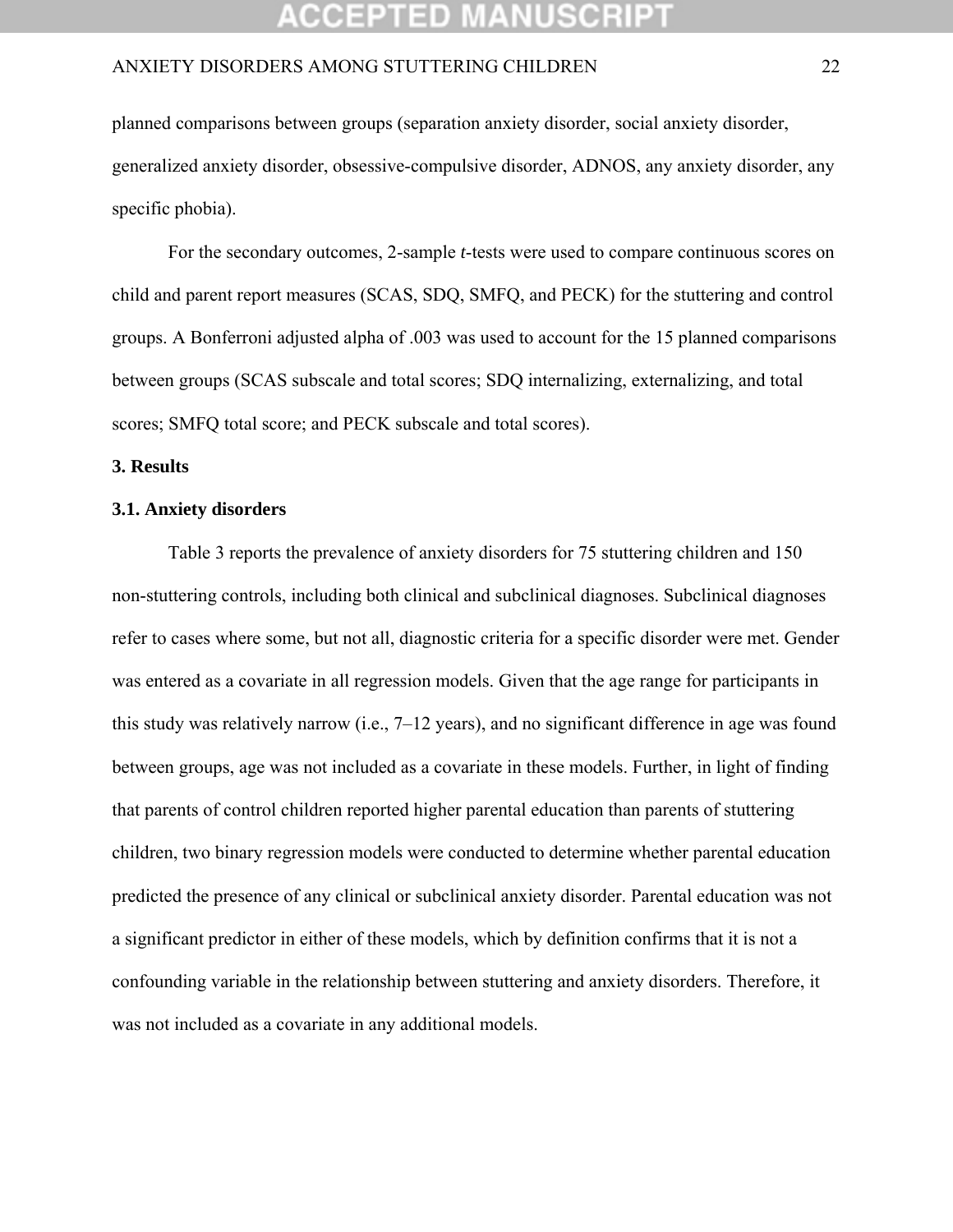## ANXIETY DISORDERS AMONG STUTTERING CHILDREN 23

As shown in Table 3, prevalence of any anxiety disorder for stuttering children was significantly higher than the rate for non-stuttering controls, demonstrating four-fold increased odds. Specifically, prevalence of social anxiety disorder was significantly higher for stuttering children when compared to non-stuttering controls, indicating six-fold increased odds. Prevalence of clinical social anxiety disorder was also significantly higher for girls than boys, indicating six-fold increased odds,  $OR = 6.319$ ,  $CI = 1.71 - 23.36$ ,  $p = 0.006$ .

Prevalence rates for all other clinical anxiety disorders, including separation anxiety disorder, generalized anxiety disorder, obsessive compulsive disorder, and ADNOS, were not found to be significantly higher in the stuttering group, when compared with prevalence rates for non-stuttering controls. However, prevalence of subclinical generalized anxiety disorder was significantly higher for stuttering children than non-stuttering controls, demonstrating seven-fold odds. Prevalence rates for all other subclinical anxiety disorders were not found to be significantly higher in the stuttering group when compared to non-stuttering controls. Based on significance at  $p \le 0.007$ , gender was not a significant predictor of the prevalence of any clinical or subclinical anxiety disorder category.

### Insert Table 3

### **3.2. Child and parent report symptom measures**

Table 4 presents mean scores on the SCAS (child and parent report) for stuttering children and non-stuttering controls, using comparisons based on 2-sample *t*-tests. All mean SCAS scores fell within normal limits. However, SCAS Total scores (child and parent report) were significantly higher for stuttering children than non-stuttering controls, with moderate effect sizes. In particular, mean scores for the Social Phobia, and Separation Anxiety subscales (child and parent report) and the Generalized Anxiety subscale scores (parent report) were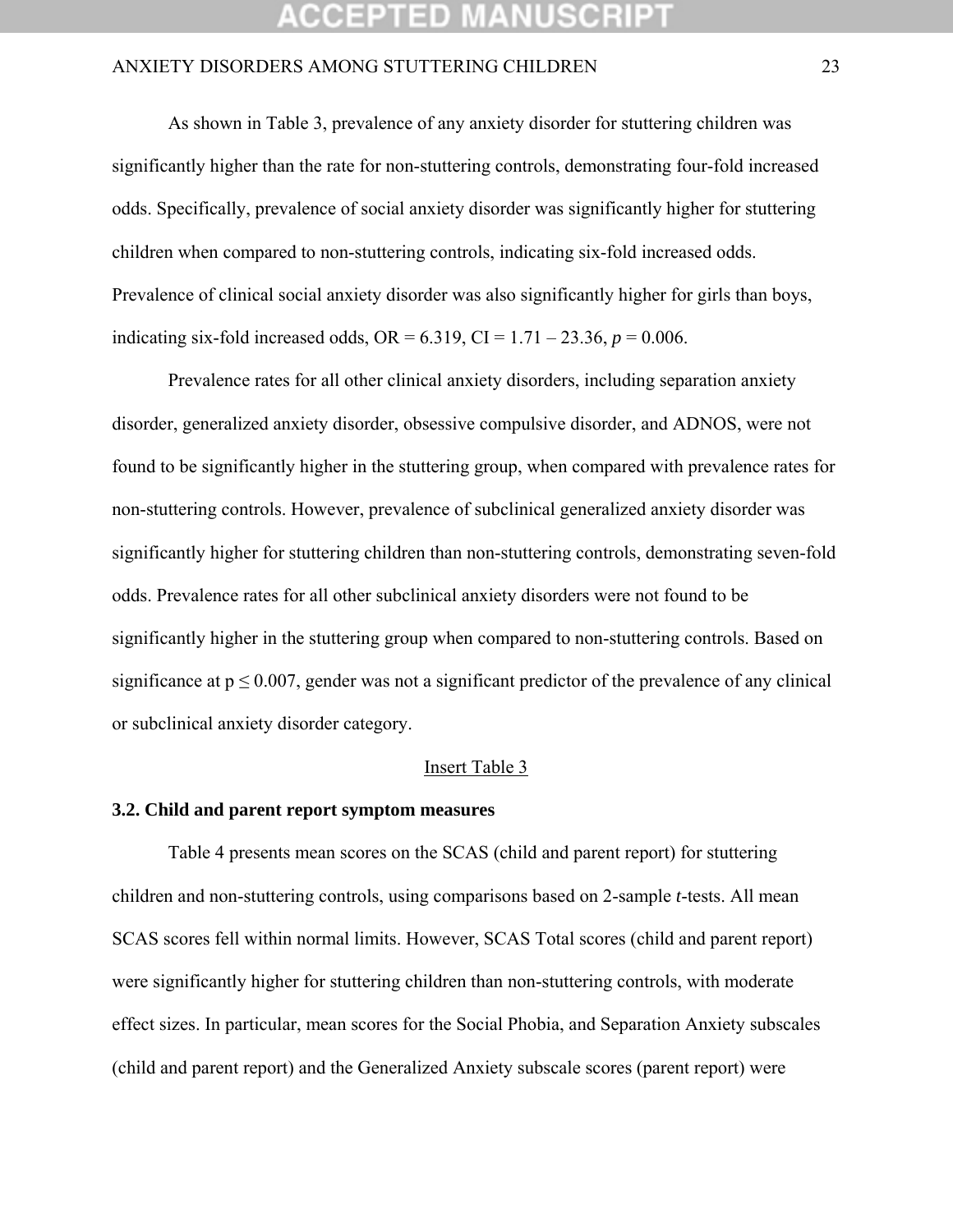## ANXIETY DISORDERS AMONG STUTTERING CHILDREN 24

significantly higher for stuttering children than non-stuttering controls, with moderate effect sizes. Table 4 shows that no significant differences in mean scores were found between groups for the Physical Injury Fears subscale (child and parent report), Panic Attack/Agoraphobia subscale (child and parent report), Obsessive-Compulsive subscale (child and parent report), and Generalized Anxiety (child report).

When using a multi-informant approach to the evaluation of psychological symptoms in children, it is very common for discrepancies to exist between child and parent report (De Los Reyes & Kazdin, 2005). In the present study, mean SCAS scores for parents were found to be significantly lower than mean scores for children across all subscales and the Total score ( $p <$ 0.001 for all *t*-test comparisons). Despite these discrepancies, however, significantly higher SCAS scores were still found for the stuttering group when compared to controls, based on both child and parent report.

### Insert Table 4

Table 5 presents mean scores for the SMFQ and PECK (child report) and the SDQ (parent report) for stuttering children and non-stuttering controls, using comparisons based on 2 sample *t*-tests. All mean scores on the SDQ, SMFQ, and PECK fell within normal limits. However, the mean SDQ Total Difficulties score and Internalizing and Externalizing scores (parent report) were significantly higher for stuttering children than non-stuttering controls, with moderate effect sizes. Post-hoc comparisons were conducted on the SDQ Externalizing and Internalizing scores to determine which sub-scales were contributing to these findings. The SDQ Hyperactivity/Inattention subscale score (from the Externalizing score) and the SDQ Emotional Problems subscale score (from the Internalizing score) were both significantly higher for stuttering children than non-stuttering controls, with moderate effect sizes. No significant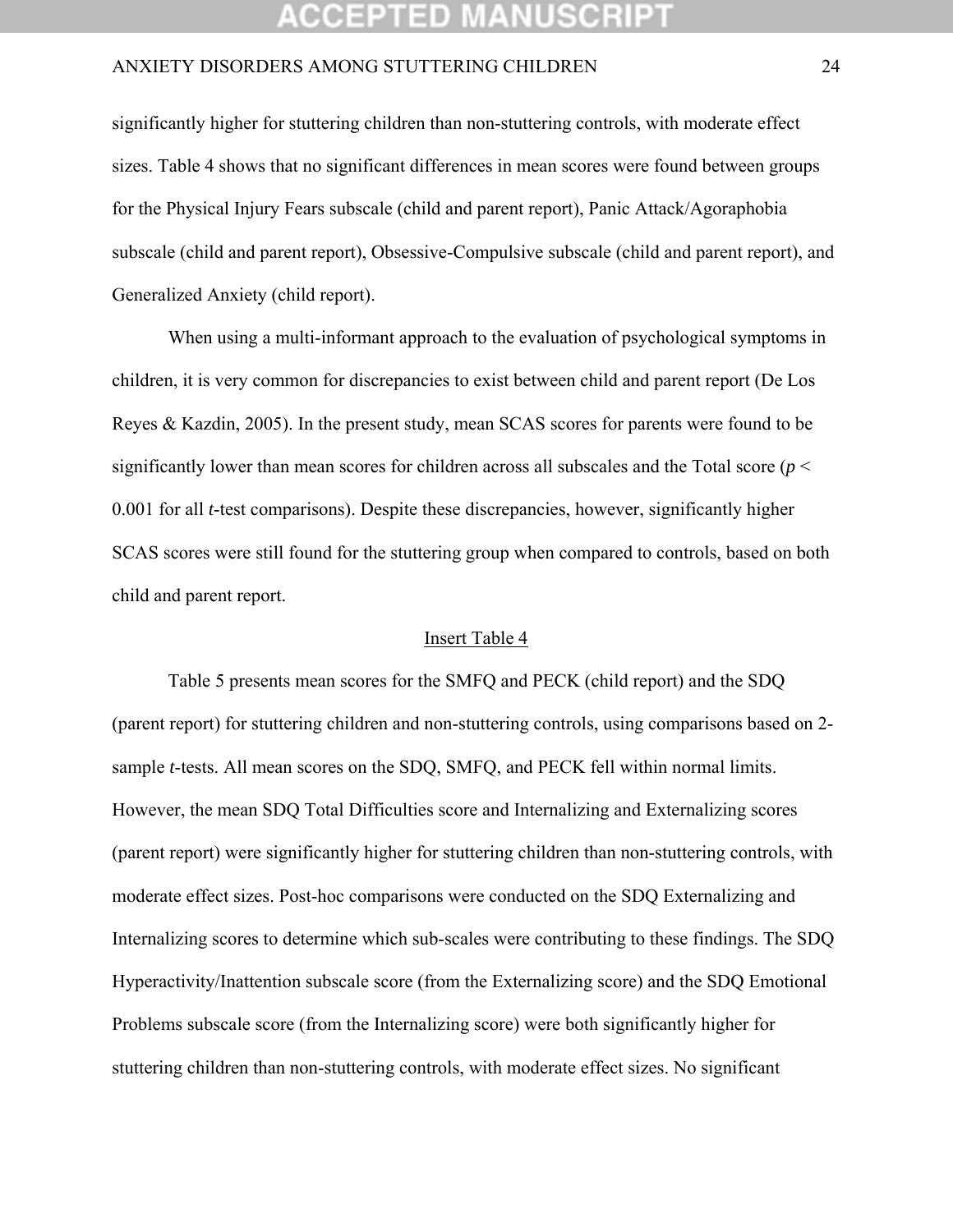## ANXIETY DISORDERS AMONG STUTTERING CHILDREN 25

differences were found between groups for the SDQ Conduct Problems subscale score (from the Externalizing score) or the SDQ Peer Problems subscale score (from the Internalizing score).

Mean scores for the SMFQ Total score, PECK Relational-Verbal Bullying and Physical Bullying scores and the PECK Total score (child report) were not found to differ significantly between groups. However, the mean PECK Culture Bullying score was significantly higher for stuttering children than non-stuttering controls, with a moderate effect size. Given that the PECK Culture Bullying score evaluates the frequency of bullying based on culture, and does not appear to be directly relevant to the experience of stuttering, post-hoc comparisons were conducted to determine the individual items contributing to this significant finding. Mean scores for items 5 ("*other kids make fun of my language*") and 25 ("*other kids tease me about my voice*") were significantly higher for stuttering children than matched controls, with moderate-large effect sizes. A post-hoc linear regression model was used to determine the relationship between bullying and social anxiety. With the PECK Culture Bullying score, age, and gender entered as predictors, this model accounted for 16% of the variance in SCAS Social Phobia scores (child report), F  $(3,220) = 13.79$ ,  $p < 0.001$ , with higher PECK Culture Bullying scores and female gender predicting higher SCAS Social Phobia scores, *p* < 0.001 and *p* = 0.036. Age was not a significant predictor in this model.

### Insert Table 5

### **4. Discussion**

In a recent review of research evidence relating to the presence of anxiety in young people who stutter, Smith and colleagues (2014) concluded that,

"*The prevalence of anxiety in young people who stutter, and the timing of anxiety onset in stuttering could not be determined. This was due to methodological limitations in the*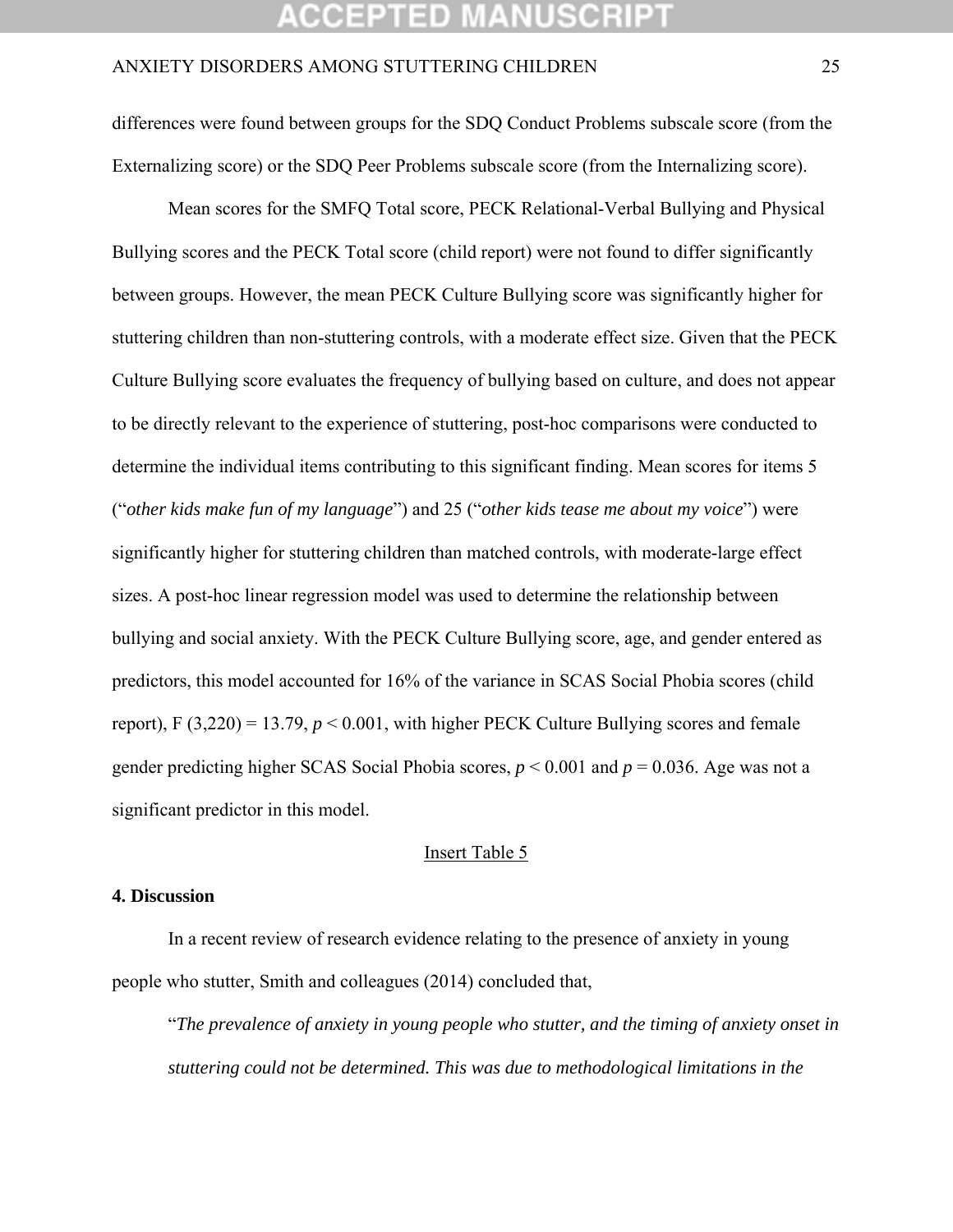### ANXIETY DISORDERS AMONG STUTTERING CHILDREN 26

*reviewed research such as small participant numbers, and the use of measures that lack sensitivity to identify anxiety in the targeted population*" (p.22)

No previous studies have comprehensively evaluated the presence of anxiety disorders among children who stutter using a structured diagnostic interview. Therefore, the purpose of the present study was to determine the rate of anxiety disorders among a large sample of children who stutter in comparison with a matched sample of non-stuttering controls, using a structured diagnostic interview supplemented with a range of related symptom measures. This approach to the evaluation of anxiety was aimed at overcoming some of the limitations of past research in order to more clearly understand the relationship between anxiety and childhood stuttering.

Based on findings from the structured diagnostic interview, the rate of any anxiety disorder among stuttering children (32%) was significantly higher than non-stuttering controls (11%), demonstrating four-fold increased odds. This result indicates the potential for stuttering children to experience debilitating anxiety, and corresponds with previous evidence of a significantly higher rate of any anxiety disorder among adults seeking treatment for stuttering (27%) in comparison to matched controls (5%), demonstrating seven-fold increased odds (Iverach, O'Brian, et al., 2009). The higher prevalence of anxiety disorders among stuttering children was primarily a function of the prevalence of social anxiety disorder. Children in the stuttering group showed six-fold increased odds of social anxiety disorder (24%) than nonstuttering controls (5%). The prevalence of social anxiety disorder for stuttering children in the present study is substantially higher than prevalence rates reported in large mental health surveys of the general population (Kessler, Chiu, Demler, & Walters, 2004; Rapee, Schniering, & Hudson, 2009). It also corresponds with previous evidence of an inflated rate of social anxiety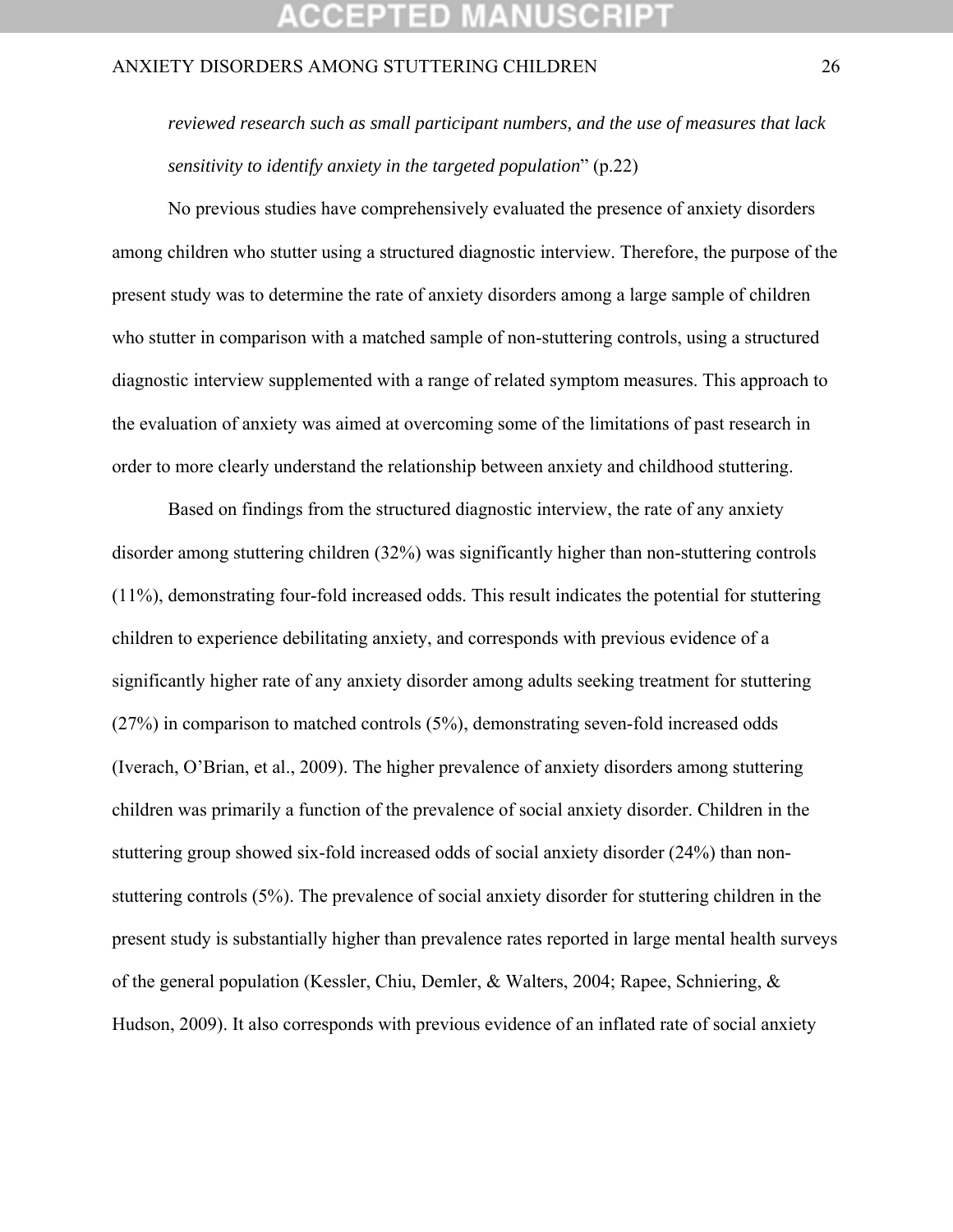disorder (21–26%) among adults seeking treatment for stuttering (Iverach, O'Brian, et al., 2009), and confirms that social anxiety disorder may be present among school-age children who stutter.

Stuttering children in the present study did not report a significantly higher rate of any other clinical anxiety disorder, when compared to non-stuttering controls. However, a significantly higher rate of subclinical generalized anxiety disorder (GAD) was found for stuttering children (13%), when compared to non-stuttering controls (2%), demonstrating sevenfold increased odds. A subclinical diagnosis of GAD indicates the presence of considerable anxiety and worry, where the number or severity of symptoms, or the level of associated distress or life interference, do not meet the diagnostic threshold for a clinical diagnosis. Subclinical GAD may still be associated with distress and functional impairment, and may require monitoring or early intervention to reduce the likelihood that symptoms and impairment will escalate over time (Angold, Costello, Farmer, Burns, & Erkanli, 1999; Costello, Angold, & Keeler, 1999; Costello & Shugart, 1992). This is especially relevant when considering that mild anxious symptomatology in childhood may increase risk for the development of later psychopathology (Spence & Dadds, 1996). It is also possible that the heightened rate of subclinical GAD found for stuttering children in the present study is simply a by-product or derivative of the social fears subsumed under the diagnosis of social anxiety disorder. Nevertheless, this finding corresponds with previous evidence of a significantly higher rate of GAD in adults seeking treatment for stuttering (9%), when compared to matched controls (2%), demonstrating four-fold increased odds (Iverach, O'Brian, et al., 2009).

Stuttering children demonstrated significantly higher child and parent reported symptoms of anxiety, when compared to non-stuttering controls. Consistent with the diagnostic data, children and their parents reported higher mean scores on the social phobia subscale of the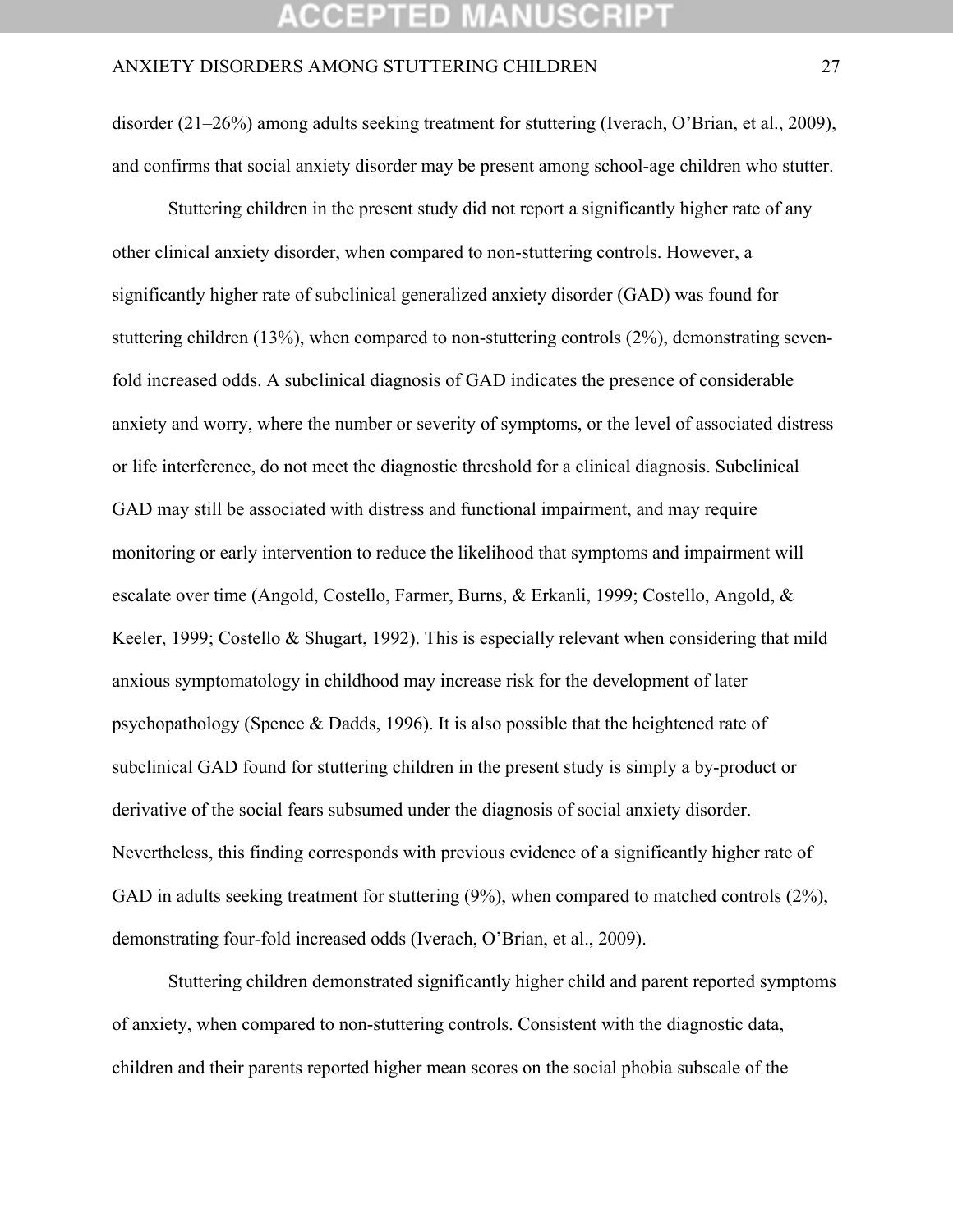## ANXIETY DISORDERS AMONG STUTTERING CHILDREN 28

SCAS, and parents reported higher mean scores on the generalized anxiety subscale of the SCAS. Surprisingly, stuttering children and their parents also reported higher scores on the separation anxiety subscale. One possible explanation for this finding is that some of the SCAS items relating to separation anxiety may have tapped into the social fears of stuttering children that increase reliance on parental figures for protection from social harm at this younger age (e.g., "*I have trouble going to school in the mornings because I feel nervous or afraid*").

In clinical psychology, discrepancies often exist across different informants (e.g., parents and children; De Los Reyes & Kazdin, 2005). Given that these discrepancies may impact assessment and classification, a multi-informant approach is typically recommended across diagnostic assessments and symptom measures in order to provide a comprehensive picture of emotional and behavioral functioning in children. In the present study, the stuttering group demonstrated significantly higher scores on the generalized anxiety subscale, but this was based on parent report only, with differences in child report scores by group only approaching significance ( $p = 0.018$ ) based on our strict Bonferroni adjustment. Additional analyses revealed that mean parent report SCAS scores were significantly lower than mean child report SCAS scores for the stuttering and control groups together. This corresponds with evidence that informant agreement is typically in the low-to-moderate range when evaluating symptoms of anxiety in children (De Los Reyes & Kazdin, 2005). Despite these discrepancies, however, significantly higher SCAS scores were still found for the stuttering group when compared to controls, based on both child and parent report.

Children in the stuttering group also demonstrated significantly greater psycho-social difficulties than non-stuttering controls with higher scores on several child and parent report measures. First, stuttering children were characterized by significantly more emotional and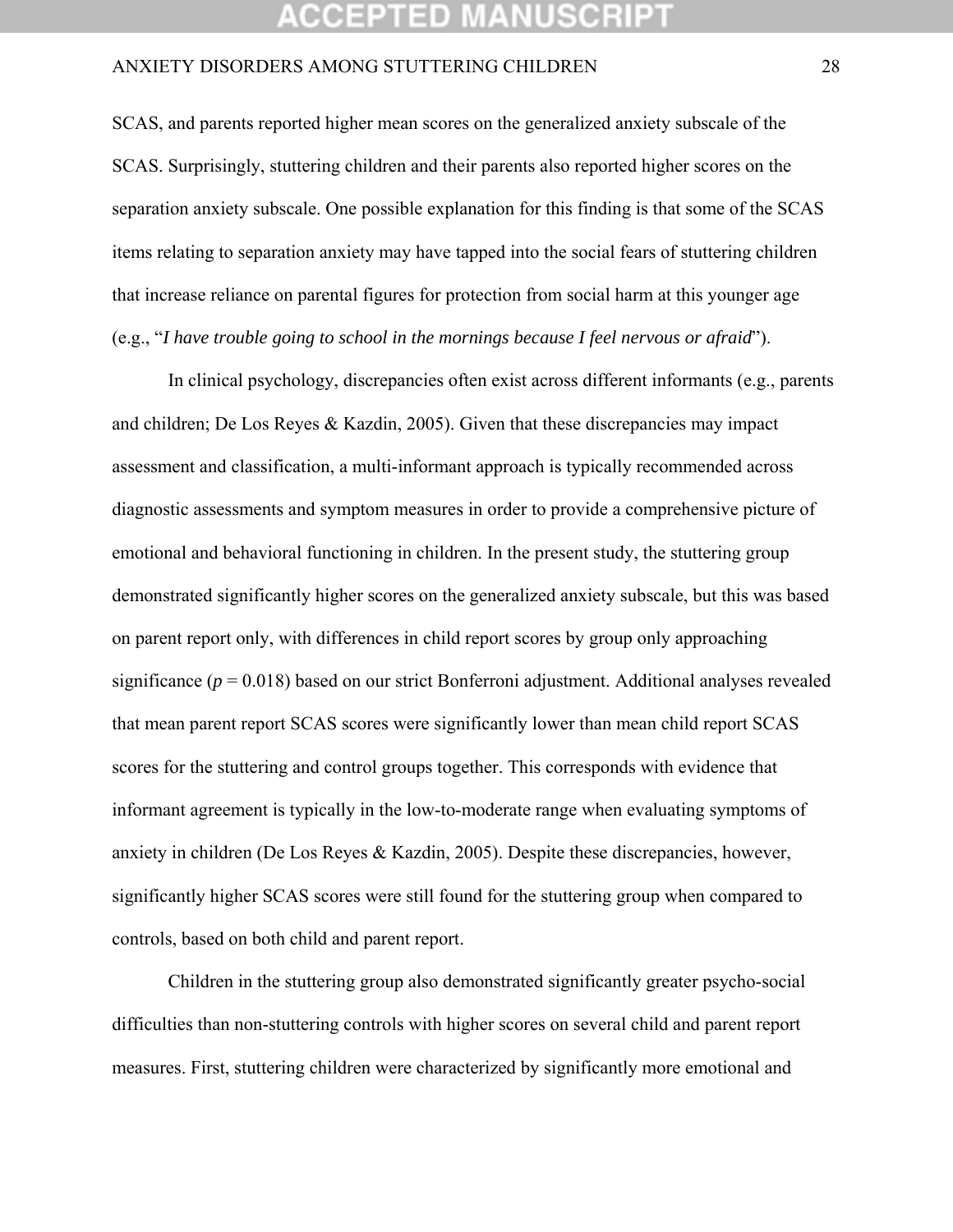## ANXIETY DISORDERS AMONG STUTTERING CHILDREN 29

behavioral difficulties than non-stuttering controls, as shown by significantly higher SDQ internalizing and externalizing scores respectively. Elevated behavioral problems in the stuttering group specifically reflected higher levels of hyperactivity and inattention. This corresponds with previous evidence that stuttering in childhood may be associated with ADHD symptoms and temperamental traits of inattention and hyperactivity (Alm, 2014; Donaher  $\&$ Richels, 2012). Elevated internalizing problems in the stuttering group reflected emotional difficulties associated with symptoms of anxiety (e.g., "*Nervous or clingy in new situations, easily loses confidence*", "*Many fears, easily scared*", "*Many worries or often seems worried*"). This is not surprising given our findings of increased social anxiety disorder and subclinical generalized anxiety disorder in the stuttering group when compared to controls.

However, group differences in depressive symptomatology were not significant based on our more conservative alpha, adjusted for multiple planned comparisons. Although a high rate of comorbidity is typically found between anxiety and depression (Kessler et al., 2004), psychosocial difficulties in the present sample of stuttering children appear to specifically reflect anxiety and behavioral concerns. The lack of significant difference in depression may reflect the young mean age of this sample (8.7 years), given the considerably later average onset for major depressive disorder of around 15 years (Hankin et al., 1998).

An interesting finding was uncovered about bullying and teasing. Although children who stutter did not report significantly more bullying or teasing across the majority of domains, they reported significantly higher scores on the Culture Bullying scale of the Personal Experiences Checklist, when compared to non-stuttering controls. Due to the apparent unlikeliness of this finding, post-hoc analyses were conducted, revealing significantly higher scores for children who stutter on the following two items: "*other kids make fun of my language*" (item 5) and "*other*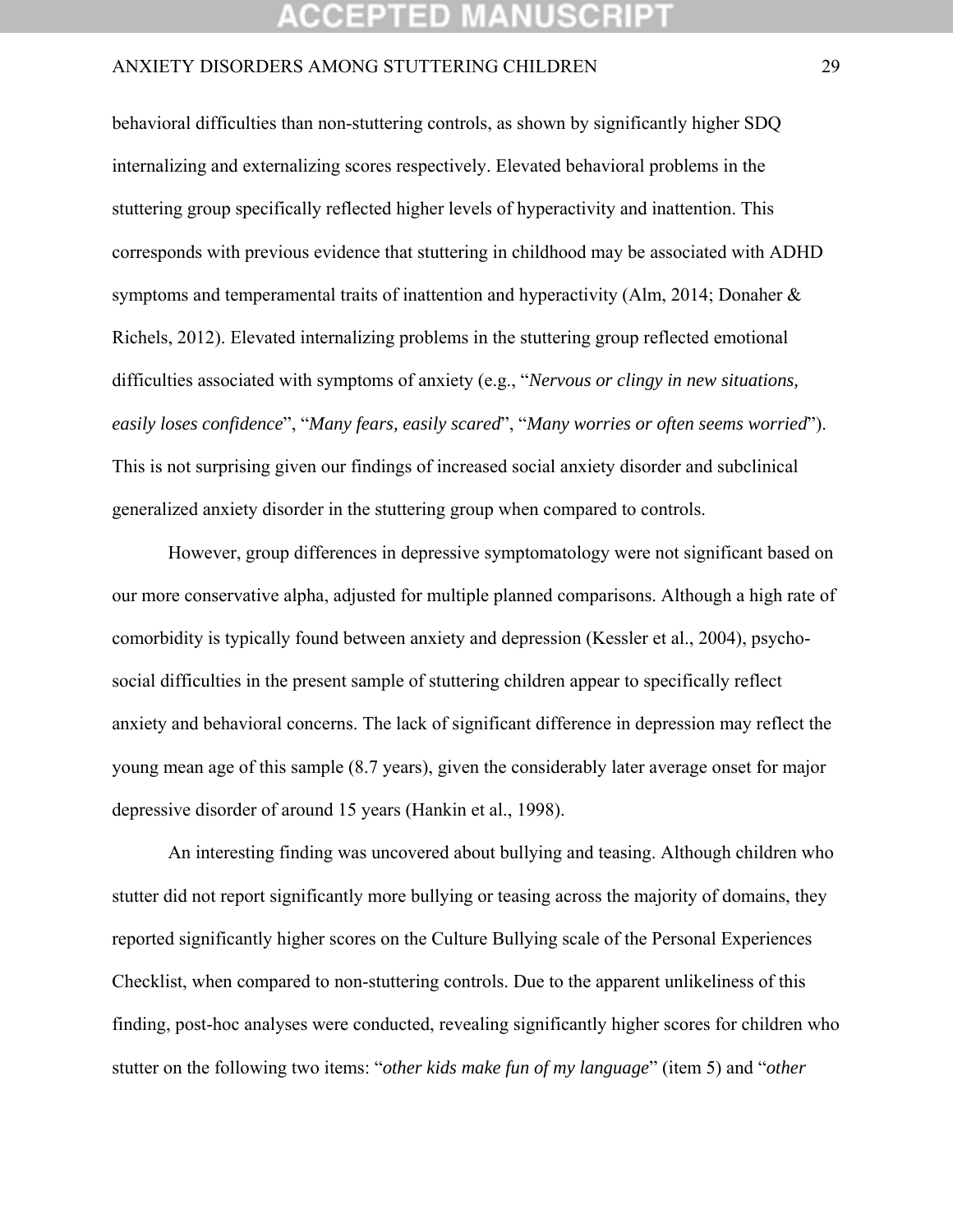## ANXIETY DISORDERS AMONG STUTTERING CHILDREN 30

*kids tease me about my voice*" (item 25). Given the lack of cultural and language differences between stuttering children and non-stuttering controls (see Table 2), this result suggests that stuttering children completed these items in relation to their experiences of being teased about their stuttering. Of all the comparisons conducted for the present study, the significant difference between groups for Item 5 of the PECK ("*other kids make fun of my language*") had the largest effect size, indicating that stuttering children may regularly experience teasing in relation to their stuttering. They may not, however, experience teasing or bullying in domains outside the realm of speaking. Post-hoc analyses revealed that higher Culture Bullying scores predicted higher child-reported social phobia symptoms. This highlights the potential for experiences of bullying to increase social anxiety for children who stutter. It is also plausible that the presence of social anxiety in children who stutter may increase the likelihood of peer victimization. For instance, higher rates of victimization have been found for non-stuttering children with social anxiety when compared to children without internalizing difficulties (for a review of the relationship between anxiety and peer victimization, see Griffin & Gross, 2004).

Overall, child and parent responses on the symptom measures indicate that children who stutter in the present study were characterized by significantly higher social anxiety, total anxiety, and internalizing and externalizing problems, than matched controls. These findings confirm that social anxiety is the primary concern for children who stutter in this sample. That is, when compared to matched controls, a significantly higher rate of social anxiety disorder was found for children who stutter (based on diagnostic assessment), and this was corroborated by significantly higher social anxiety scores (based on parent and child report symptom measures). Research with adults who stutter has also shown that social anxiety is the primary disorder reported when conducting diagnostic assessments (Blumgart et al., 2010; Iverach, Jones et al.,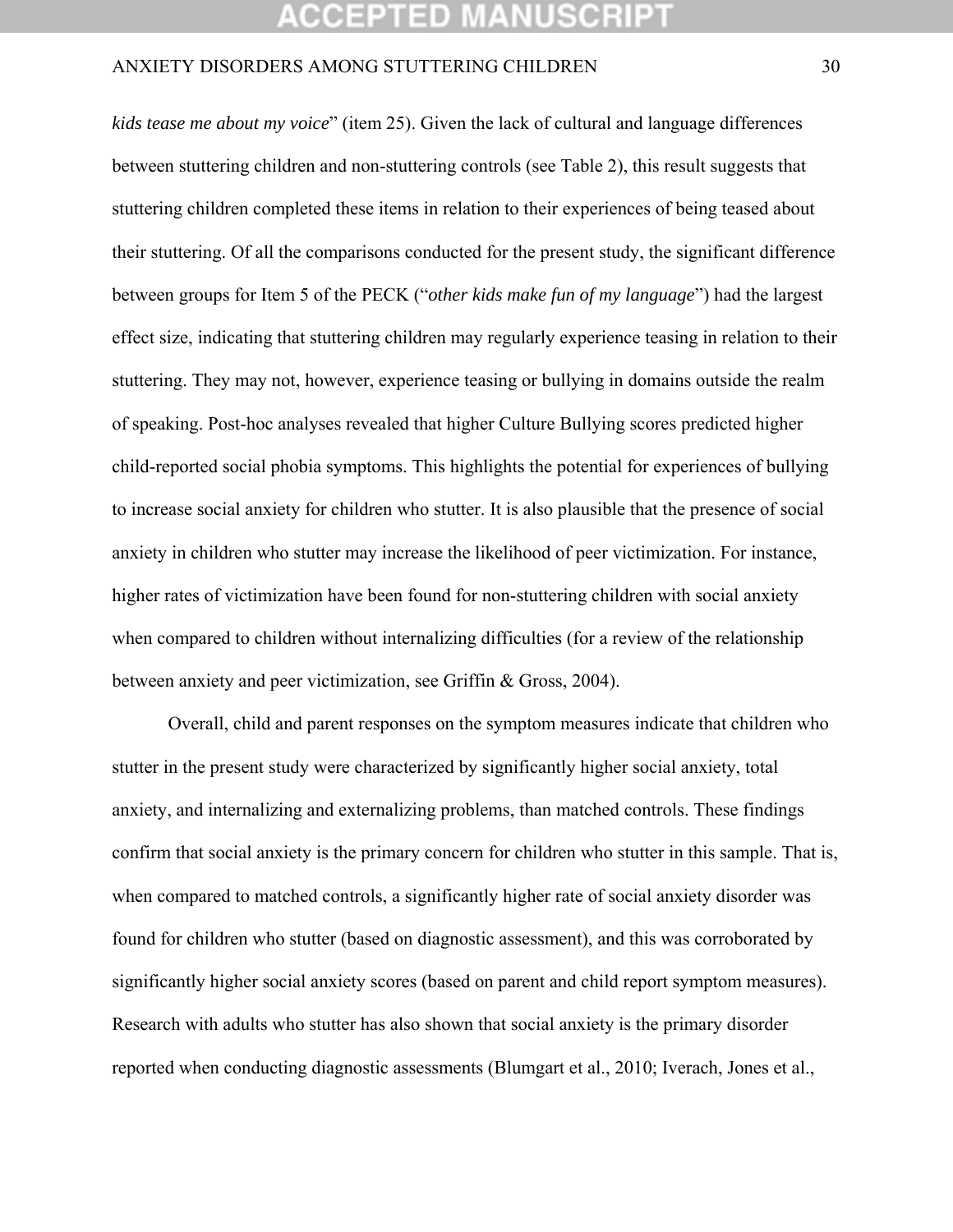## ANXIETY DISORDERS AMONG STUTTERING CHILDREN 31

2009; Menzies et al., 2008; Stein et al., 1996). Hence, findings from the present study emphasize the potential for social anxiety to be the primary concern for children who stutter, with other forms of anxiety (e.g., separation anxiety, generalized anxiety) being of secondary concern for a smaller subset of children.

However, it is important to note that scores for stuttering children on all symptom measures fell within normal limits, corresponding with previous research (Blood, Blood, Maloney, Meyer, & Qualls, 2007; Craig et al., 1996; Smith et al., 2014). This suggests the importance of supplementing symptom measures with a diagnostic assessment in order to comprehensively evaluate the unique social fears and experiences of stuttering children, including the severity and impact of this anxiety. The present findings confirm the consistency of results across symptom-based measures and the diagnostic assessment; that is, higher levels of social anxiety were found for stuttering children according to both child and parent report, and this was further corroborated by a significantly increased rate of social anxiety disorder as reported by parents on the diagnostic assessment. This highlights the importance of administering several multi-informant measures and assessments. Computer-administered diagnostic assessments, in particular, are becoming increasingly common in clinical and research settings (Newman, Consoli, & Taylor, 1997), and allow for efficient assessment of patients including those in remote and rural settings.

Several caveats pertain to the present findings. First, anxiety disorder diagnoses were made using a structured diagnostic interview that has been administered to hundreds of parents of anxious and non-anxious children, but which is yet to be validated (validity data are being prepared for publication). Nevertheless, the interview is based on DSM-IV and DSM-5 criteria, and diagnoses are based on computer algorithms and evaluation by a senior clinical psychologist,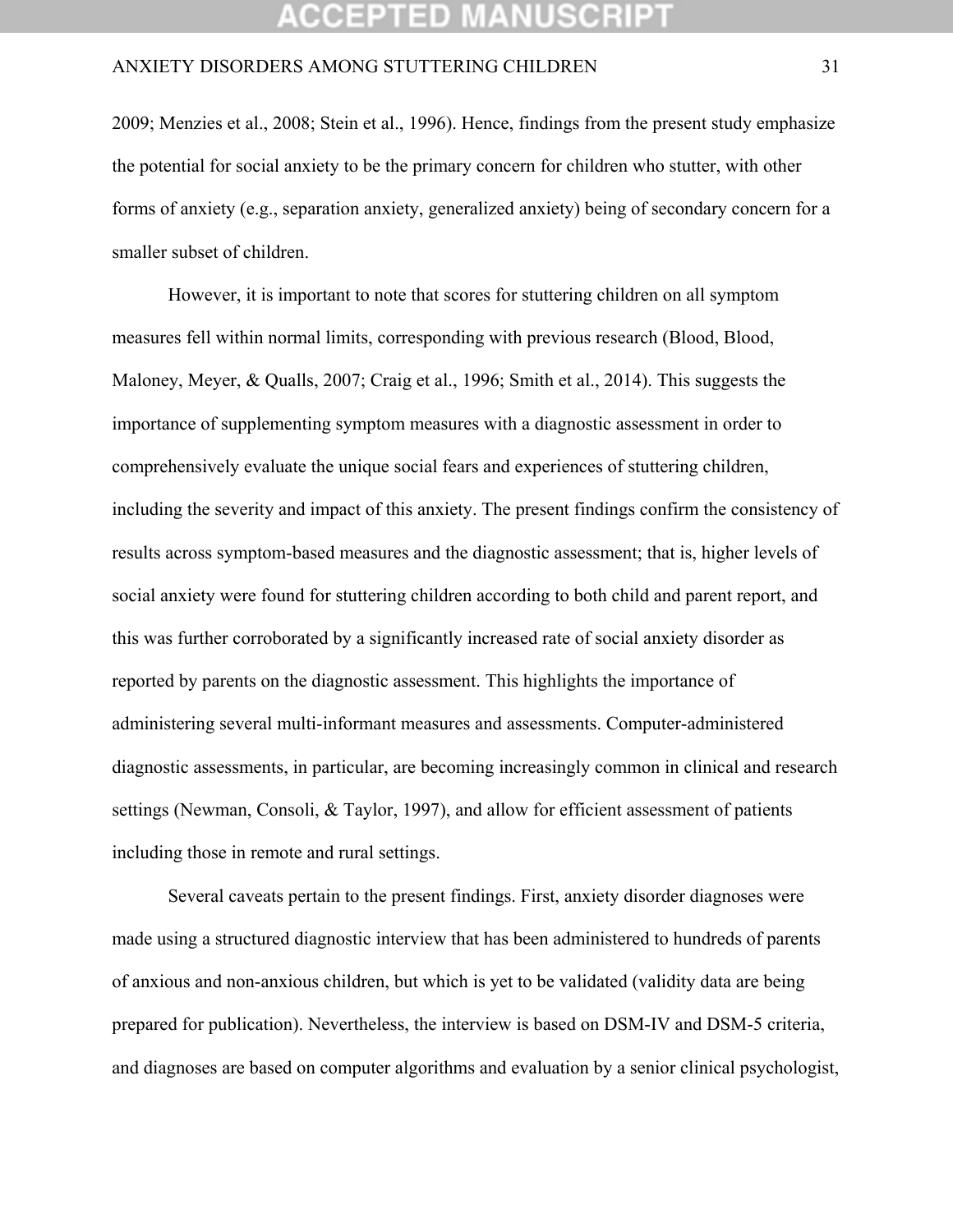## ANXIETY DISORDERS AMONG STUTTERING CHILDREN 32

with good inter-rater reliability established. Further research is required to determine the sensitivity and specificity of the YODA in accurately diagnosing anxiety disorders for those who stutter. Second, the present study used a sample that was not stratified according to the general population, with eligibility criteria based on general demographic characteristics such as age, gender, and stuttering status. Additional research is required to determine whether supplementary variables, such as language skills and articulation, may have any influence on the relationship between anxiety and stuttering. Third, reliability of a stuttering diagnosis was not confirmed by a second speech-language pathologist. Fourth, the elevated hyperactivity and inattention symptoms reported by parents could not be corroborated diagnostically because the YODA only assesses for the presence or absence of anxiety disorders in youth. Even so, this is the only study to investigate the presence of anxiety disorders among a large sample of stuttering children in comparison with matched controls, thereby providing a significant and valuable advance on previous research. Future research assessing behavioral difficulties diagnostically is warranted.

Finally, it is important to note that the majority of stuttering children in the present study (80%) were currently seeing a speech-language pathologist for stuttering treatment. As previously stated in research with adolescents and adults seeking treatment for stuttering (Gunn et al., 2014; Iverach, O'Brian, et al., 2009), it is possible that children receiving speech treatment for stuttering may demonstrate higher rates of anxiety disorders than stuttering children from the general community. Likewise, stuttering children with an anxiety disorder may be more likely to seek stuttering treatment. Although our findings may not be generalizable to all stuttering children, the high rate of psychosocial symptomatology and diagnostic levels of anxiety disorders reported in our study extends research with adolescents and adults who stutter to indicate that anxiety may reach clinical levels in childhood.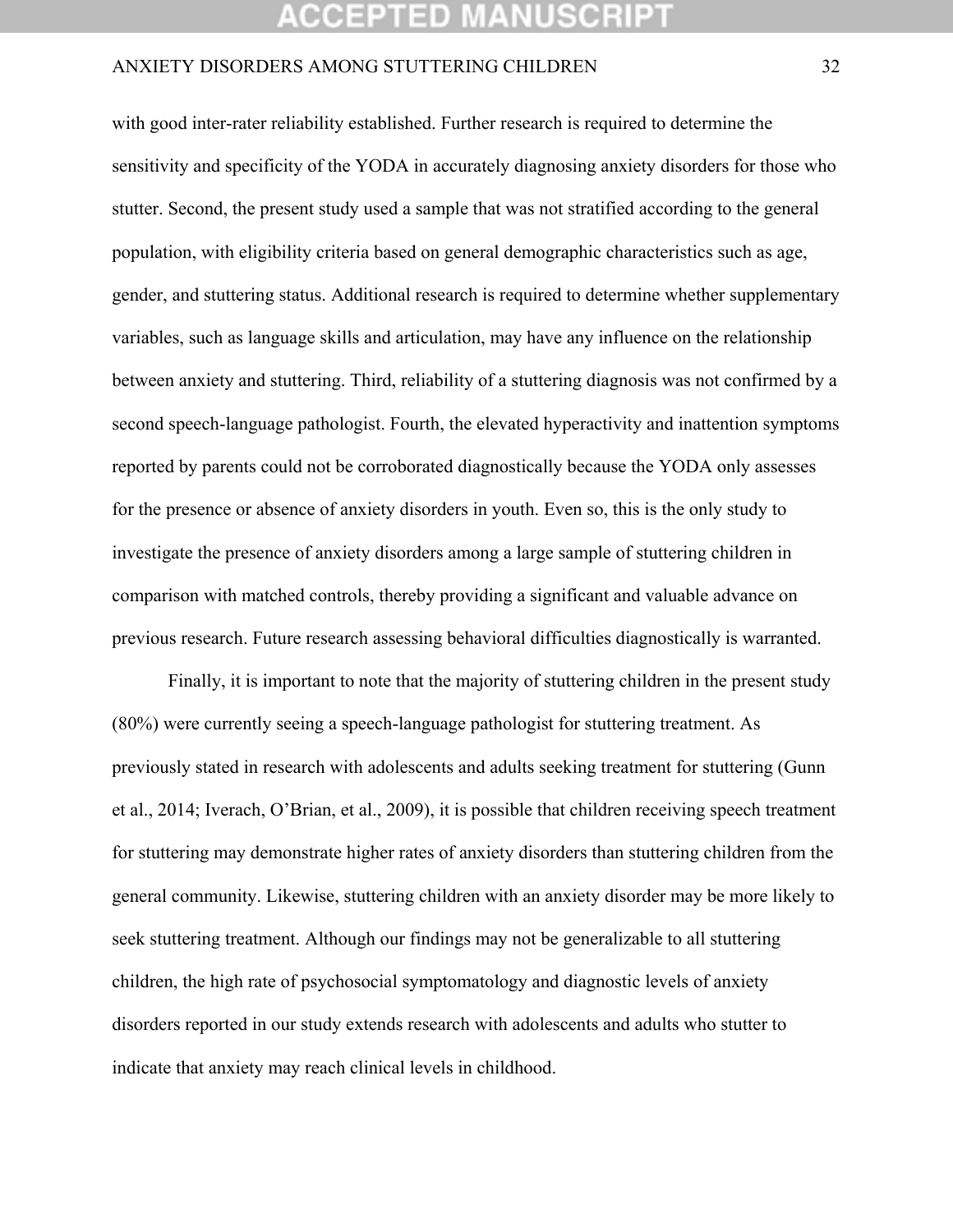## ANXIETY DISORDERS AMONG STUTTERING CHILDREN 33

However, it must be acknowledged that not all children, adolescents, and adults who stutter demonstrate excessive levels of anxiety. In cases where anxiety and stuttering are concomitant disorders, it is possible that this anxiety may occur in specific speaking situations. Although socially anxious individuals who do not stutter often fear or expect negative evaluation in social situations even when such experiences have not occurred in an obvious or continuing manner, individuals who stutter may experience ongoing and chronic negative evaluation throughout life. Hence, they may encounter social threats that are real, and these experiences may compound social fears over time. Therefore, determining whether anxiety is "out of proportion" for children who stutter is complex, and further clinical research is needed to determine the accuracy of anxiety disorder diagnoses.

## **4.1. Conclusion**

Overall, the present findings extend previous research by presenting evidence of a heightened rate of social anxiety disorders among children who stutter than non-stuttering controls, based on administration of a structured diagnostic interview. These findings establish the value of assessing and treating anxiety in stuttering children who meet criteria for the diagnosis of an anxiety disorder. In such cases, specific strategies to directly address anxiety should be in incorporated into, or conducted in addition to, standard speech treatment. Although speech treatments for stuttering may incorporate strategies to address speech-related anxiety in stuttering patients, psychological treatments such as Cognitive Behaviour Therapy are designed specifically to address emotional, cognitive and behavioural factors contributing to the development, persistence, or exacerbation of psychological conditions such as social anxiety disorder. In addition, speech-language pathologists often have large and busy caseloads, and limited psychological training, which restricts their capacity to efficaciously treat social anxiety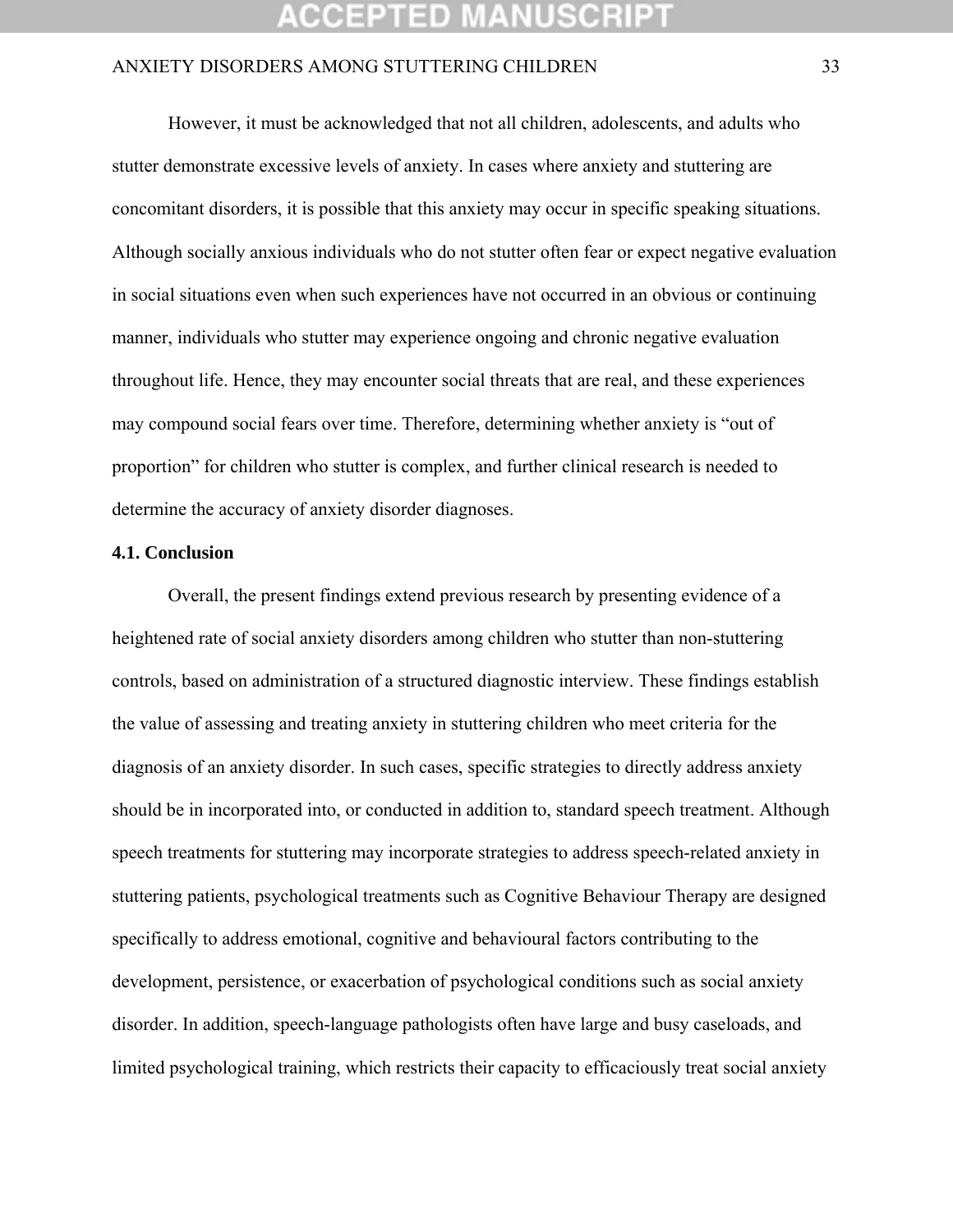## COEPTED

## ANXIETY DISORDERS AMONG STUTTERING CHILDREN 34

in stuttering patients. Psychological intervention is particularly relevant given that the presence of anxiety-related disorders among stuttering adults has been associated with a significant rate of relapse following speech treatment for stuttering (Iverach, Jones, et al., 2009).

Future research is needed to determine the impact of anxiety disorders among stuttering children on speech and psychological outcomes, and to further investigate the relationship between stuttering and behavioral problems in childhood. In addition, the inclusion of age as a variable in future regression models may help to determine whether anxiety becomes more apparent for children who stutter with accumulated negative speaking experiences. Social anxiety disorder, in particular, is a chronic and disabling condition associated with significant life impairment. Left untreated, it is likely that stuttering children with social anxiety disorder may develop the same chronic social, emotional, occupational, and educational impairments reported by stuttering adults. This is particularly relevant when considering that many of the features of social anxiety—poor social skills, lack of eye contact, social avoidance—are known to contribute to the maintenance of social fears by reducing opportunities to practice social skills and limiting positive social encounters (Clark & Wells, 1995; Iverach & Rapee, 2014; Rapee & Heimberg, 1997). Hence, treatment programs designed to address the unique social fears associated with stuttering may improve the long-term outcomes for stuttering children. In addition, given that multiple pathways to the acquisition of social anxiety disorder exist in nonstuttering populations (e.g., genetics, temperament, childrearing, negative life events, adverse social experiences; see Rapee & Spence, 2004), future research is also needed to determine the unique interplay of factors that may influence development of social anxiety disorder among stuttering children.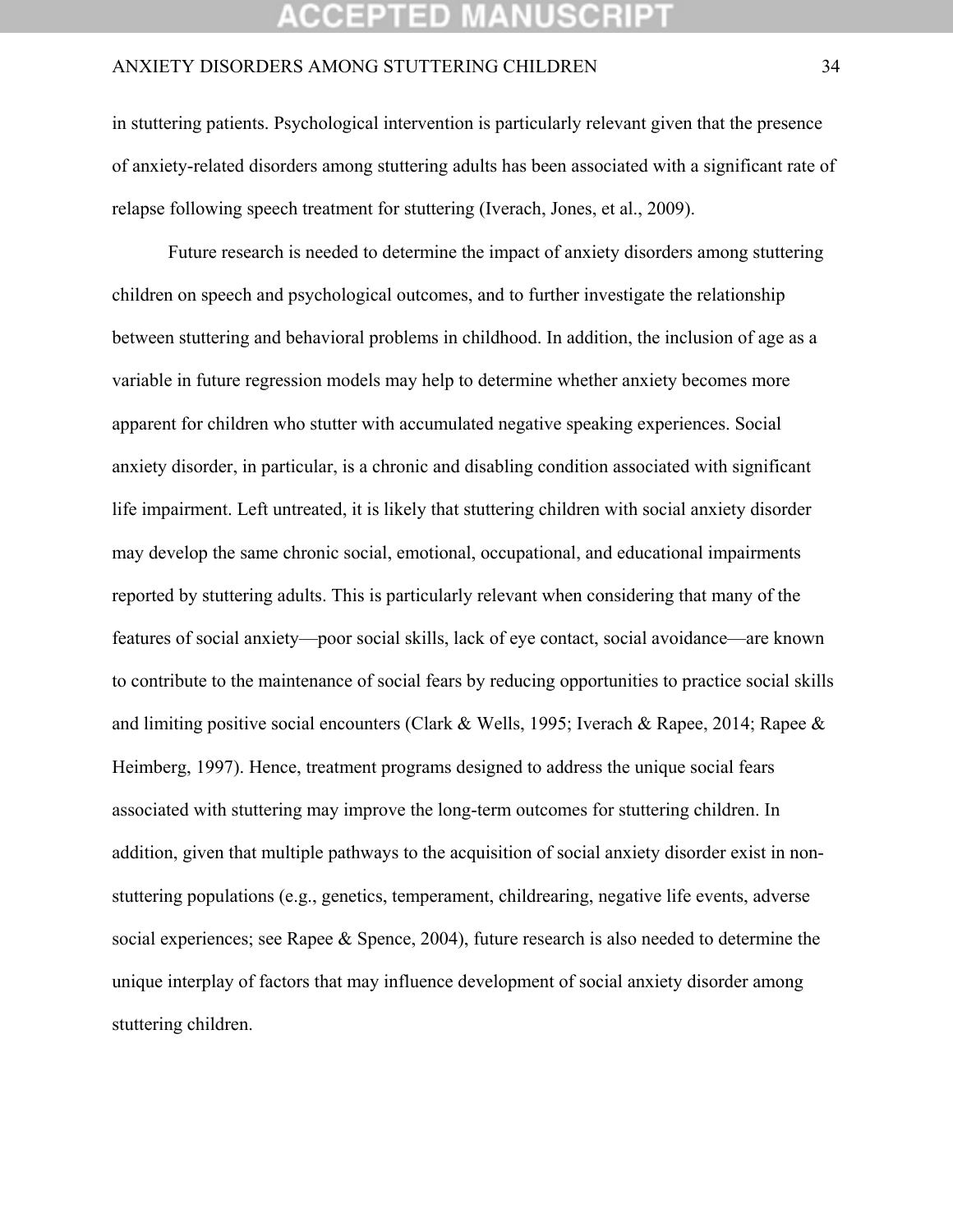# COEPTED

## ANXIETY DISORDERS AMONG STUTTERING CHILDREN 35

### **Continuing Education Questions**

- 1. Compared to non-stuttering controls, school-age stuttering children had:
	- a. Six-fold increased odds of meeting criteria for generalized anxiety disorder
	- b. Increased odds of meeting subclinical criteria for social anxiety disorder
	- c. Six-fold increased odds of meeting criteria for any anxiety disorder
	- d. Increased odds of meeting criteria for separation anxiety disorder
	- e. Six-fold increased odds of meeting criteria for social anxiety disorder
- 2. The online diagnostic assessment used in this study was:
	- a. Completed by parents to determine the presence of anxiety disorders in each child
	- b. Completed by children to determine the presence of anxiety disorders in each child
	- c. Completed by parent and child together to determine the presence of anxiety disorders in the child
	- d. Completed as a full mental health assessment of the child including an anxiety disorders assessment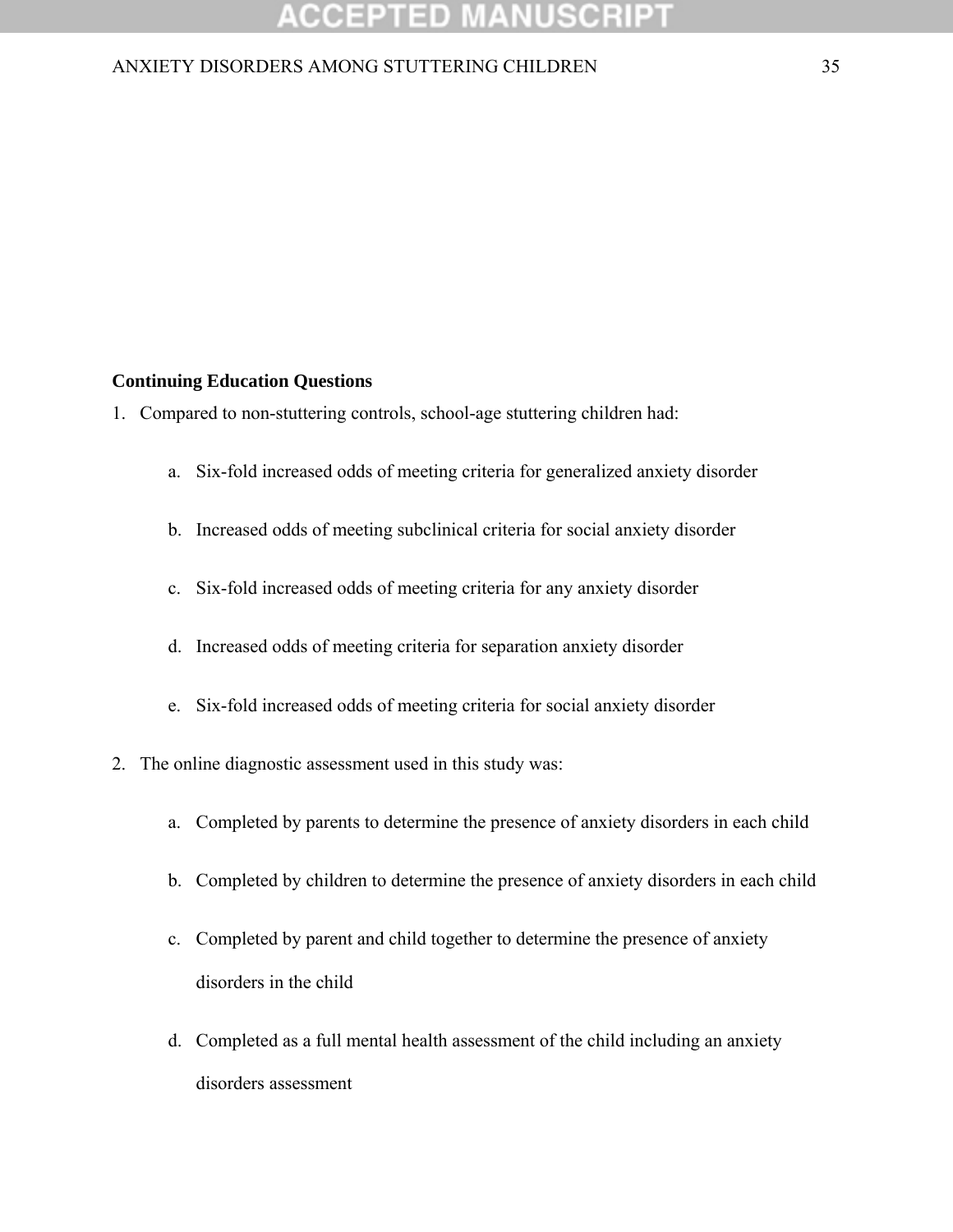- e. Completed by parents to determine psychosocial distress
- 3. Anxiety disorder diagnoses were based on:
	- a. Computer-scored diagnostic decisions programmed in line with the diagnostic criteria of the Diagnostic and Statistical Manual of Mental Disorders (DSM-IV)
	- b. Diagnostic decisions made by a clinical psychologist trained in the diagnostic criteria of the DSM-IV based on answers to open-ended questions and the computer-scored diagnostic decision
	- c. A cumulative score of anxiety severity across all parent and child report measures of anxiety
	- d. Diagnostic decisions made by two clinical psychologist trained in DSM-IV criteria to ensure reliability
	- e. Diagnostic decisions made by a clinical psychologist trained in the diagnostic criteria of the DSM-IV based parent report of distress
- 4. A diagnosis of Anxiety Disorder Not Otherwise Specified (ADNOS) was made when:
	- a. Specific diagnostic criteria were met but symptoms were not clinically distressing
	- b. Specific diagnostic criteria were met but symptoms were not clinically interfering
	- c. Specific diagnostic criteria were not met but symptoms were clinically distressing and/or interfering
	- d. Specific diagnostic criteria were not met but symptoms were clinically distressing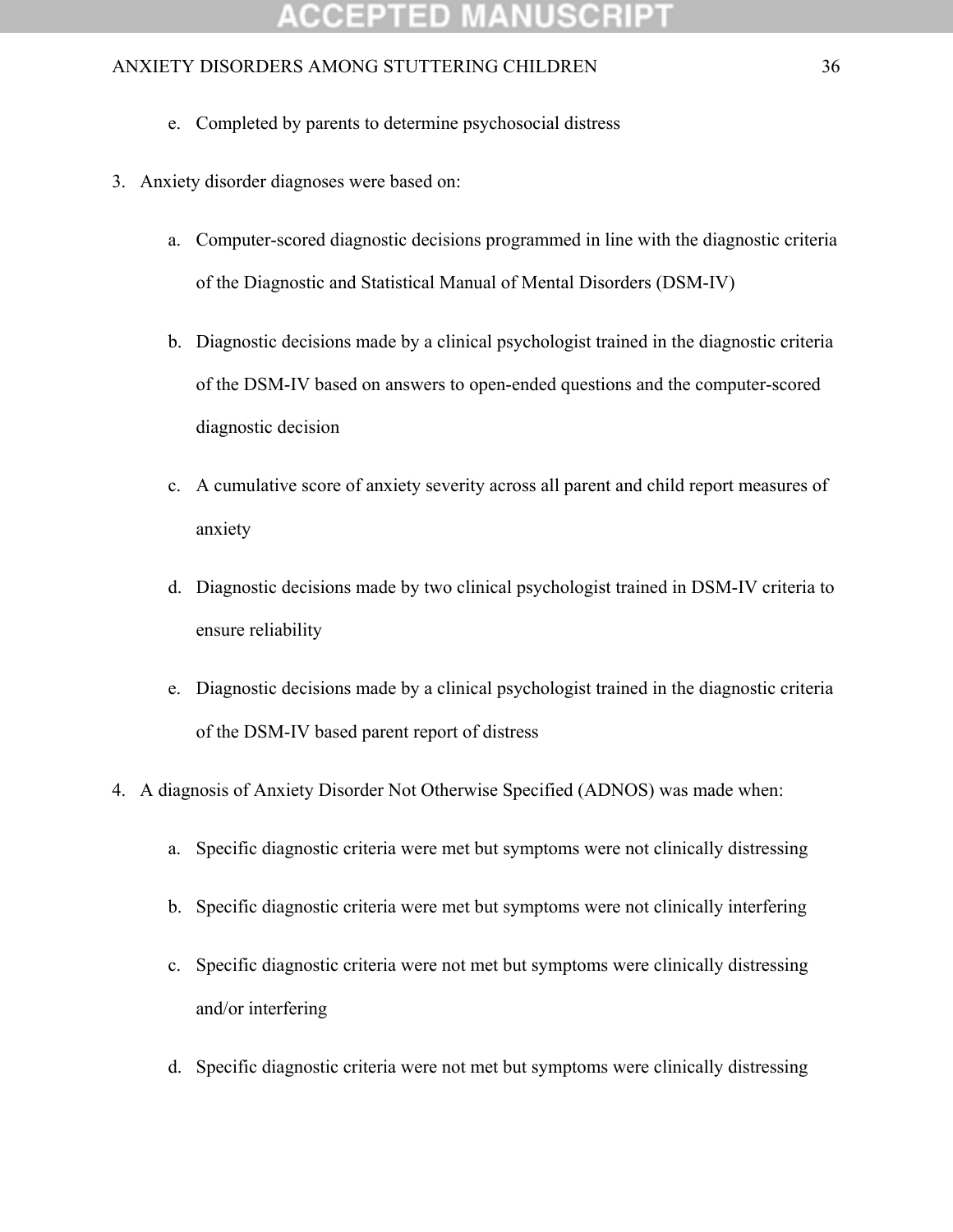#### COEPTED ANUSCR

## ANXIETY DISORDERS AMONG STUTTERING CHILDREN 37

- e. Specific diagnostic criteria were not met but symptoms were clinically interfering
- 5. Stuttering children reported significantly higher scores on the Culture Bullying Scale of the Personal Experiences Checklist when compared to controls because:
	- a. There were cultural and language differences between the stuttering and control groups
	- b. Significantly more stuttering children spoke a second language at home
	- c. Significantly more control children spoke a second language at home
	- d. Children who stutter were significantly more likely to endorse items indicating that they had been teased by peers about their language or their voice
	- e. Children who stutter were significantly more likely to endorse items indicating that they had been teased by peers about their culture

### **Continuing Education**

**Answers** 

1 e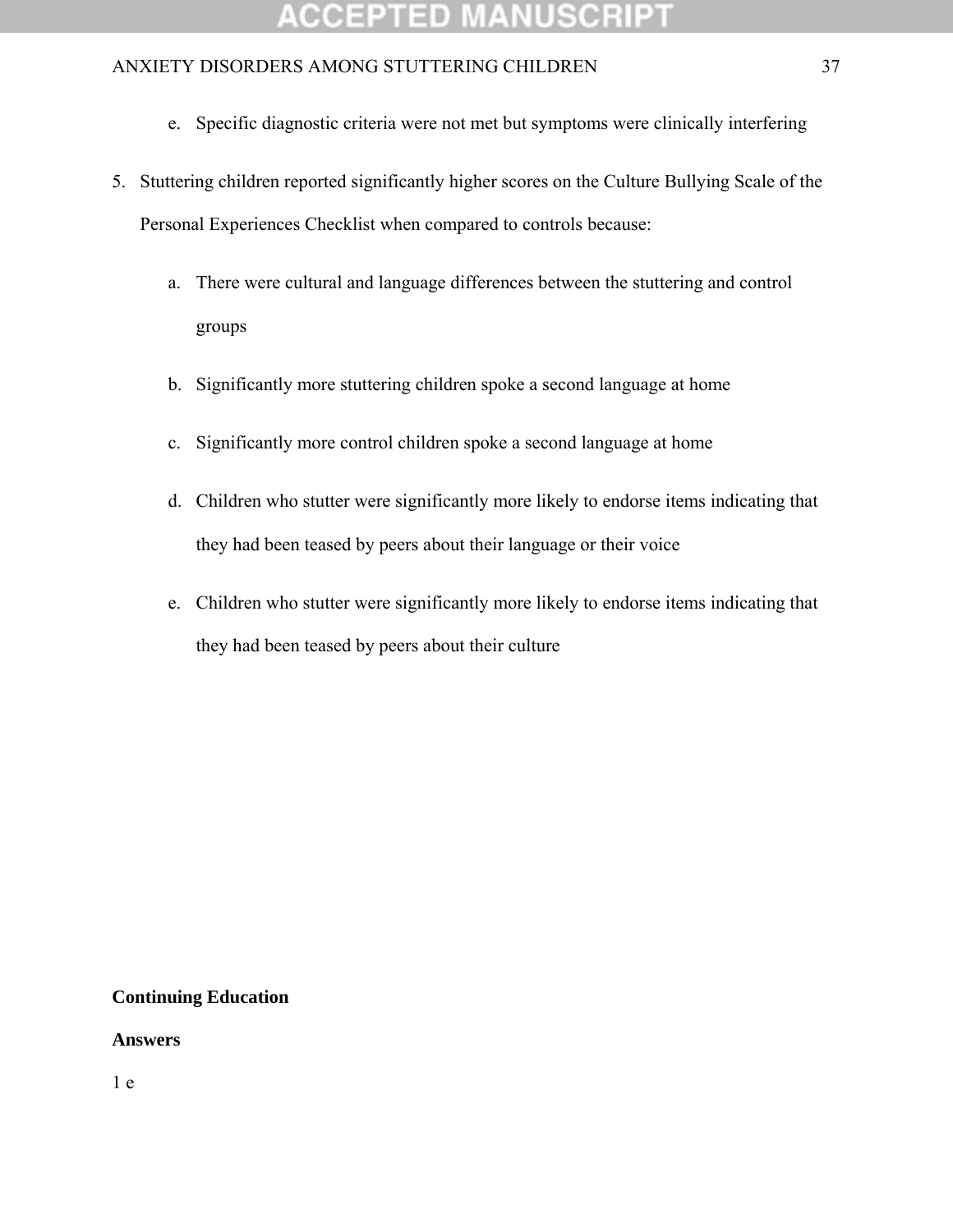# COEPTED

## ANXIETY DISORDERS AMONG STUTTERING CHILDREN 38

2 a

3 b

4 c

5 d

## **Educational Objectives**

The reader will be able to: (a) describe factors that may contribute to the development of anxiety in stuttering children, (b) explain how anxiety disorders were assessed and diagnosed, (c) discuss rates of anxiety disorders for stuttering children in comparison with non-stuttering controls, (d) outline similarities between diagnostic outcomes and parent/child-reported anxiety.

## **Acknowledgements**

This research was supported by grants from the National Health and Medical Research Council of Australia, including an Early Career Fellowship grant number 052216 awarded to the first author, and a Program Grant number 633007 awarded to the Australian Stuttering Research Centre, The University of Sydney.

## **References**

Alfano, C. A., Beidel, D. C., & Turner, S. M. (2006). Cognitive correlates of social phobia among children and adolescents. *Journal of Abnormal Child Psychology, 34*, 189–201.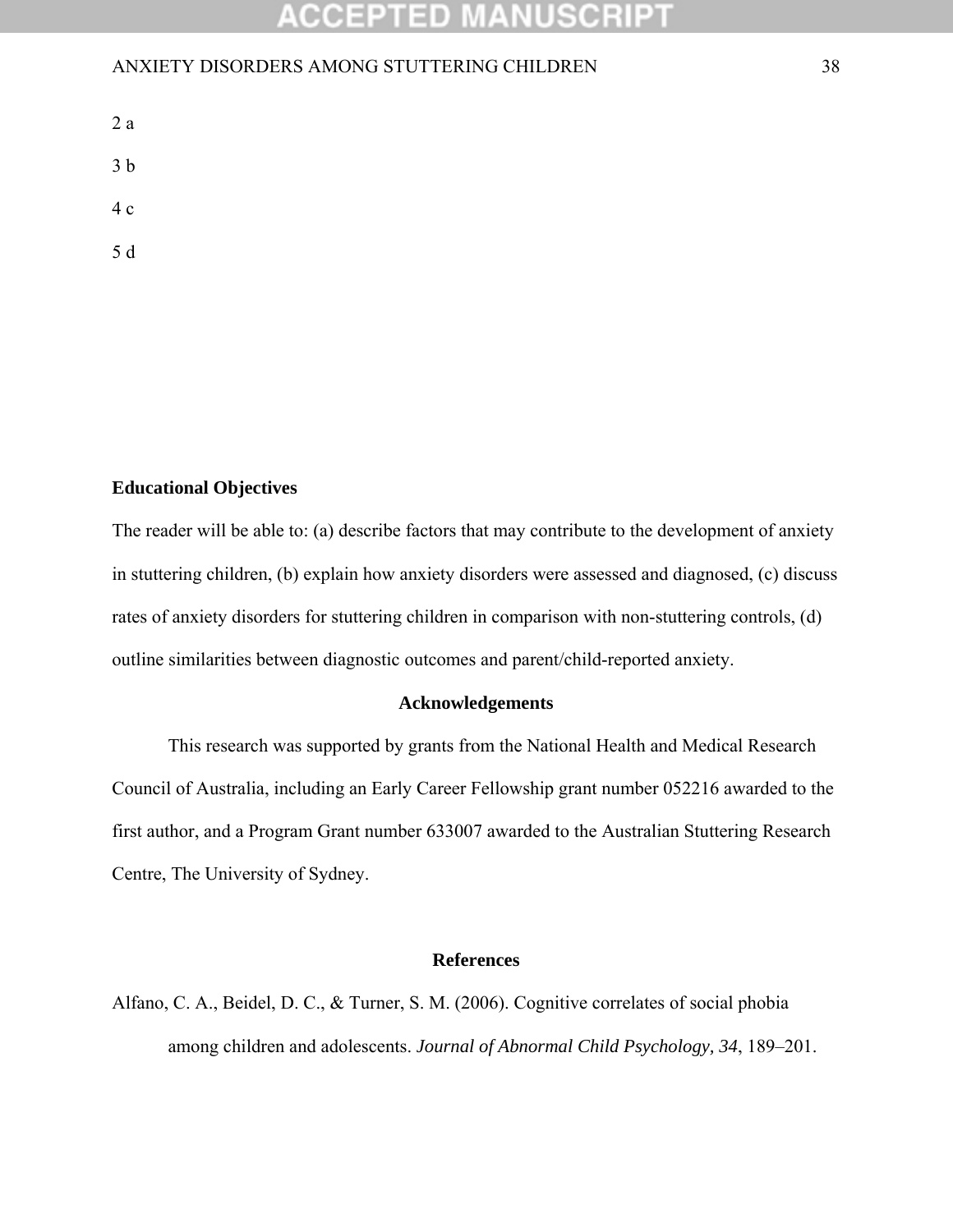- Alm, P. A. (2014). Stuttering in relation to anxiety, temperament, and personality: Review and analysis with focus on causality. *Journal of Fluency Disorders, 40*, 5–21.
- American Psychiatric Association. (2000). *Diagnostic and statistical manual of mental disorders,* (Rev. 4th ed.). Arlington, VA: American Psychiatric Association.
- American Psychiatric Association. (2013). *Diagnostic and Statistical Manual of Mental Disorders,* (5th ed.). Washington, DC: American Psychiatric Association.
- Andrews, G., & Harris, M. (1964). *The syndrome of stuttering*. Oxford, London: Spastics Society Medical Education.
- Angold, A., Costello, E. J., Farmer, E. M. Z., Burns, B. J., & Erkanli, A. (1999). Impaired but undiagnosed. *Journal of the American Academy of Child and Adolescent Psychiatry, 38*, 129–137.
- Angold, A., Costello, E. J., Messer, S. C., Pickles, A., Winder, F., & Silver, D. (1995). Development of a short questionnaire for use in epidemiological studies of depression in children and adolescents. *International Journal of Methods in Psychiatric Research 5*, 237–249.
- Beidel, D. C., & Turner, S. M. (1998). *Shy children, phobic adults: Nature and treatment of social phobia*. Washington, DC: American Psychological Association.
- Blood, G. W., & Blood, I. M. (2004). Bullying in adolescents who stutter: communicative competence and self-esteem. *Contemporary Issues in Communication Science and Disorders, 31*, 69–79.
- Blood, G. W., & Blood, I. M. (2007). Preliminary study of self-reported experience of physical aggression and bullying of boys who stutter: Relation to increased anxiety. *Perceptual and Motor Skills, 104*, 1060–1066.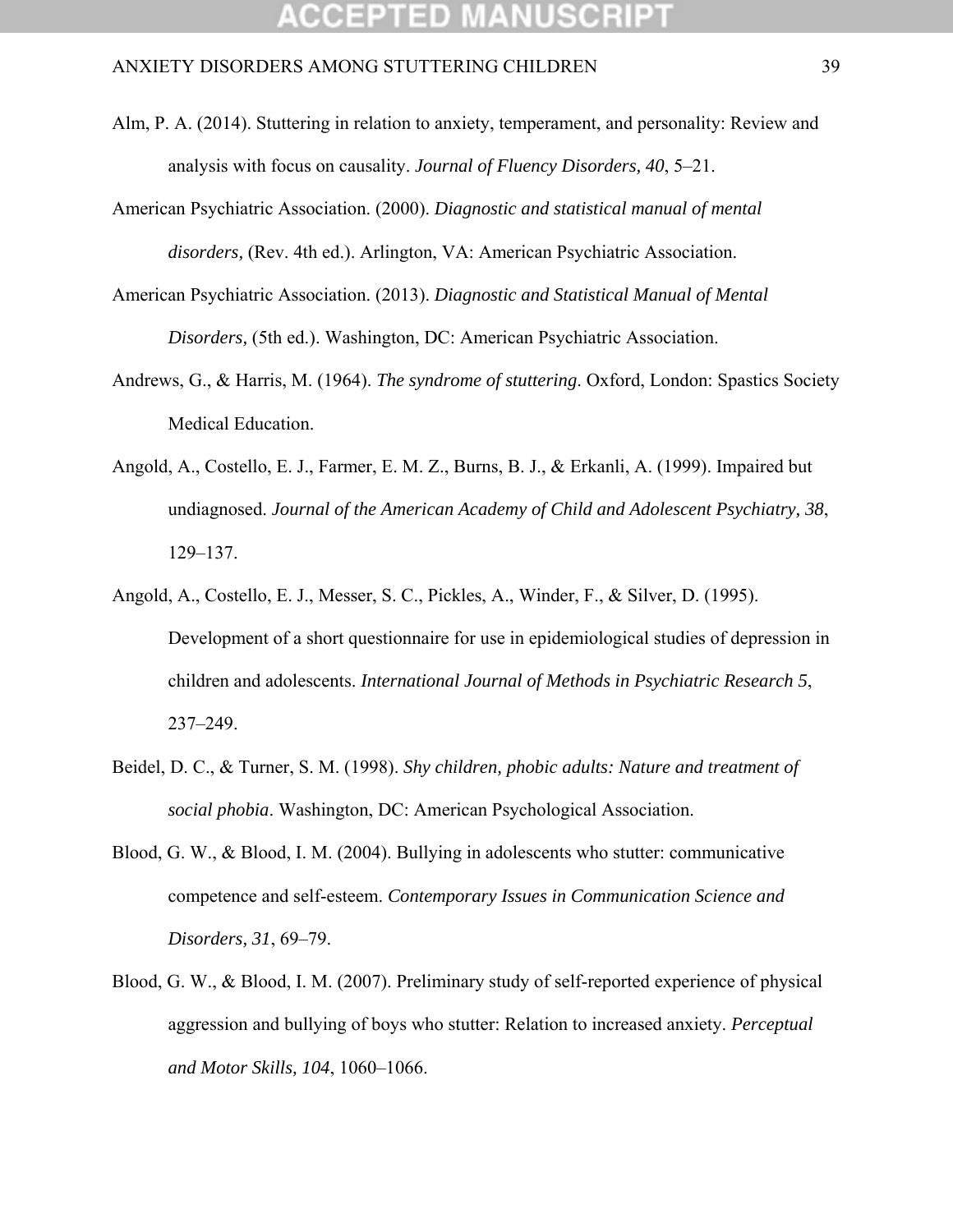- Blood, G. W., Blood, I. M., Maloney, K., Meyer, C., & Qualls, C. D. (2007). Anxiety levels in adolescents who stutter. *Journal of Communication Disorders, 40*, 452–469.
- Blood, G. W., Blood, I. M., Tellis, G., & Gabel, R. (2001). Communication apprehension and self-perceived communication competence in adolescents who stutter. *Journal of Fluency Disorders, 26*, 161–178.
- Blood, G. W., Blood, I. M., Tramontana, G. M., Sylvia, A. J., Boyle, M. P., & Motzko, G. R. (2011). Self-reported experience of bullying of students who stutter: Relations with life satisfaction, life orientation, and self-esteem. *Perceptual and Motor Skills, 113*, 353–364.
- Blumgart, E., Tran, Y., & Craig, A. (2010). Social anxiety disorder in adults who stutter. *Depression and Anxiety, 27*, 687–692.
- Clark, D. M., & Wells, A. (1995). A cognitive model of social phobia. In R. G. Heimberg, M. R. Liebowitz, D. A. Hope, & F. R. Schneier (Eds.), *Social phobia: Diagnosis, assessment, and treatment* (pp. 69–93). New York, NY: Guildford Press.
- Costello, E. J., Angold, A., & Keeler, G. P. (1999). Adolescent outcomes of childhood disorders: The consequences of severity and impairment. *Journal of the American Academy of Child & Adolescent Psychiatry, 38*, 121–128.
- Costello, E. J., & Shugart, M. A. (1992). Above and below the threshold: Severity of psychiatric symptoms and functional impairment in a pediatric sample. *Pediatrics, 90*, 359–368.
- Craig, A., Blumgart, E., & Tran, Y. (2009). The impact of stuttering on the quality of life in adults who stutter. *Journal of Fluency Disorders, 34*, 61–71.
- Craig, A., & Hancock, K. (1996). Anxiety in children and young adolescents who stutter. *Australian Journal of Human Communication Disorders, 24*, 28–38.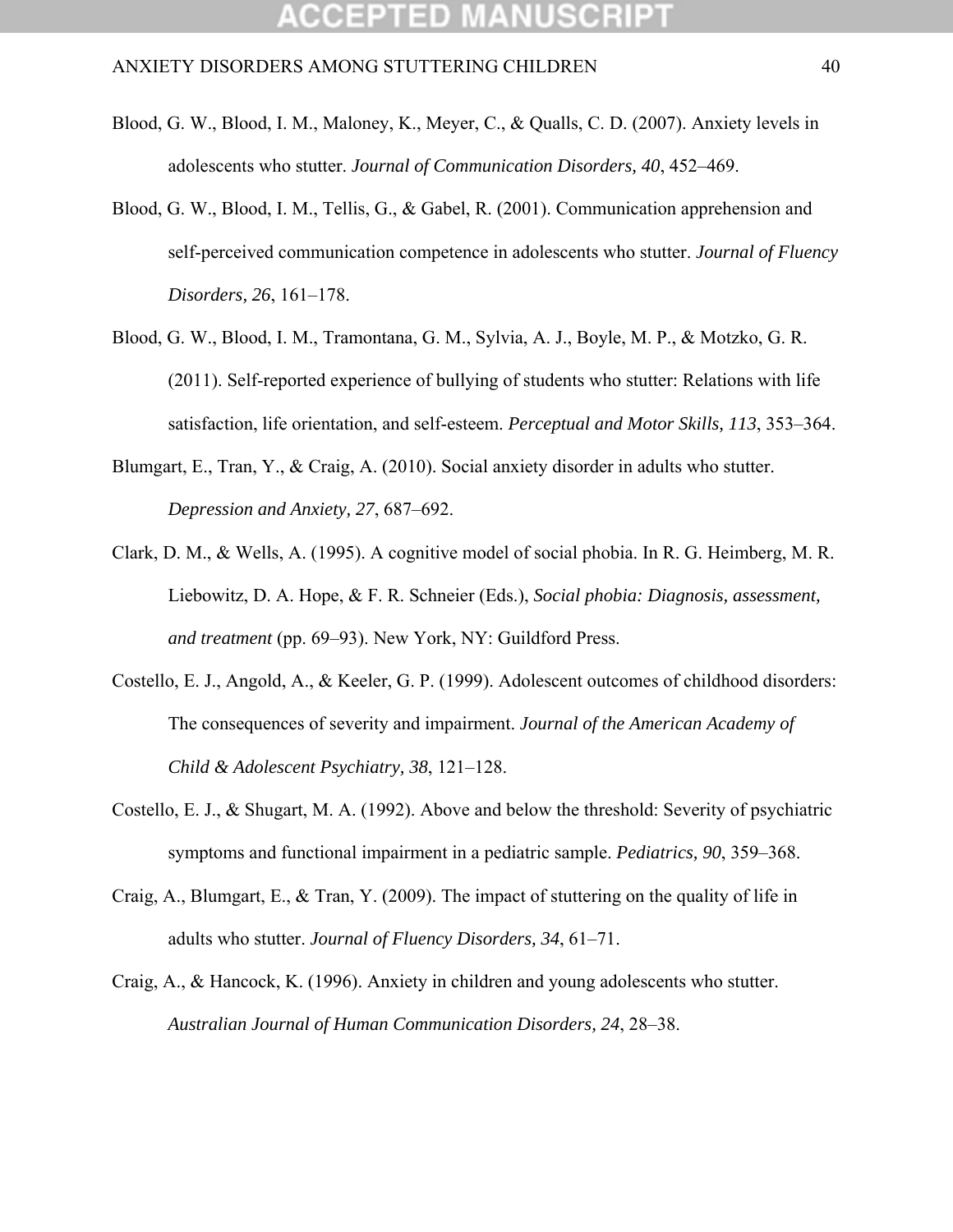- Craig, A., Hancock, K., Chang, E., McCready, C., Shepley, A., McCaul, A., … Reilly. K. (1996). A controlled clinical trial for stuttering in persons aged 9 to 14 years. *Journal of Speech and Hearing Research, 39*, 808–826.
- Cream, A., Onslow, M., Packman, A., & Llewellyn, G. (2003). Protection from harm: The experience of adults after therapy with prolonged-speech. *International Journal of Language & Communication Disorders, 38*, 379–395.
- Davis, S., Howell, P., & Cooke, F. (2002). Sociodynamic relationships between children who stutter and their non-stuttering classmates. *Journal of Child Psychology and Psychiatry, 43*, 939–947.
- Davis, S., Shisca, D., & Howell, P. (2007). Anxiety in speakers who persist and recover from stuttering. *Journal of Communication Disorders, 40*, 398–417.
- De Los Reyes, A., & Kazdin, A. E. (2005). Informant discrepancies in the assessment of childhood psychopathology: A critical review, theoretical framework, and recommendations for further study. *Psychological Bulletin, 131*, 483–509.
- Donaher, J., & Richels, C. (2012). Traits of attention deficit/hyperactivity disorder in school-age children who stutter. *Journal of Fluency Disorders, 37*, 242–252.
- Erickson, S., & Block, S. (2013). The social and communication impact of stuttering on adolescents and their families. *Journal of Fluency Disorders, 38*, 311–324.
- Ezrati-Vinacour, R., Platzky, R., & Yairi, E. (2001). The young child's awareness of stuteringlike disfluency. *Journal of Speech, Language, and Hearing Research, 44*, 368–380.
- Goodman, R. (1997). The Strengths and Difficulties Questionnaire: A research note. *Journal of Child Psychology and Psychiatry, 38*, 581–586.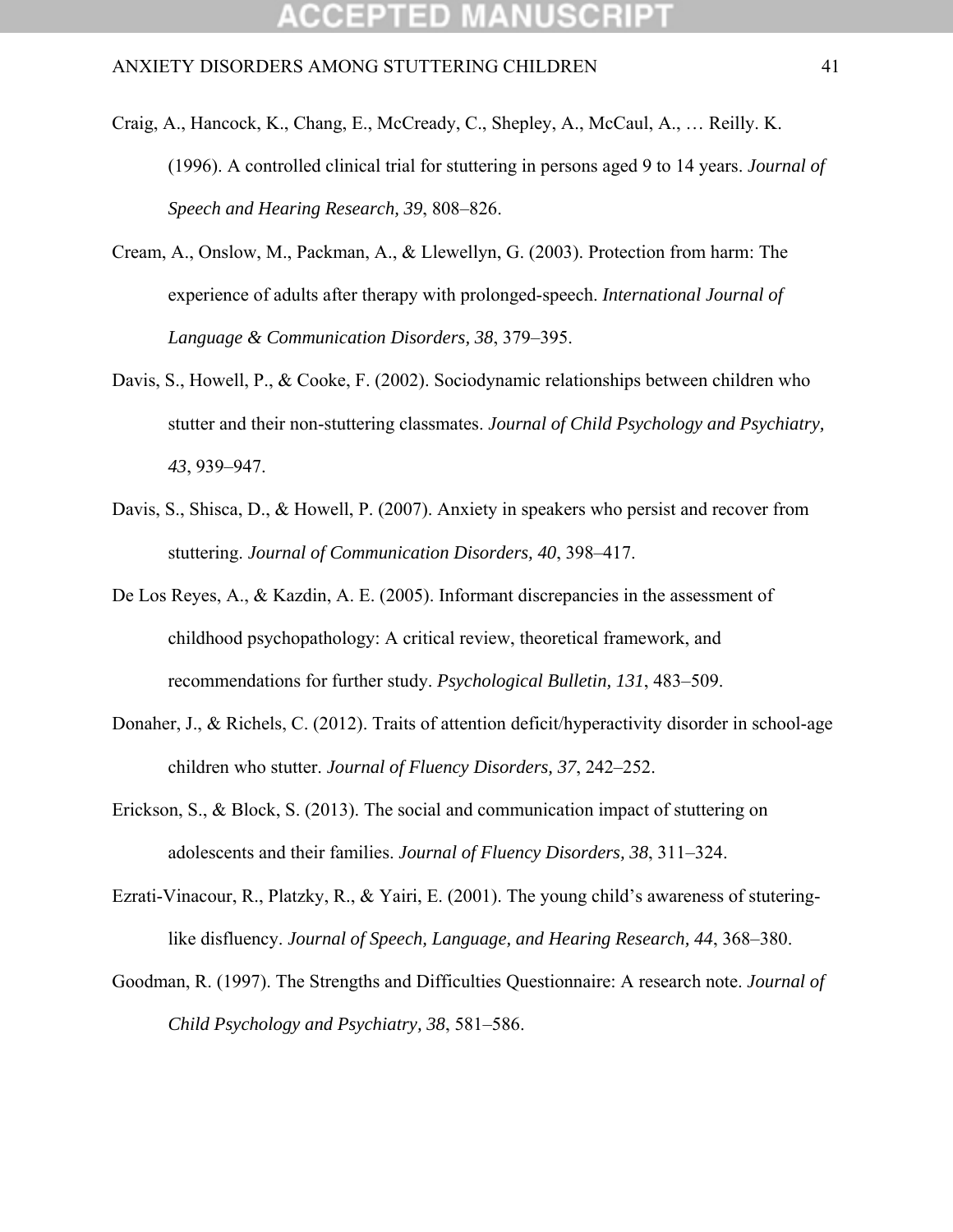Goodman, R. (2001). Psychometric properties of the Strengths and Difficulties Questionnaire. *Journal of the American Academy of Child & Adolescent Psychiatry, 40*, 1337–1345.

- Goodman, A., Lamping, D. L., & Ploubidis, G. B. (2010). When to use broader internalising and externalising subscales instead of the hypothesised five subscales on the Strengths and Difficulties Questionnaire (SDQ): Data from British parents, teachers and children. *Journal of abnormal child psychology, 38*, 1179–1191.
- Griffin, R. S., & Gross, A. M. (2004). Childhood bullying: Current empirical findings and future directions for research. *Aggression and Violent Behavior, 9*, 379–400.
- Gunn, A., Menzies, R. G., O'Brian, S., Onslow, M., Packman, A., Lowe, R., … Block, S. (2014). Axis I anxiety and mental health disorders among stuttering adolescents. *Journal of Fluency Disorders, 40*, 58–68.
- Hancock, K., Craig, A., McCready, C., McCaul, A., Costello, D., Campbell, K., & Gilmore, G. (1998). Two- to six-year controlled-trial stuttering outcomes for children and adolescents. *Journal of Speech, Language, and Hearing Research, 41*, 1242–1252.
- Hankin, B. L., Abramson, L. Y., Moffitt, T. E., Silva, P. A., McGee, R., & Angell, K. E. (1998). Development of depression from preadolescence to young adulthood: Emerging gender differences in a 10-year longitudinal study. *Journal of Abnormal Psychology, 107*, 128– 140.
- Hawes, D. J., & Dadds, M. R. (2004). Australian data and psychometric properties of the Strengths and Difficulties Questionnaire. *Australian and New Zealand Journal of Psychiatry, 38*, 644–651.
- Higa-McMillan, C. K. & Ebesutani, C. (2011). The etiology of social anxiety disorder in adolescents and young adults. In C. A. Alfano & D. C. Beidel (Eds.), *Social anxiety in*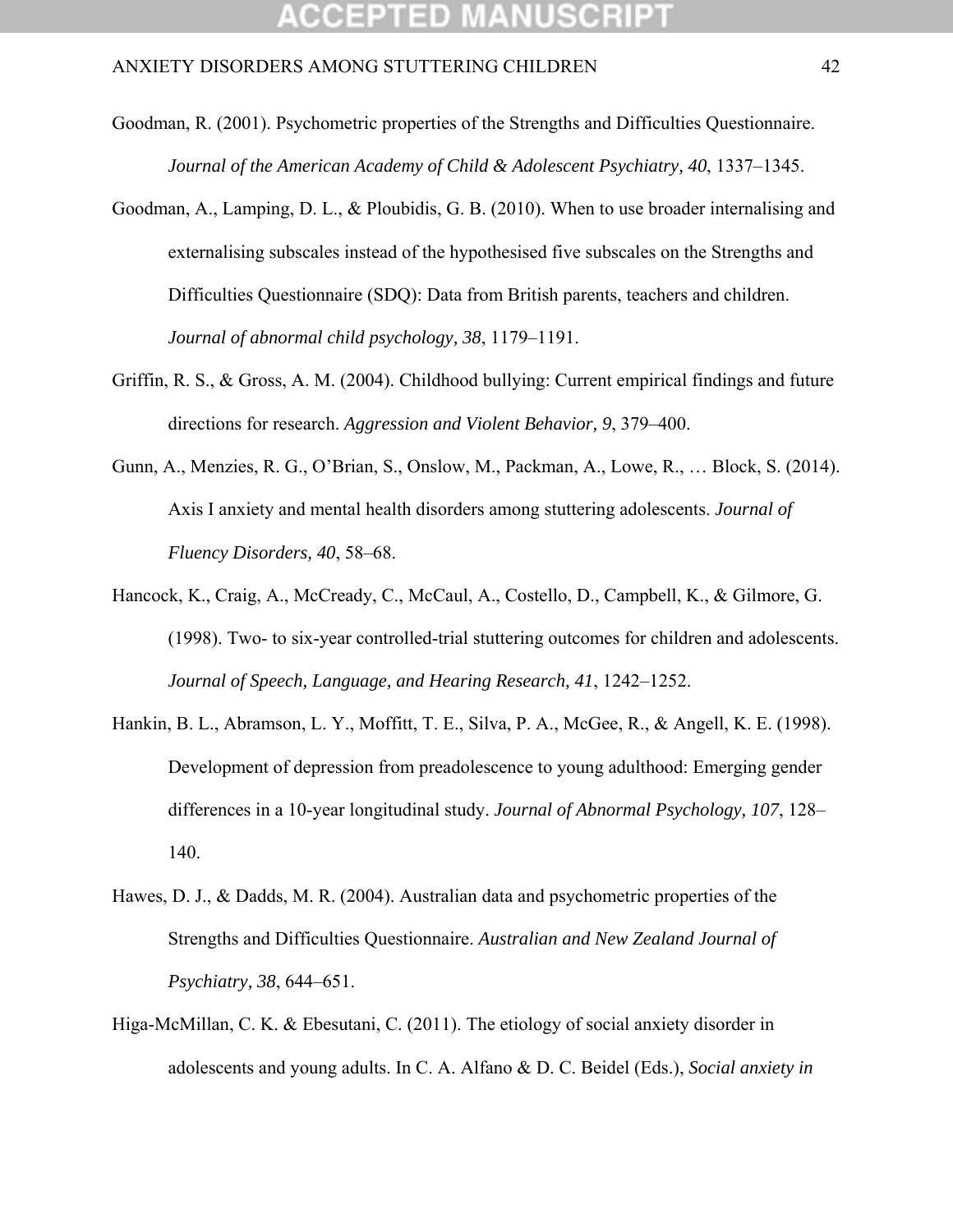## ANXIETY DISORDERS AMONG STUTTERING CHILDREN 43

*adolescents and young adults: Translating developmental science into practice* (pp. 29–

51). Washington, DC: American Psychological Association.

- Hofmann, S. G., & Barlow, D. H. (2002). Social phobia (social anxiety disorder). In D. H. Barlow (Ed.), *Anxiety and its Disorders: The Nature and Treatment of Anxiety and Panic*  (2nd Ed.; pp. 454–476). New York: Guilford Press.
- Hunt, C., Peters, L., & Rapee, R. M. (2012). Development of a measure of the experience of being bullied in youth. *Psychological Assessment, 24*, 156–165.
- Iverach, L., Jones, M., O'Brian, S., Block, S., Lincoln, M., Harrison, E., … Onslow, M. (2009). The relationship between mental health disorders and treatment outcomes among adults who stutter. *Journal of Fluency Disorders, 34*, 29–43.
- Iverach, L., O'Brian, S., Jones, M., Block, S., Lincoln, M., Harrison, E., … Onslow, M. (2009). Prevalence of anxiety disorders among adults seeking speech therapy for stuttering. *Journal of Anxiety Disorders, 23*, 928–934.
- Iverach, L., Menzies, R., O'Brian, S., Packman, A., & Onslow, M. (2011). Anxiety and stuttering: Continuing to explore a complex relationship. *American Journal of Speech-Language Pathology, 20*, 221–232.
- Iverach, L., & Rapee, R. M. (2014). Social anxiety disorder and stuttering: Current status and future directions. *Journal of Fluency Disorders, 40*, 69–82.
- Kearney, C. A. (2005). *Social anxiety and social phobia in youth: Characteristics, assessment, and psychological treatment*. New York: Springer.
- Kessler, R. C., Berglund, P., Demler, O., Jin, R., Merikangas, K. R., & Walters, E. E. (2005). Lifetime prevalence and age-of-onset distributions of DSM-IV disorders in the National Comorbidity Survey Replication. *Archives of General Psychiatry, 62*, 593–602.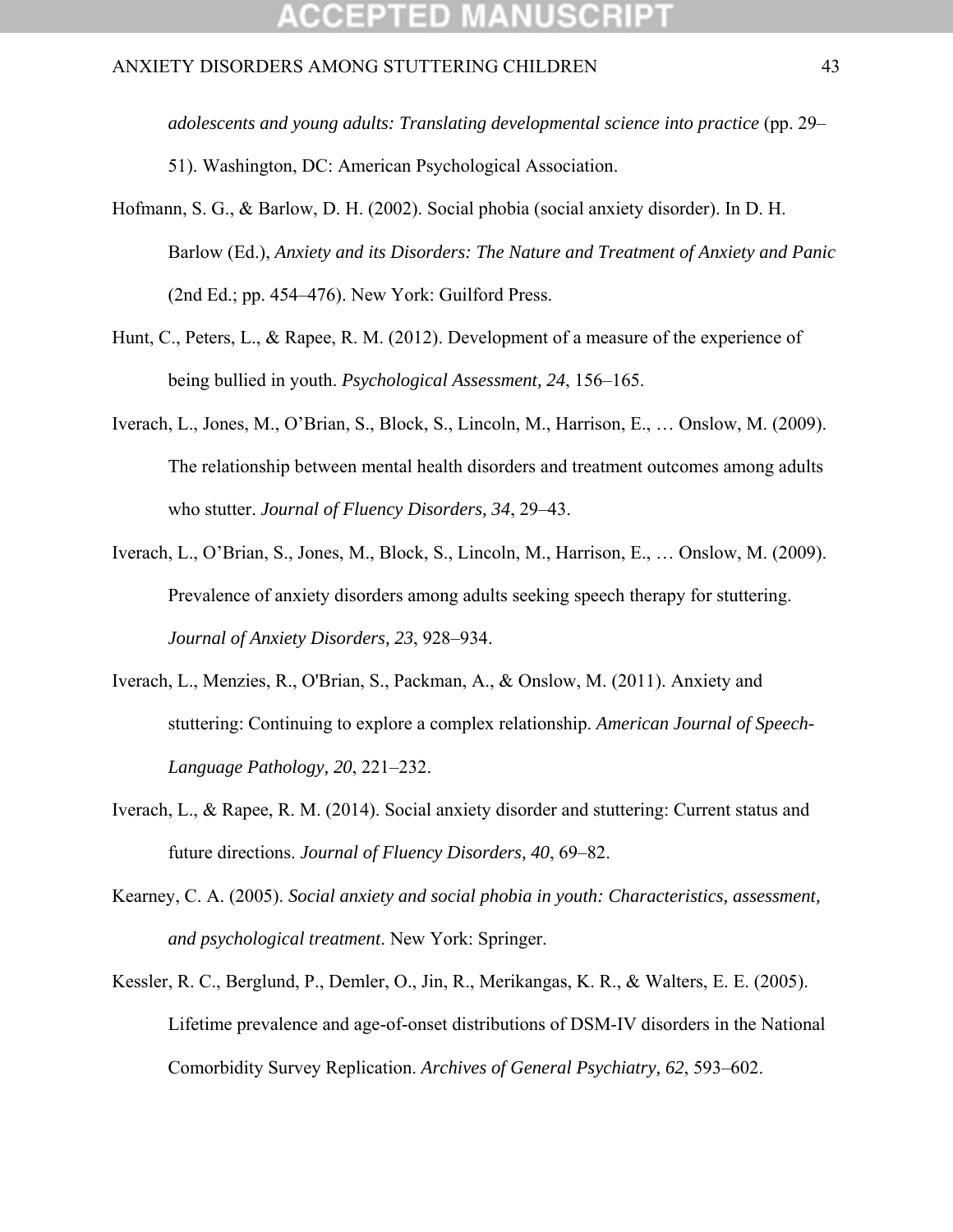- Kessler, R. C., Chiu, W. T., Demler, O., & Walters, E. E. (2004). Prevalence, severity, and comorbidity of 12-month DSM-IV disorders in the National Comorbidity Survey Replication. *JAMA Psychiatry, 62*, 617–627.
- Kimbrel, N. A. (2008). A model of the development and maintenance of generalized social phobia. *Clinical Psychological Review, 28*, 592–612.
- Langevin, M., Packman, A., & Onslow, M. (2009). Peer responses to stuttering in the preschool setting. *American Journal of Speech-Language Pathology, 18*, 264–276.
- Lyneham, H. J., Abbott, M. J., & Rapee, R. M. (2007). Interrater reliability of the Anxiety Disorders Interview Schedule for DSM-IV: Child and parent version. *Journal of the American Academy of Child & Adolescent Psychiatry, 46*, 731–736.
- Lyneham, H. J., Wuthrich, V., Kangas, M., Iverach, L., McLellan, L. F., Hudson, J. L., & Rapee, R. M. (2015). The Youth Online Diagnostic Assessment for DSM-IV Anxiety Disorders (YODA) Manual. Macquarie University: Centre for Emotional Health.
- McLellan, L., Lyneham, H., Iverach, L., Kangas, M., Wuthrich, V., Hudson, J., & Rapee, R. (2016). Youth Anxiety Disorders Assessment (YODA): Validation of an online structured diagnostic assessment of anxiety disorders for children and teens. Manuscript in Preparation.
- Menzies, R., O'Brian, S., Onslow, M., Packman, A., St Clare, T., & Block, S. (2008). An experimental clinical trial of a cognitive-behavior therapy package for chronic stuttering. *Journal of Speech, Language, and Hearing Research, 51*, 1451–1464.
- Menzies, R. G., Onslow, M., & Packman, A. (1999). Anxiety and stuttering: Exploring a complex relationship. *American Journal of Speech-Language Pathology, 8*, 3–10.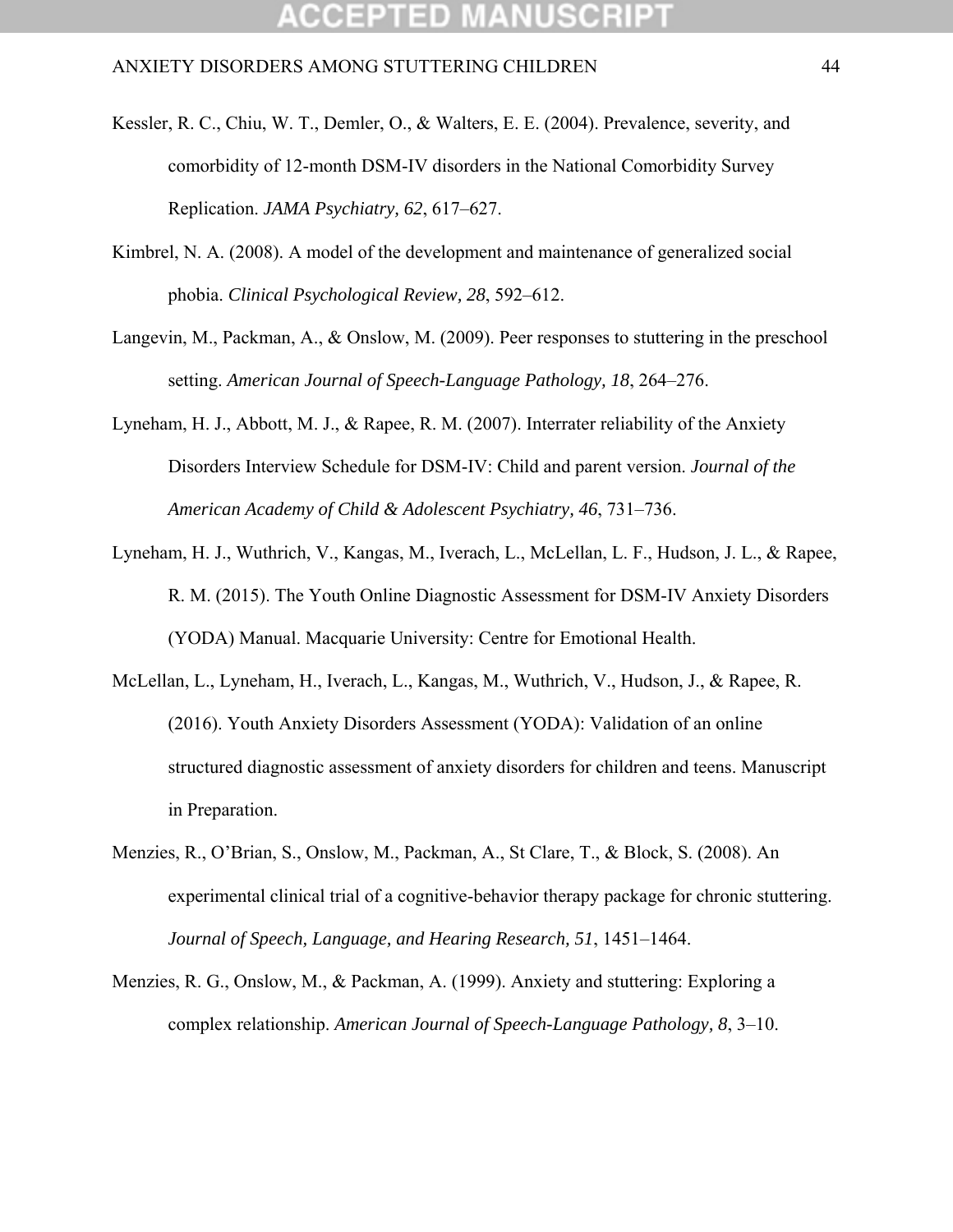- Messenger, M., Packman, A., Onslow, M., Menzies, R., & O'Brian, S. (2015). Children and adolescents who stutter: Further investigation of anxiety. *Journal of Fluency Disorders, 46,* 15–23.
- Morris, T. L. (2001). Social phobia. In M. W. Vasey, & M. R. Dadds (Eds.), *The developmental psychopathology of anxiety* (pp. 435-458). Oxford: Oxford University Press.
- Mulcahy, K., Hennessey, N., Beilby, J., & Byrnes, M. (2008). Social anxiety and the severity and typography of stuttering in adolescents. *Journal of Fluency Disorders*, *33,* 306–319.
- Nauta, M. H., Scholing, A., Rapee, R. M., Abbott, M., Spence, S. H., & Waters, A. (2004). A parent-report measure of children's anxiety: Psychometric properties and comparison with child-report in a clinic and normal sample. *Behaviour Research and Therapy, 42*, 813–839.
- Newman, M. G., Consoli, A., & Taylor, C. B. (1997). Computers in assessment and cognitive behavioural treatment of clinical disorders: Anxiety as a case in point. *Behavior Therapy, 28*, 211–235.
- Ollendick, T. H., & Hirshfeld-Becker, D. R. (2002). The developmental psychopathology of social anxiety disorder. *Biological Psychiatry, 51*, 44-58.
- Ortega, A. Y., & Ambrose, N. G. (2011). Developing physiologic stress profiles for school-age children who stutter. *Journal of Fluency Disorders, 36*, 268–273.
- Rapee, R. M., & Heimberg, R. G. (1997). A cognitive-behavioral model of anxiety in social phobia. *Behavior Research and Therapy, 35,* 741–756.
- Rapee, R. M., Schniering, C. A., & Hudson, J. L. (2009). Anxiety disorders during childhood and adolescence: Origins and treatment. *Annual Review of Clinical Psychology, 5*, 311– 341.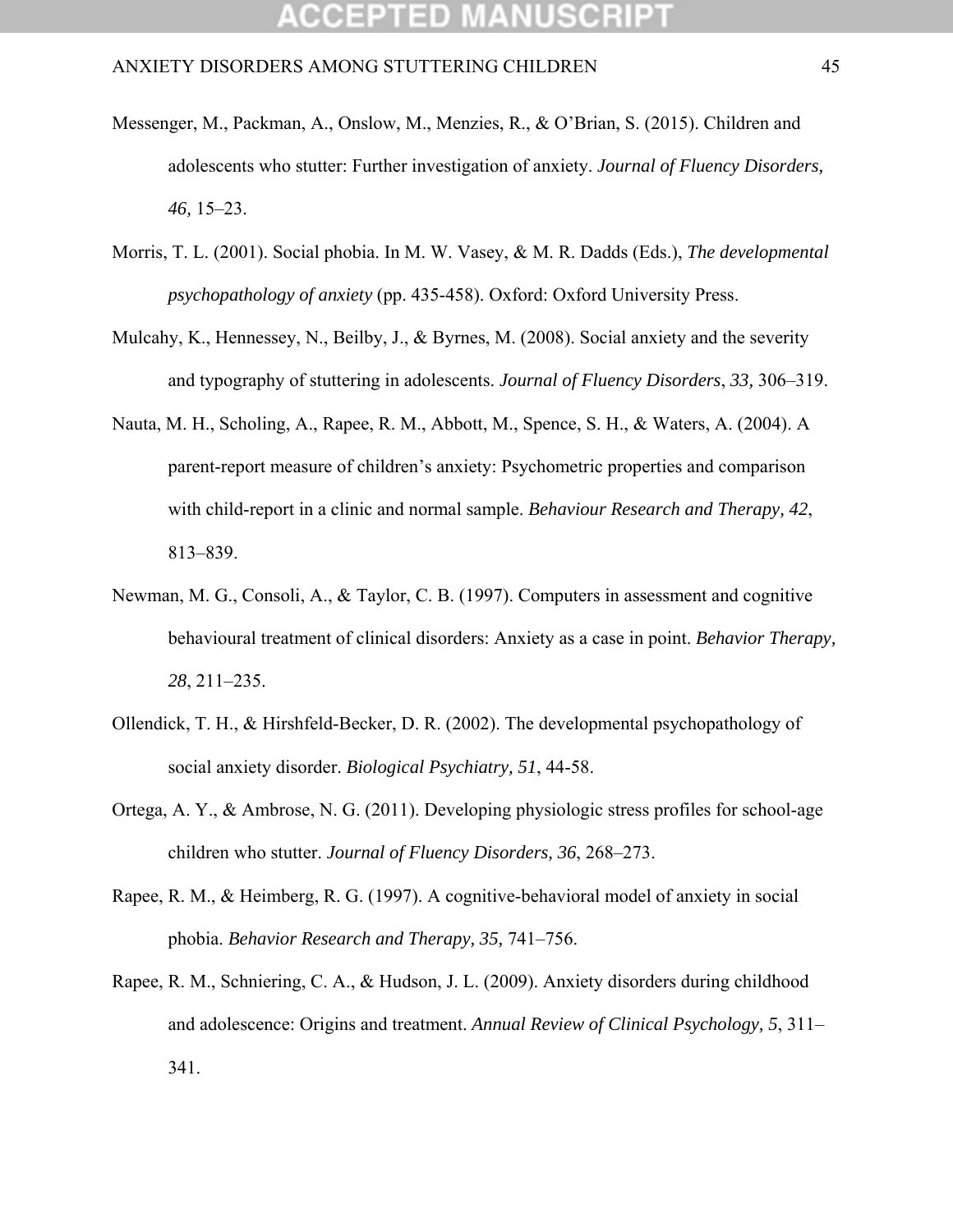- Rapee, R. M., & Spence, S. H. (2004). The etiology of social phobia: Empirical evidence and an initial model. *Clinical Psychology Review, 24*, 737–767.
- Rhew, I. C., Simpson, K., Tracy, M., Lymp, J., McCauley, E., Tsuang, D., & Vander Stoep, A. (2010). Criterion validity of the Short Mood and Feelings Questionnaire and one- and two-item depression screens in young adolescents. *Child and Adolescent Psychiatry and Mental Health, 4*, 1–11.
- Ruscio, A. M., Brown, T. A., Chiu, W. T., Sareen, J., Stein, M. B., & Kessler, R. C. (2008). Social fears and social phobia in the USA: Results from the National Comorbidity Survey Replication. *Psychological Medicine, 38*, 15–28.
- Schneier, F. R., Johnson, J., Hornig, C. D., Liebowitz, M. R., & Weissman, M. M. (1992). Social phobia: Comorbidity and morbidity in an epidemiologic sample. *Archives of General Psychiatry, 49*, 282–288.
- Slade, T., Johnston, A., Teesson, M., Whiteford, H., Burgess, P., Pirkis, J., & Saw, S. (2009). *The mental health of Australians 2: Report on the 2007 National Survey of Mental Health and Wellbeing*. Canberra: Department of Health and Ageing.
- Smith, K. A., Iverach, L., O'Brian, S., Kefalianos, E., & Reilly, S. (2014). Anxiety of children and adolescents who stutter: A review. *Journal of Fluency Disorders, 40*, 22–34.
- Spence, S. H. (1998). A measure of anxiety symptoms among children. *Behaviour Research and Therapy, 36*, 545–566.
- Spence, S. H., Barrett, P. M., & Turner, C. M. (2003). Psychometric properties of the Spence Children's Anxiety Scale with young adolescents. *Journal of Anxiety Disorders, 17*, 605– 625.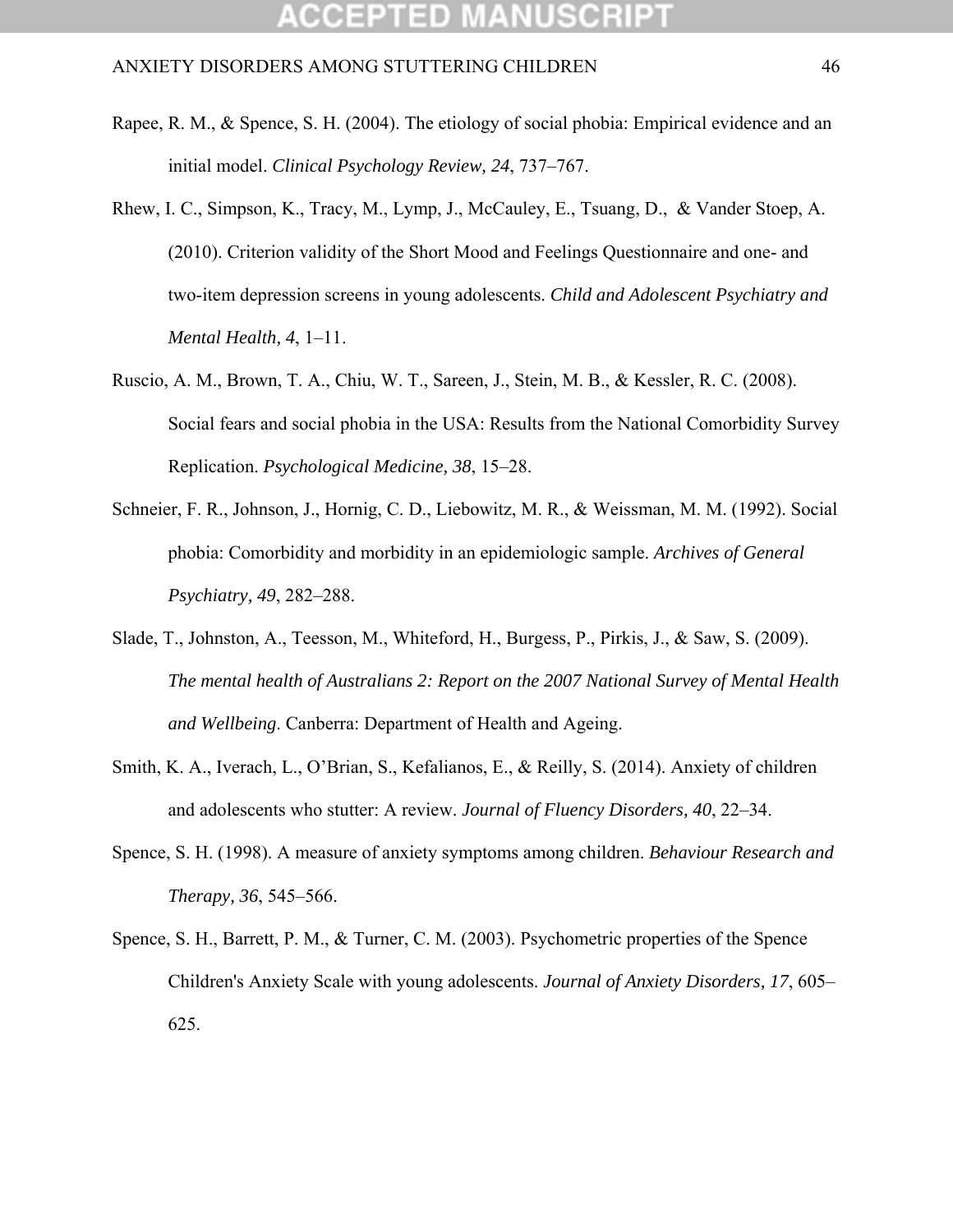- Spence, S. H., & Dadds, M. R. (1996). Preventing childhood anxiety disorders. *Behaviour Change, 13*, 241–249.
- Stein, M. B., Baird, A., & Walker, J. R. (1996). Social phobia in adults with stuttering. *American Journal of Psychiatry, 153*, 278–280.
- Stein, M. B., & Kean, Y. M. (2000). Disability and quality of life in social phobia: Epidemiological findings. *American Journal of Psychiatry, 157*, 1606–1613.
- Teesson, K., A. Packman, and M. Onslow (2003). The Lidcombe behavioral data language of stuttering. *Journal of Speech, Language, and Hearing Research, 46*, 1009–1015.
- Van Borsel, J., Brepoels, M., & De Coene, J. (2011). Stuttering, attractiveness and romantic relationships: The perception of adolescents and young adults. *Journal of Fluency Disorders, 36*, 41–50.
- van der Merwe, B., Robb, M. P., Lewis, J. G., & Ormond, T. (2011). Anxiety measures and salivary cortisol responses in preschool children who stutter. *Contemporary Issues in Communication Science and Disorders, 38*, 1–10.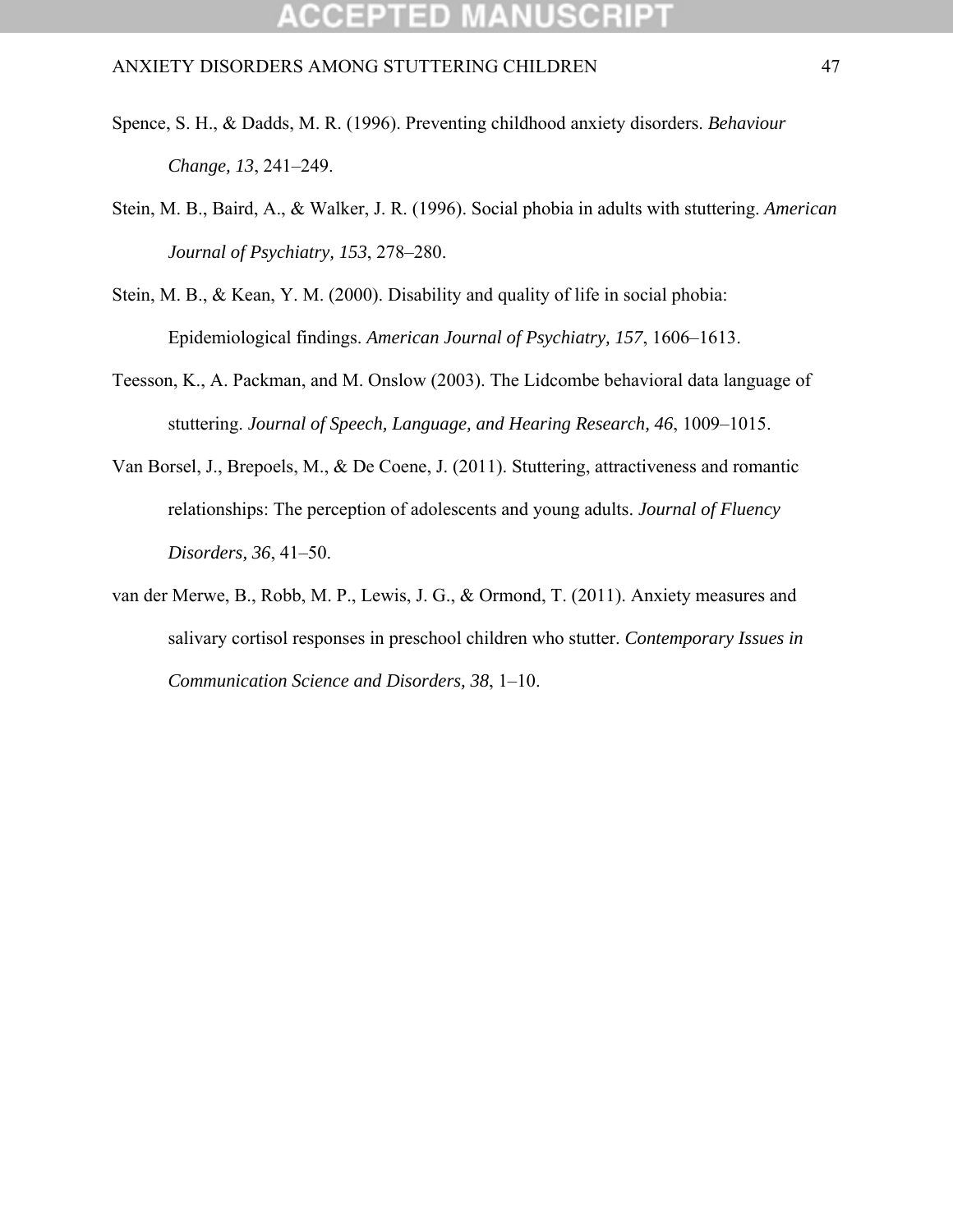## ANXIETY DISORDERS AMONG STUTTERING CHILDREN 48

## **Biographical Sketch**

Dr Lisa Iverach is a Research Fellow at the Australian Stuttering Research Centre, The University of Sydney, and an Honorary Associate with the Department of Psychology, Macquarie University. She was previously funded by an Early Career Fellowship from the National Health and Medical Research Council, based at the Centre for Emotional Health, Macquarie University. Her research interests include the relationship between stuttering and anxiety, and the mental health of people who stutter.

Dr Mark Jones is a Senior Lecturer in Biostatistics at the School of Public Health, University of Queensland. He obtained his PhD at the Australian Stuttering Research Centre, University of Sydney, and has a strong research interest in stuttering.

Dr Lauren McLellan is a postdoctoral research fellow at the Centre for Emotional Health, Department of Psychology, Macquarie University. Her research aims to understand how anxiety develops and is maintained in youth, so it can be prevented and effectively treated. She is interested in improving treatments for identified groups and using technology to increase access to effective anxiety treatments.

Dr Heidi Lyneham is a clinical psychologist and Director of the Centre for Emotional Health Clinic, Macquarie University. Her research focuses on improving assessment and treatment methods for emotional problems experienced by children and adolescents, and improving access to services for families from rural areas.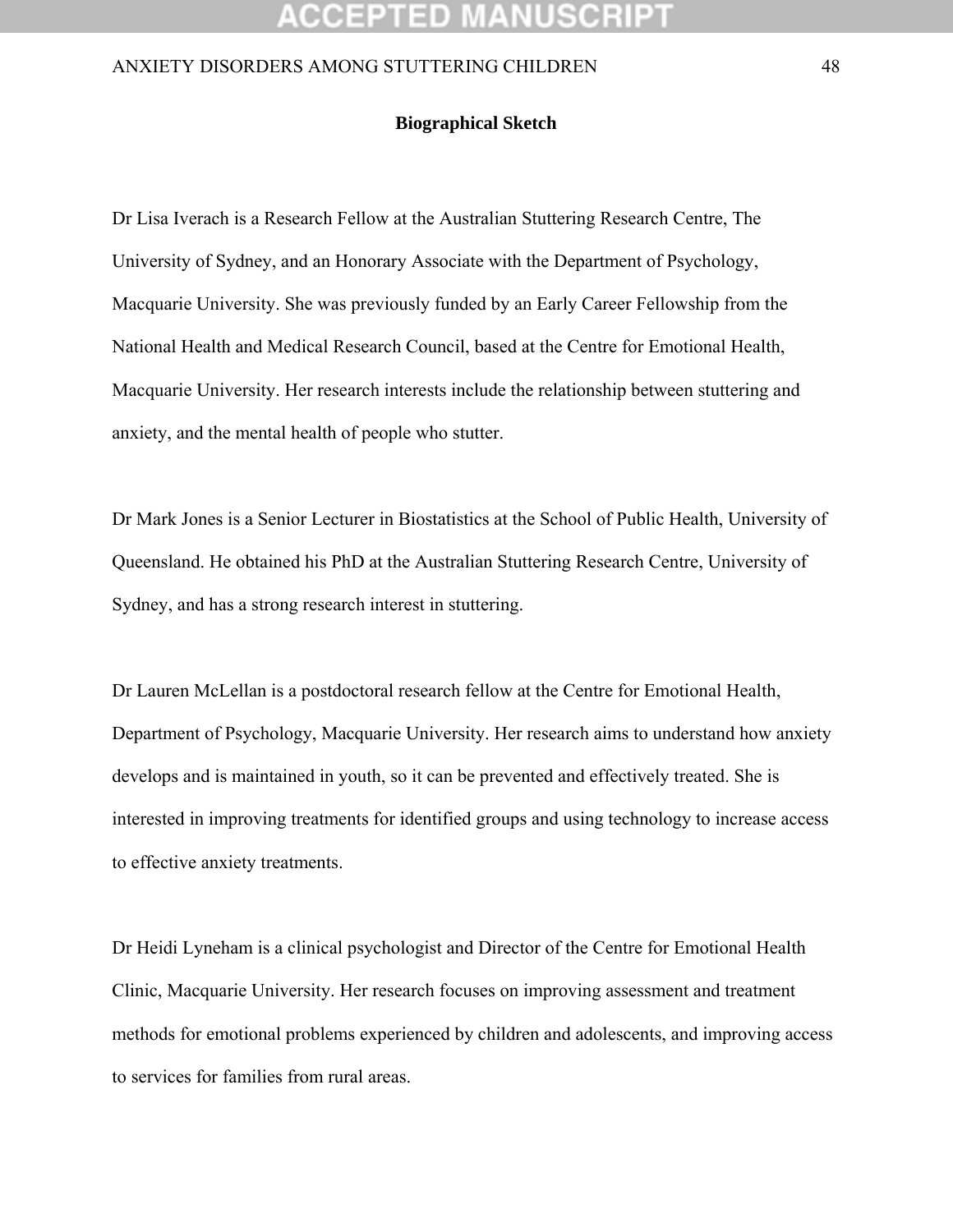## **CCEPTED**

## ANXIETY DISORDERS AMONG STUTTERING CHILDREN 49

Professor Mark Onslow is the foundation Director of the Australian Stuttering Research Centre at The University of Sydney. His research interests are epidemiology of early stuttering, mental health and stuttering, measurement of stuttering, and clinical trials for the disorder.

Associate Professor Ross Menzies is a clinical psychologist with an interest in the origins and management of anxiety. He has developed cognitive behaviour therapy packages for the treatment of obsessive compulsive disorders and published theories of the origins of phobias. He is currently the director of the Anxiety Clinic at The University of Sydney.

Professor Ron Rapee is Distinguished Professor and founding member of the Centre for Emotional Health, Macquarie University. In 2015 he was awarded an Australian Research Council Laureate Fellowship for research into the development of emotional functioning during adolescence. His work spans 25 years and he has published extensively on understanding and managing emotional difficulties across the lifespan.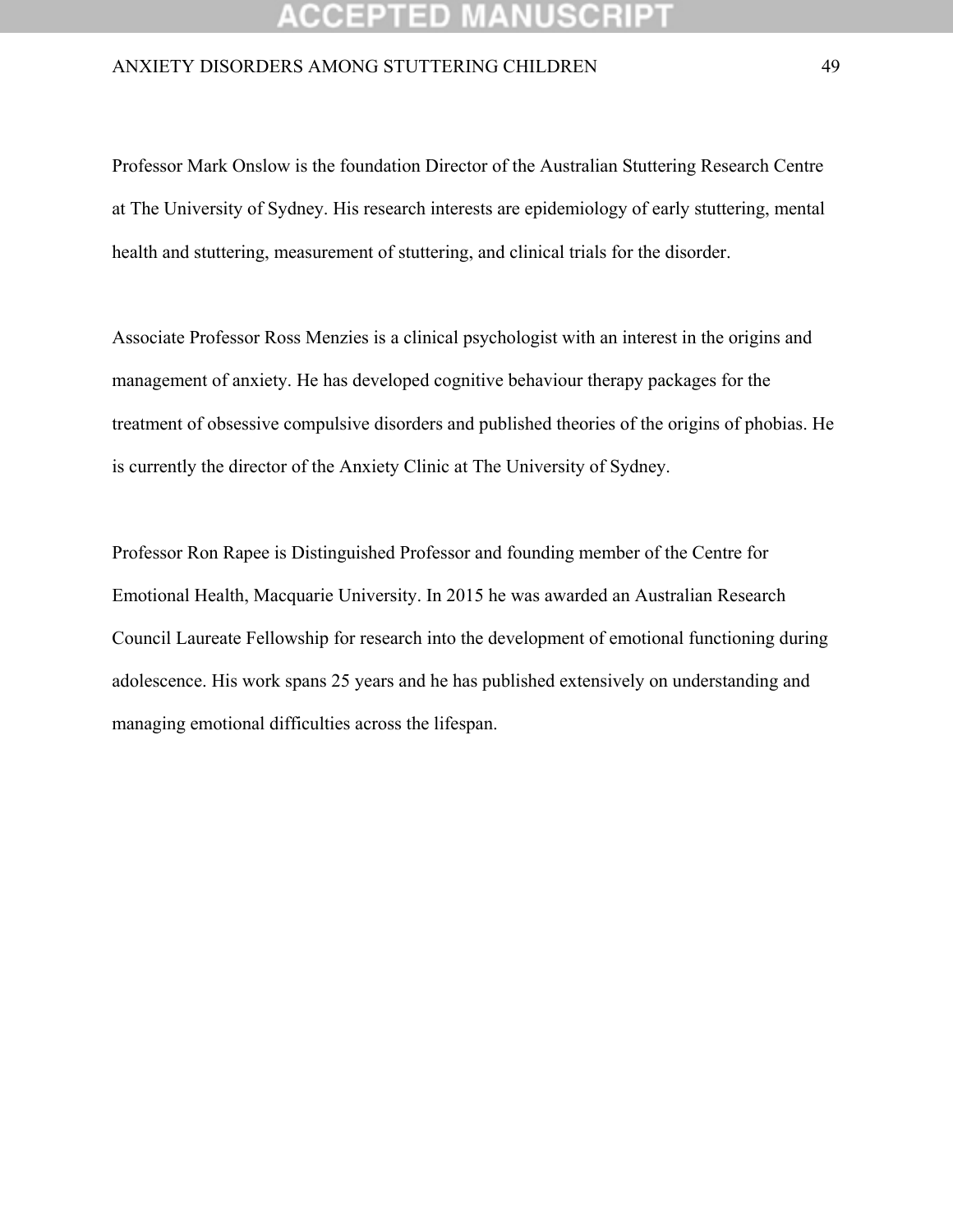#### **ANUSCRI** CCEPTED  $\left\vert \Gamma\right\vert$

## ANXIETY DISORDERS AMONG STUTTERING CHILDREN 50

## **Tables**

*Table 1:* Child-related demographic variables for children in the stuttering and control groups

*Table 2*: Primary caregiver and family-related variables for children in the stuttering and control groups

*Table 3:* Prevalence of anxiety disorders for children in the stuttering and control groups

*Table 4:* Mean scores on the SCAS (parent and child report) for children in the stuttering and control groups

*Table 5:* Mean scores on the SMFQ and PECK (child report) and the SDQ (parent report) for children in the stuttering and control groups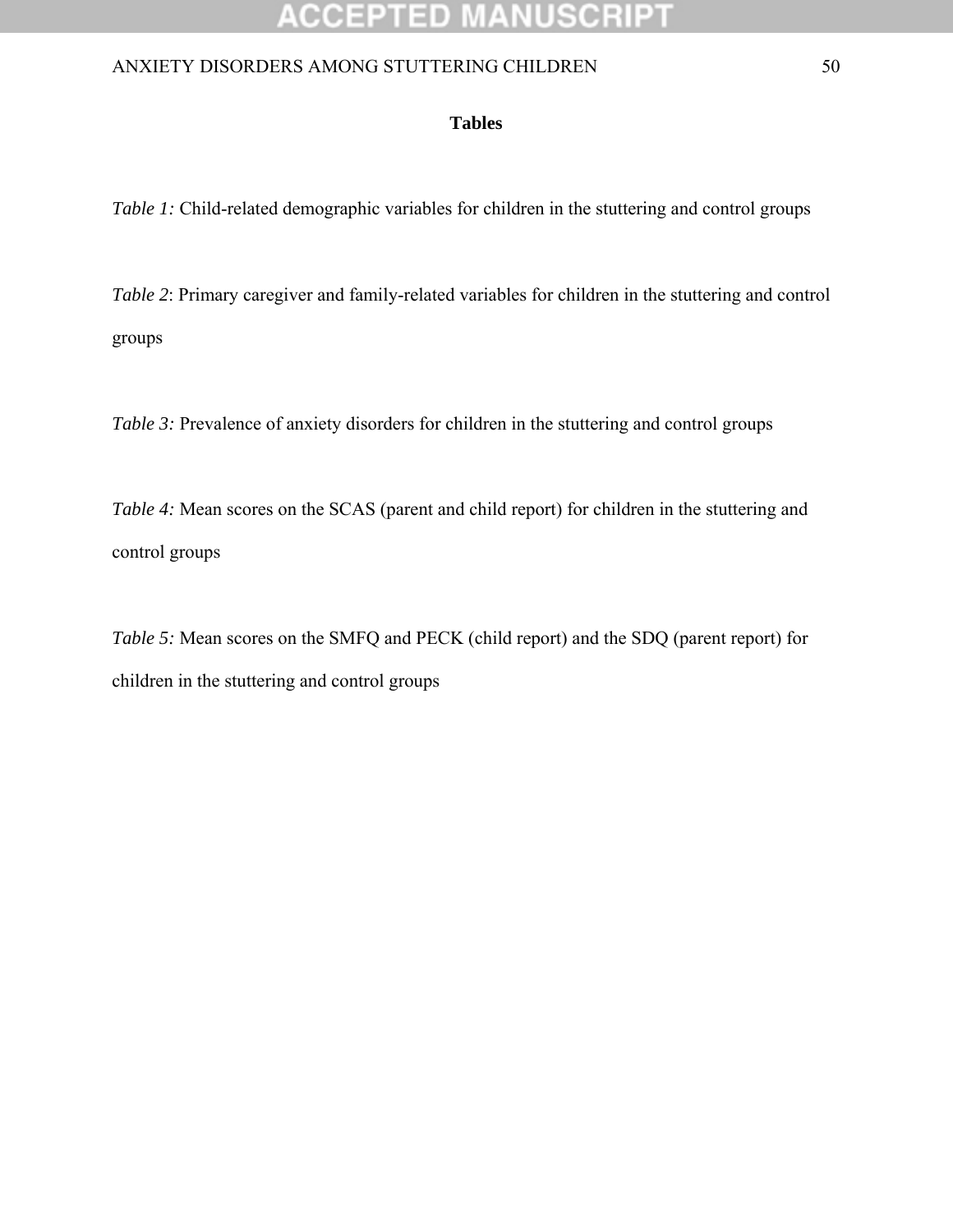| Table 1: Child-related demographic variables for children in the stuttering and control groups |  |
|------------------------------------------------------------------------------------------------|--|
|------------------------------------------------------------------------------------------------|--|

| Child-related variables                 |                   | Stuttering group | Control group |
|-----------------------------------------|-------------------|------------------|---------------|
|                                         |                   | $(N = 75)$       | $(N = 150)$   |
|                                         |                   | $n$ (%)          | $n$ (%)       |
| Gender                                  | Male              | 63 (84.0%)       | $126(84.0\%)$ |
|                                         | Female            | $12(16.0\%)$     | 24 (16.0%)    |
| Siblings                                | N <sub>o</sub>    | $7(9.3\%)$       | $10(6.7\%)$   |
|                                         | Yes               | 68 (90.7%)       | 140 (93.3%)   |
| Speech-language disorders <sup>a</sup>  | N <sub>o</sub>    | 68 (90.7%)       | 147 (98.0%)   |
| (not including stuttering)              | Yes (current)     | $5(6.7\%)$       | $1(0.7\%)$    |
|                                         | Yes (past)        | $2(2.7\%)$       | $2(1.3\%)$    |
| Ever sought mental health               | N <sub>o</sub>    | 54 (72.0%)       | 114 (76.0%)   |
| assessment/referral/treatment           | Yes               | 21 (28.0%)       | 36 $(24.0\%)$ |
| Current psychiatric disorders           | N <sub>o</sub>    | 72 (96.0%)       | 141 (94.0%)   |
|                                         | <b>ADHD/ADD</b>   | $0(0.0\%)$       | $5(3.3\%)$    |
|                                         | Autism/Asperger's | 2(2.7%)          | 4(2.7%)       |
|                                         | Autism+ADHD       | $1(1.3\%)$       | $0(0.0\%)$    |
| Medication <sup>b</sup> (last 3 months) | None              | 32 (42.7%)       | 66 (44.0%)    |
|                                         | Prescription/     | 40 (53.3%)       | 78 (52.0%)    |
|                                         | Over-the-counter  |                  |               |
|                                         | Psychiatric       | $3(4.0\%)$       | $6(4.0\%)$    |

a Speech-language disorders for stuttering children included: current receptive/expressive speech/language delay (n

 $= 3$ ), current verbal information processing disorder (n = 1), current mild lisp (n = 1), and past speech delay (n = 2).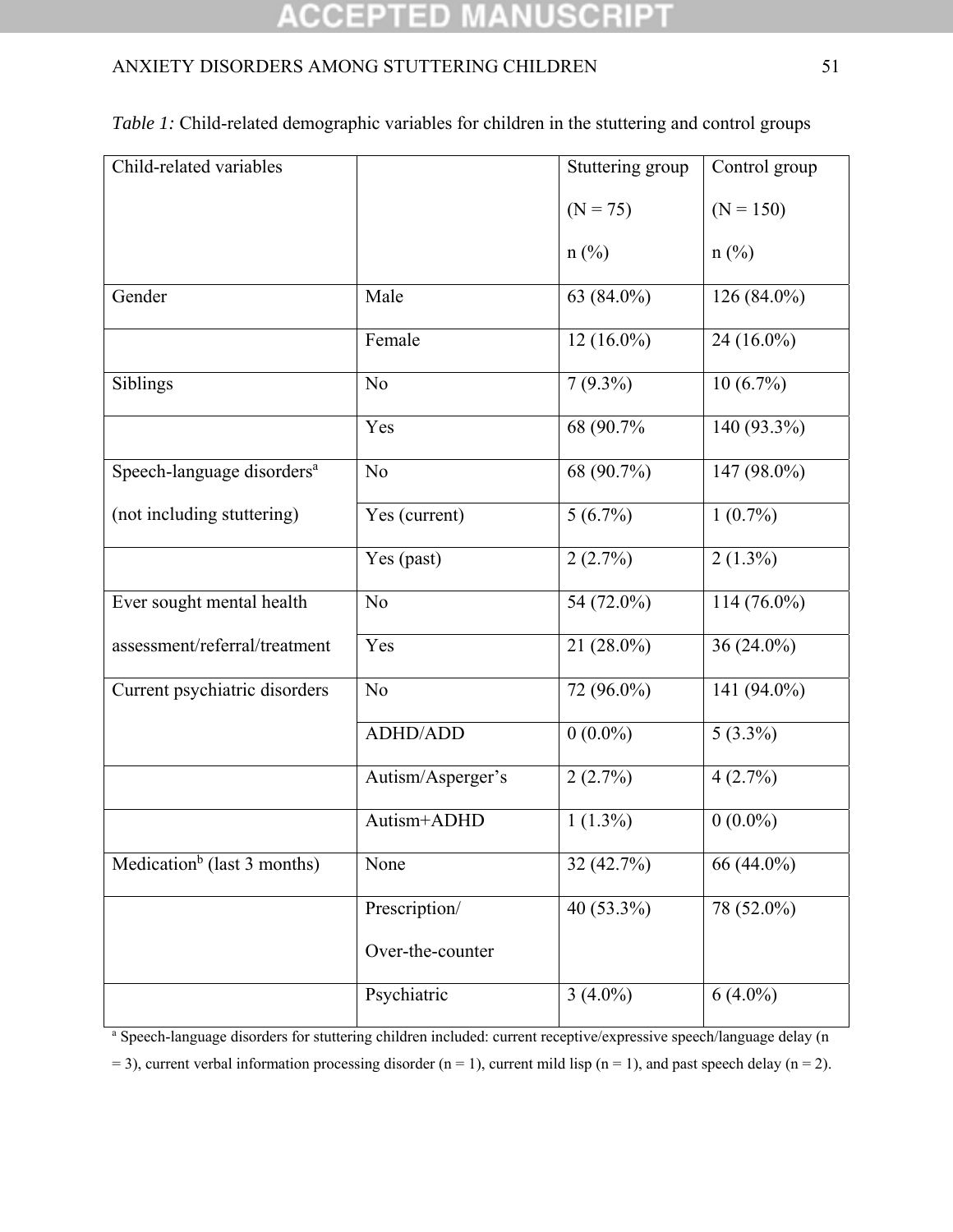# 0

## ANXIETY DISORDERS AMONG STUTTERING CHILDREN 52

<sup>b</sup> Prescription medications (e.g., asthma, antibiotics, steroids, allergies); over-the counter medications (e.g., vitamins, pain, cough/cold antihistamines, ear drops, eczema); psychiatric medication (e.g., Concerta, Dexamphetamine, Ritalin, Sertraline, Respiridone).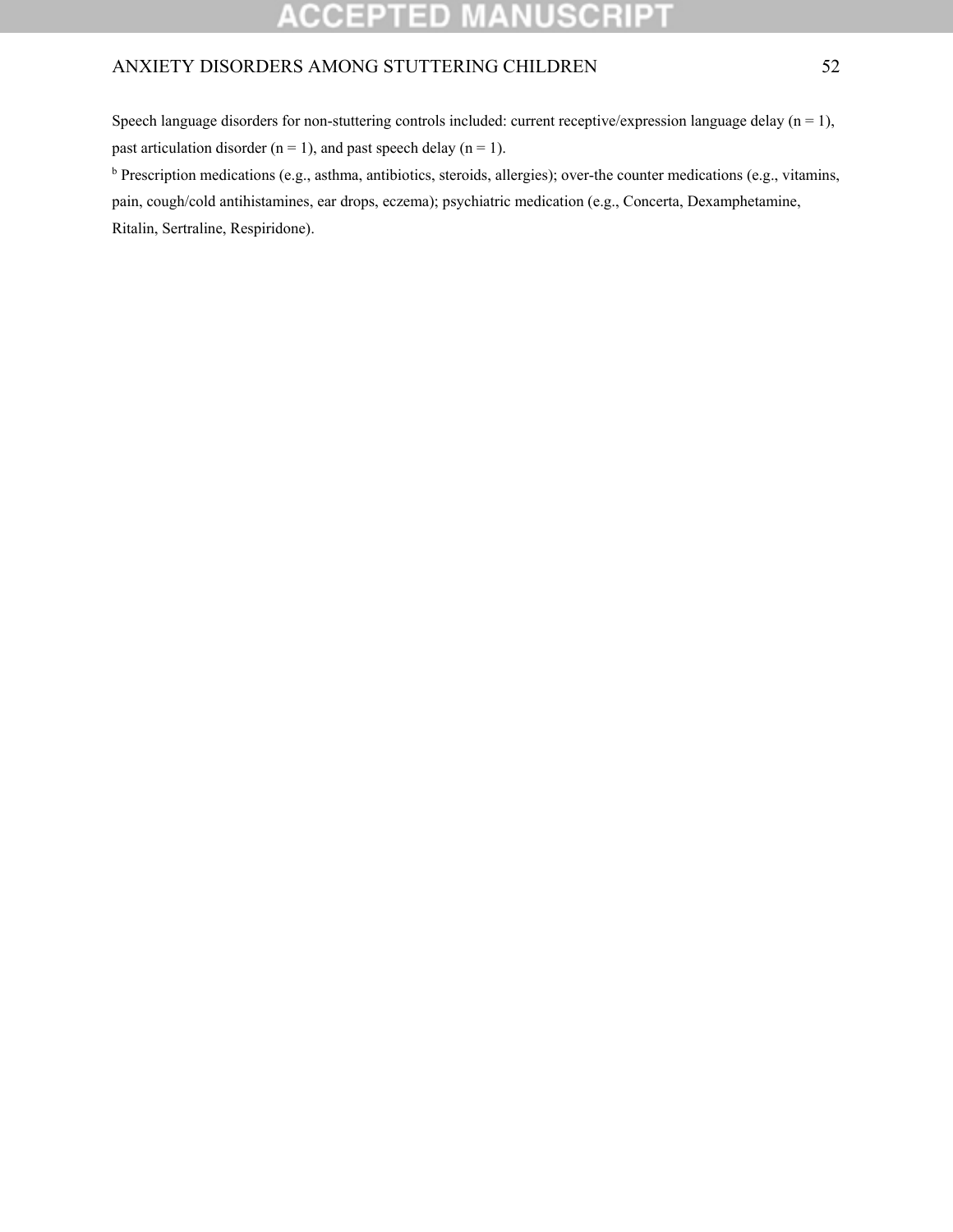## Table 2: Primary caregiver<sup>a</sup> and family-related variables for children in the stuttering and control

groups

| Primary caregiver and family-related variables | Stuttering group            | Control group |                |
|------------------------------------------------|-----------------------------|---------------|----------------|
|                                                |                             | $(N = 75)$    |                |
|                                                |                             | $n$ (%)       | $(N = 150)$    |
|                                                |                             |               | $n(^{0}/_{0})$ |
| Gender                                         | Male                        | $6(8.0\%)$    | 7(4.7%)        |
|                                                | Female                      | 69 (92.0%)    | 143 (95.3%)    |
| Marital status                                 | Married/defacto             | 71 (94.7%)    | 142 (94.7%)    |
|                                                | Separated/divorced/other    | $4(5.3\%)$    | $8(5.3\%)$     |
| Highest level of education                     | High school or equivalent   | $12(16.0\%)$  | $12(8.0\%)$    |
|                                                | Apprenticeship/certificate/ | 24 (32.0%)    | 21 (14.0%)     |
|                                                | diploma                     |               |                |
|                                                | Under-graduate university   | $19(25.3\%)$  | 51 (34.0%)     |
|                                                | Post-graduate university    | 20 (26.7%)    | 66 (44.0%)     |
| Employment                                     | Full-time                   | $10(13.3\%)$  | 30 (20.0%)     |
|                                                | Part-time/Contract          | 50 (66.7%)    | 73 (48.7%)     |
|                                                | At home by choice           | 11(14.7%)     | 38 (25.3%)     |
|                                                | Other                       | $4(5.3\%)$    | $9(6.0\%)$     |
| Gross annual household                         | $$0 - $51,999$              | $4(5.3\%)$    | $9(6.0\%)$     |
| income <sup>b</sup>                            | \$52,000 - \$83,199         | 16(21.3%)     | 14 (9.3%)      |
|                                                | \$83,200 - \$124,799        | 26 (34.7%)    | 53 (35.3%)     |
|                                                | $18(24.0\%)$                | 42 $(28.0\%)$ |                |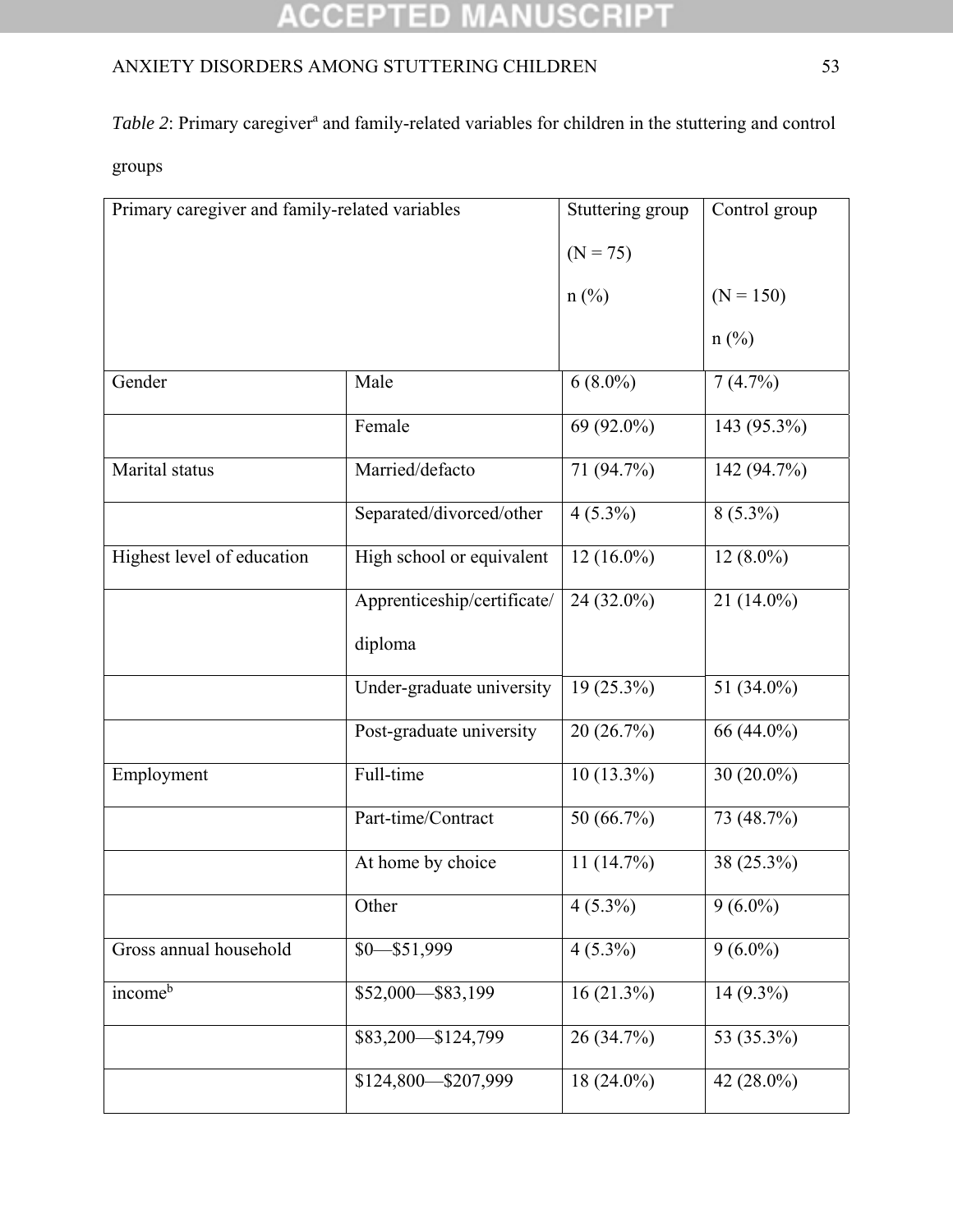# ۰

## ANXIETY DISORDERS AMONG STUTTERING CHILDREN 54

|                                  | $$208,000$ - \$416,000+ | 11 $(14.7%)$ | 32(21.3%)     |
|----------------------------------|-------------------------|--------------|---------------|
|                                  |                         |              |               |
| Cultural Background <sup>c</sup> | Australian/Oceanian/    | 56 (74.7%)   | 118(78.7%)    |
|                                  |                         |              |               |
|                                  | North-West European     |              |               |
|                                  |                         |              |               |
|                                  | Other                   | $19(25.3\%)$ | 32(21.3%)     |
|                                  |                         |              |               |
| Main language spoken at          | English                 | 72 (96.0%)   | $143(95.3\%)$ |
|                                  |                         |              |               |
| home                             | Other                   | $3(4.0\%)$   | 7(4.7%)       |
|                                  |                         |              |               |
|                                  |                         |              |               |

a Each child's primary caregiver completed questionnaires/measures relating to the child.

b Gross annual income reported in Australian dollars (2013-2015).

c Oceanian (e.g., Australian, Aboriginal, Torres Strait Islander, New Zealander, Solomon Islander, Papua New Guinean, Samoan, Tongan); North-West European (e.g., British, Irish, Austrian, Dutch, French, Swiss, Belgian, Danish, Swedish); Other (e.g., Southern and Eastern European, North African and Middle Eastern, South-East Asian, North-East Asian, Southern and Central Asian, People of the Americas, Sub-Saharan African).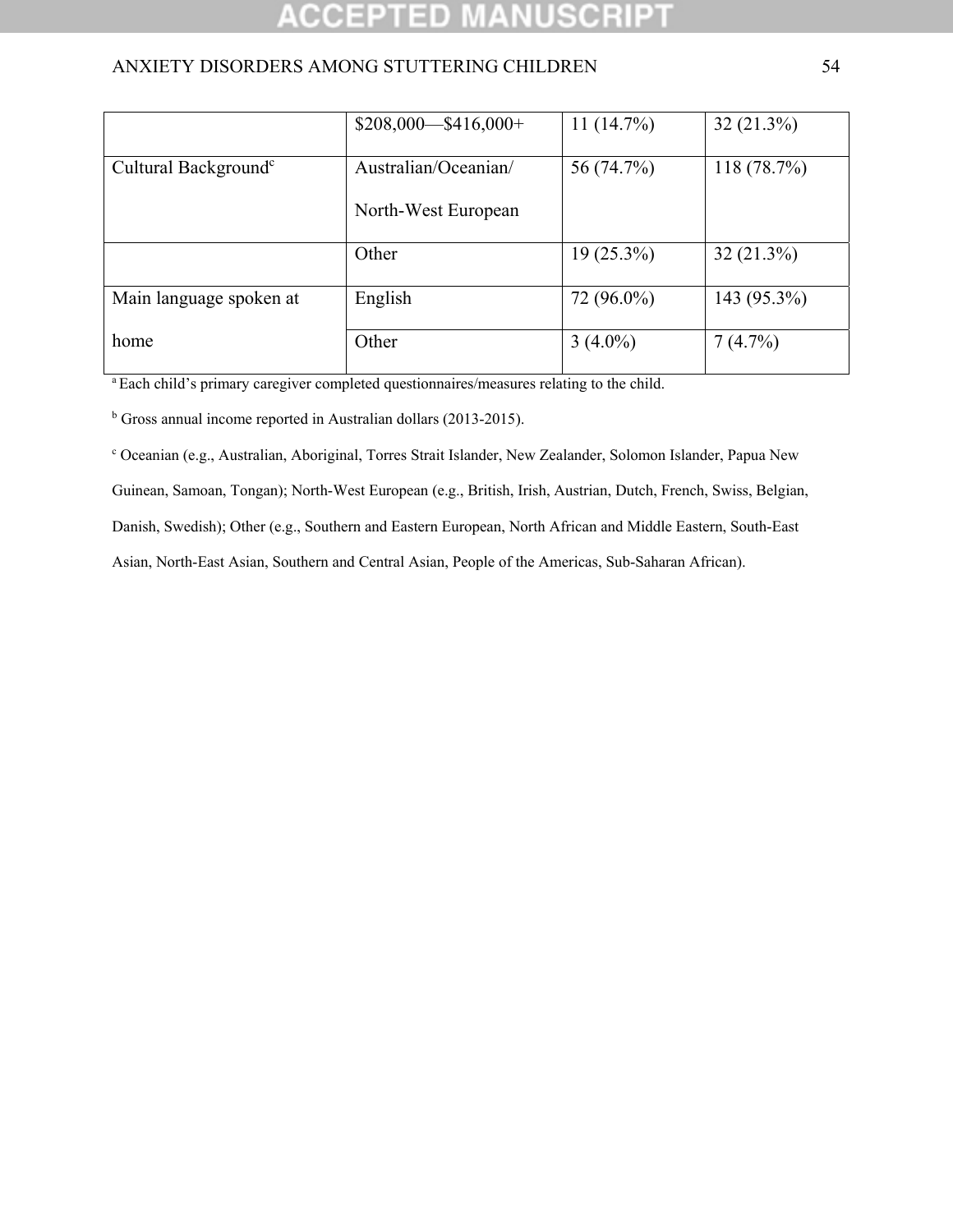## Running Head: ANXIETY DISORDERS AMONG CHILDREN WHO STUTTER

| <b>Anxiety Disorder</b>             | Diagnostic  | <b>Stuttering</b> | Control     | Odds Ratio           | $p$ -value |
|-------------------------------------|-------------|-------------------|-------------|----------------------|------------|
|                                     | Category    | Group             | Group       | $(95\% \text{ CI})$  |            |
|                                     |             | $(N = 75)$        | $(N = 150)$ |                      |            |
|                                     |             | $\% (n)$          | $\%$ (n)    |                      |            |
| Social Anxiety Disorder             | Clinical    | 24.0 $(18^a)$     | 4.67(7)     | $6.51(2.57 - 16.51)$ | $-.001$    |
|                                     | Subclinical | 4.0(3)            | 4.67(7)     | $1.11(.27 - 4.60)$   | .883       |
| Separation Anxiety Disorder         | Clinical    | 6.67(5)           | 4.0(6)      | $1.78(.51 - 6.19)$   | .363       |
|                                     | Subclinical | 2.67(2)           | 1.33(2)     | $2.11(.29 - 15.30)$  | .462       |
| <b>Generalized Anxiety Disorder</b> | Clinical    | 8.0(6)            | 8.0(12)     | $1.16(.41 - 3.25)$   | .783       |
|                                     | Subclinical | 13.33(10)         | 2.0(3)      | $7.68(2.04 - 29.00)$ | .003       |
| Obsessive Compulsive Disorder       | Clinical    | 0.0(0)            | 1.33(2)     | $\ast$               | $\ast$     |
|                                     | Subclinical | 0.0(0)            | 0.0(0)      | $\ast$               | $\ast$     |
| <b>ADNOS</b>                        | Clinical    | 4.0(3)            | 0.0(0)      | $\ast$               | $\ast$     |
|                                     | Subclinical | 0.0(0)            | 0.0(0)      | $\ast$               | $\ast$     |

*Table 3:* Prevalence of anxiety disorders for children in the stuttering and control groups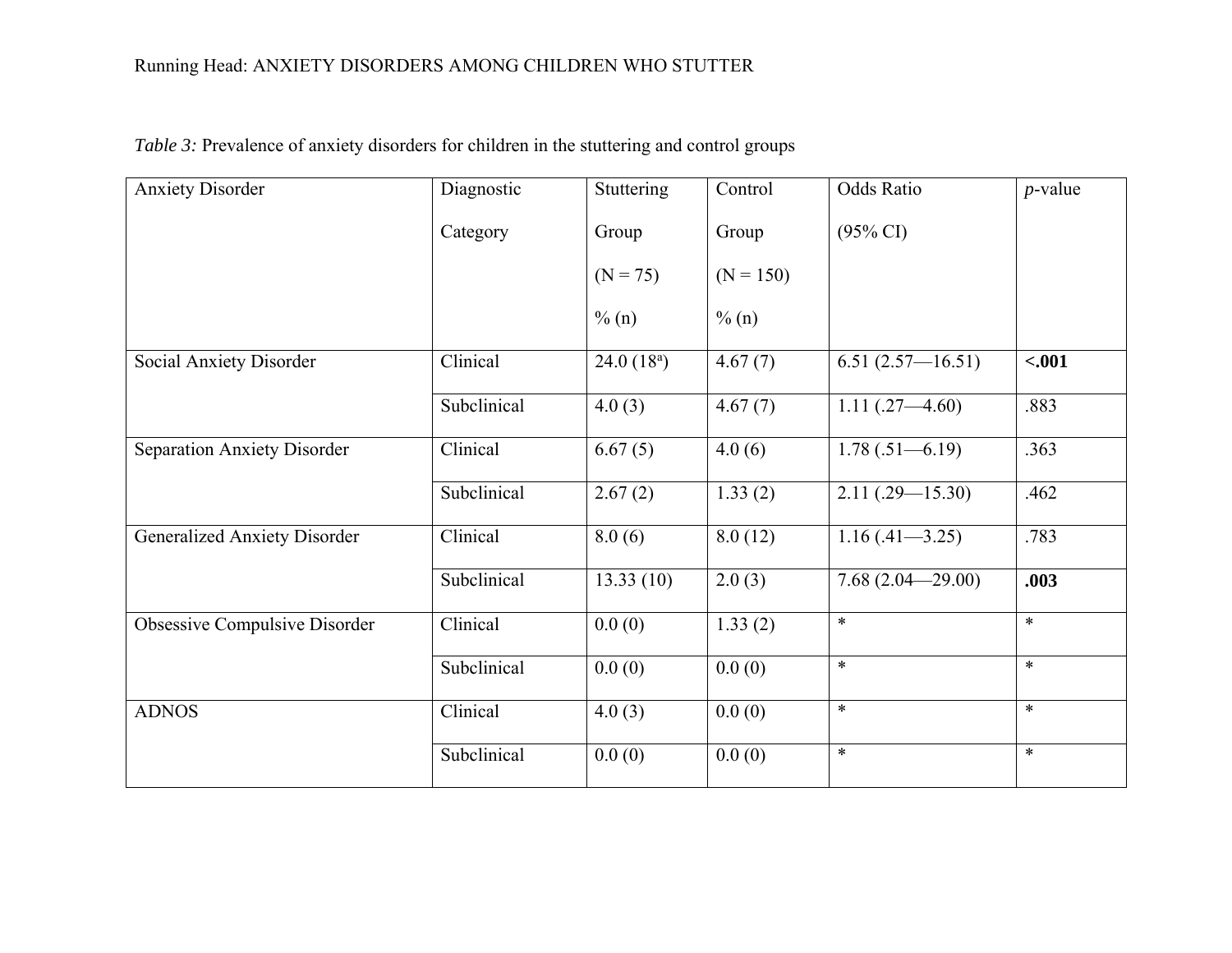| Any Anxiety Disorder <sup>b</sup> | Clinical                 | 32.0(24)  | 10.67(16) | $3.95(1.94 - 8.06)$ | $-.001$ |
|-----------------------------------|--------------------------|-----------|-----------|---------------------|---------|
|                                   | Subclinical <sup>c</sup> | 13.33(10) | 8.0(12)   | $1.79(.73-4.41)$    | .204    |
| Any Specific Phobia <sup>d</sup>  | Clinical                 | 18.67(14) | 10.67(16) | $1.92(.88 - 4.18)$  | .100    |
|                                   | Subclinical <sup>c</sup> | 8.00(6)   | 7.33(11)  | $1.10(.39 - 3.14)$  | .857    |

*Note*: Findings in bold represent significance at *p* ≤ .007; ADNOS = Anxiety Disorder Not Otherwise Specified.

\* Odds ratios were not estimated for Obsessive Compulsive Disorder and ADNOS due to an insufficient number of cases within each diagnostic category. <sup>a</sup> Of the 18 stuttering children who met criteria for clinical social anxiety disorder, 10 parents acknowledged that their child stuttered within the written component of the YODA. Therefore, the clinical psychologist who evaluated YODA responses was not blinded to group membership for these 10 children. In all cases, the clinical psychologist used clinical judgment to diagnose social anxiety disorder as per guidelines outlined in section 2.2.2.3. <sup>b</sup> Any Anxiety Disorder includes Social Anxiety Disorder, Separation Anxiety Disorder, Generalized Anxiety Disorder, Obsessive Compulsive Disorder, and ADNOS.

c Subclinical cases included participants who met subclinical criteria for one or more anxiety disorder; subclinical cases who also met clinical criteria for one or more anxiety disorder were excluded from this analysis.

d Specific phobia was diagnosed in cases of persistent, excessive and unreasonable fear of at least one of the following categories: animals, insects, heights, storms, water, the dark, blood/injections/injury, enclosed spaces, doctors, vomiting, loud noises, costumed characters (e.g., clowns), transport (e.g., airplanes).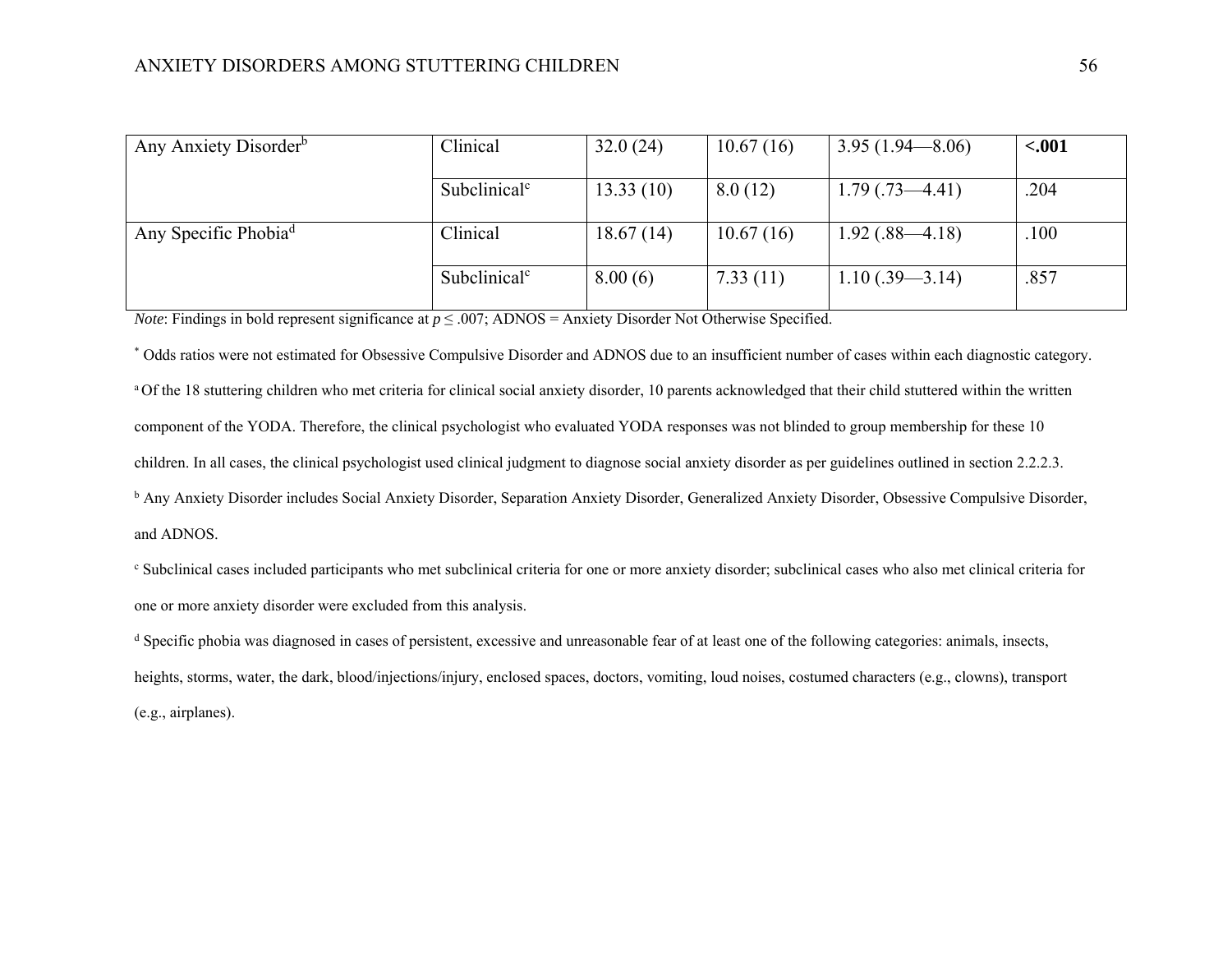|                       | Parent/Child | Stuttering group |                    | Control group |                    | $p$ -value | Effect size <sup>b</sup> |
|-----------------------|--------------|------------------|--------------------|---------------|--------------------|------------|--------------------------|
|                       | Report       | $(N = 75)$       |                    |               | $(N = 150)$        |            | $(95\% \text{ CI})$      |
|                       |              | Mean (SD)        | Range <sup>a</sup> | Mean (SD)     | Range <sup>a</sup> |            |                          |
| Panic attack /        | Parent       | 1.36(2.20)       | $0 - 11$           | 0.78(1.72)    | $0 - 13$           | $.048*$    | $.31(.06 - .55)$         |
| agoraphobia           | Child        | 2.72(3.52)       | $0 - 15$           | 2.05(2.92)    | $0 - 21$           | $.160*$    | $.22$ ( $-.19$ — $.62$ ) |
| Separation anxiety    | Parent       | 4.23(3.37)       | $0 - 15$           | 2.85(3.12)    | $0 - 18$           | .003       | $.43(.02 - .85)$         |
|                       | Child        | 5.55(3.71)       | $0 - 14$           | 3.60(2.84)    | $0 - 18$           | $< .001$ * | $.62(.21 - 1.03)$        |
| Physical injury fears | Parent       | 3.13(2.60)       | $0 - 12$           | 2.49(2.36)    | $0 - 12$           | .065       | $.26(-0.5-0.58)$         |
|                       | Child        | 3.84(2.83)       | $0 - 11$           | 2.99(2.36)    | $0 - 9$            | .019       | $.34(.01 - 0.67)$        |
| Social phobia         | Parent       | 4.44(3.16)       | $0 - 13$           | 2.80(2.70)    | $0 - 15$           | $-.001$    | $.58(.20-.95)$           |
|                       | Child        | 5.19(3.58)       | $0 - 15$           | 3.40(2.97)    | $0 - 16$           | $< .001$ * | $.56(.15 - .98)$         |
| Obsessive compulsive  | Parent       | 1.56(2.43)       | $0 - 16$           | 1.05(1.77)    | $0 - 12$           | .072       | $.25$ ( $-.01$ — $.52$ ) |
|                       | Child        | 3.67(2.90)       | $0 - 12$           | 3.53(2.87)    | $0 - 13$           | .744       | $.05$ ( $-.33$ — $.42$ ) |
| Generalized anxiety   | Parent       | 3.57(2.74)       | $0 - 13$           | 2.37(2.33)    | $0 - 16$           | .001       | $.49$ ( $.17 - .81$ )    |

| Table 4: Mean scores on the SCAS (parent and child report) for children in the stuttering and control groups |  |  |
|--------------------------------------------------------------------------------------------------------------|--|--|
|                                                                                                              |  |  |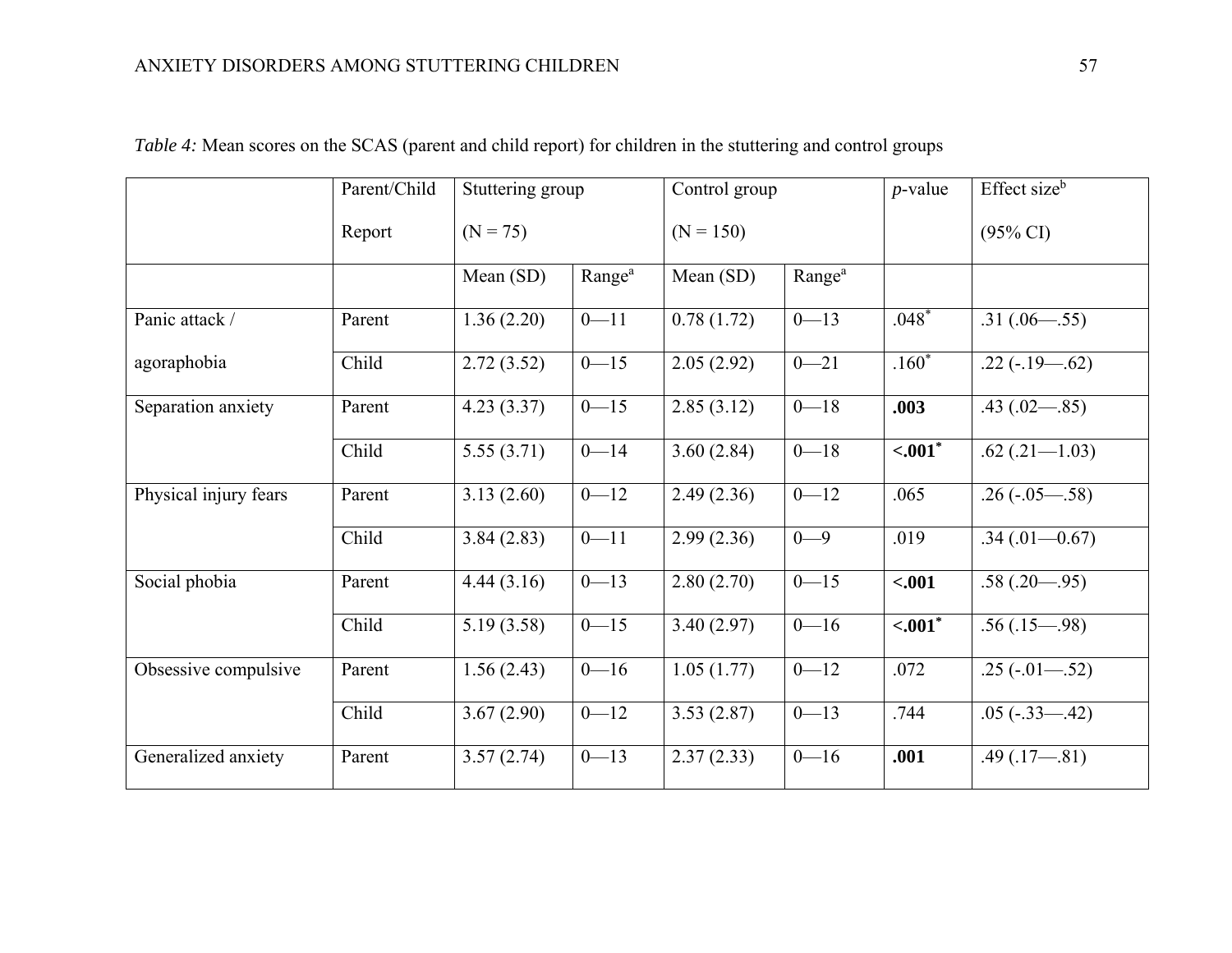|                    | Child  | 5.77(3.08)                 | $1 - 13$ | 4.87(2.68)             | $0 - 16$ | .018    | $.32(-.05-0.69)$  |
|--------------------|--------|----------------------------|----------|------------------------|----------|---------|-------------------|
| <b>Total Score</b> | Parent | $18.29(12.72)$ $\mid$ 0-74 |          | $12.33(11.24)$ $ 0-69$ |          | $-.001$ | $.51(-1.02-2.04)$ |
|                    | Child  | $26.73(14.92)$ $3-71$      |          | $20.40(12.95)$ $ 0-91$ |          | .001    | $.47(-1.31-2.24)$ |

*Note*: Findings in bold represent significance at  $p \leq 0.003$ .

\* Equal variances not assumed, based on Levene's test for equality of variances.

a Possible scores range from 0—15 (Physical Injury Fears), 0—18 (Separation Anxiety, Social Anxiety, Obsessive Compulsive, Generalized Anxiety

Disorder), 0—27 (Panic Attack/Agoraphobia), and 0—114 (Total Difficulties).

 $<sup>b</sup>$  Cohen's d is reported as the effect size statistic to indicate the magnitude of differences between groups, where .2 = small effect, .5 = moderate effect,</sup>

and  $.8$  = large effect.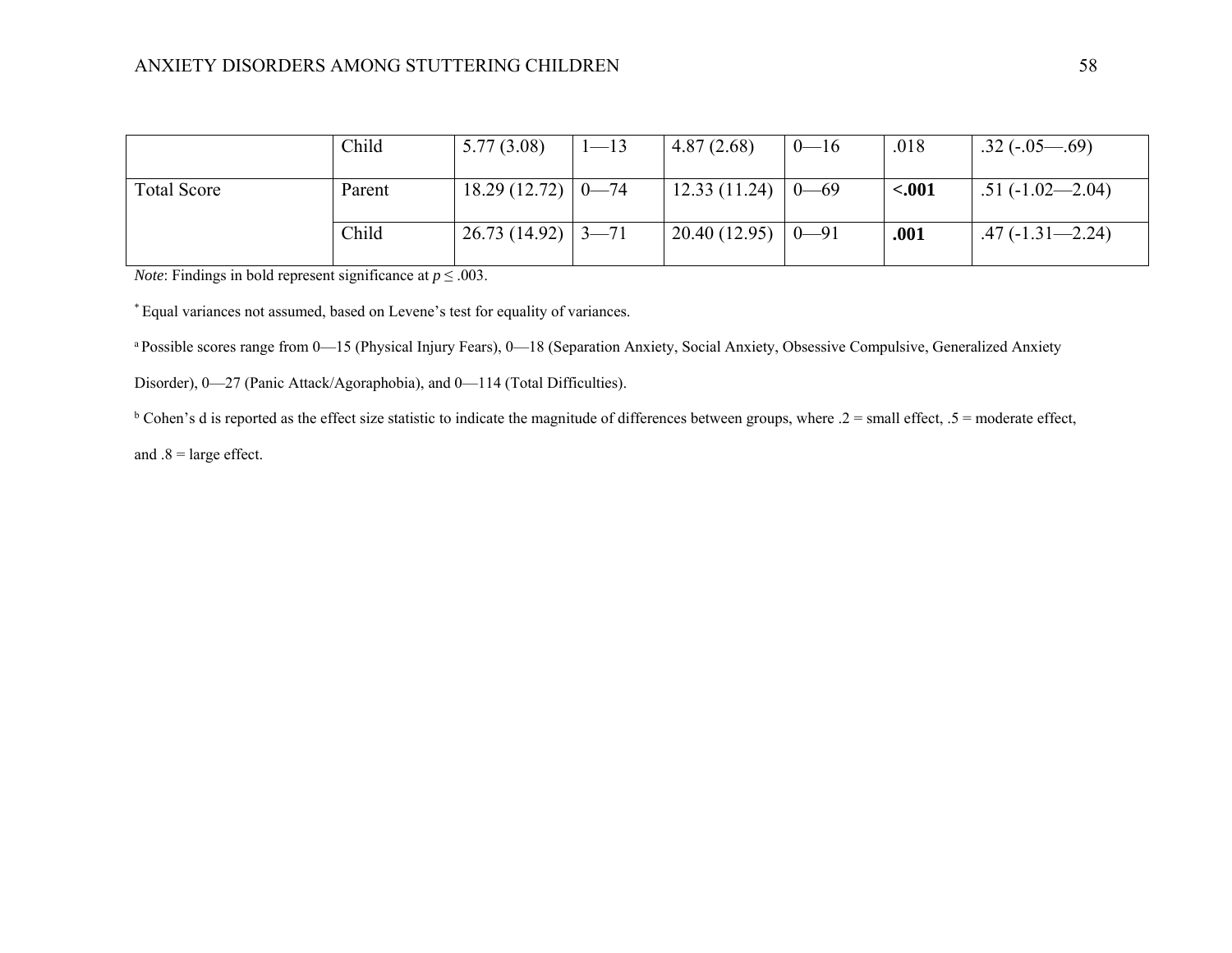*Table 5:* Mean scores on the SMFQ and PECK (child report) and the SDQ (parent report) for children in the stuttering and

control groups

|                                              | Stuttering group |                    | Control group   |                    | $p$ -value | Effect size <sup>b</sup>  |
|----------------------------------------------|------------------|--------------------|-----------------|--------------------|------------|---------------------------|
|                                              | $(N = 75)$       |                    | $(N = 150)^{a}$ |                    |            | $(95\% \text{ CI})$       |
|                                              | Mean $(SD)$      | Range <sup>a</sup> | Mean (SD)       | Range <sup>a</sup> |            |                           |
| SDQ Total Difficulties                       | 10.05(6.00)      | $0 - 26$           | 6.53(5.47)      | $0 - 30$           | $-.001$    | $.63$ ( $-.11$ — $1.36$ ) |
| SDQ Internalizing                            | 4.08(3.67)       | $0 - 18$           | 2.43(3.02)      | $0 - 18$           | $.001*$    | $.51(.09-.93)$            |
| SDQ Externalizing                            | 5.97(4.07)       | $0 - 19$           | 4.10(3.22)      | $0 - 15$           | $.001*$    | $.53(.07 - 0.99)$         |
| <b>SDQ Conduct Problems</b>                  | 1.52(1.68)       | $0 - 9$            | 1.16(1.51)      | $0 - 9$            | .105       | $.23(.03 - .44)$          |
| SDQ Hyperactivity/Inattention                | 4.45(2.92)       | $0 - 10$           | 2.94(2.25)      | $0 - 10$           | $-.001*$   | $.61(.28 - .93)$          |
| <b>SDQ</b> Emotional Symptoms                | 2.32(2.24)       | $0 - 10$           | 1.27(1.91)      | $0 - 10$           | $.001*$    | $.52(.26 - .78)$          |
| SDQ Peer Problems                            | 1.76(2.05)       | $0 - 8$            | 1.16(1.58)      | $0 - 9$            | .028       | $.34(.12-.57)$            |
| <b>SMFQ Total</b>                            | 4.96(4.13)       | $0 - 20$           | 3.61(3.94)      | $0 - 24$           | .018       | $.34(-.18-.86)$           |
| PECK Relational-Verbal Bullying <sup>c</sup> | 4.92(5.05)       | $0 - 18$           | 4.34(7.06)      | $0 - 43$           | .528       | $.09$ ( $-.75$ — $.93$ )  |
| PECK Physical Bullying <sup>c</sup>          | 2.16(2.94)       | $0 - 11$           | 2.43(4.18)      | $0 - 25$           | .618       | $-.07(-.57-0.43)$         |